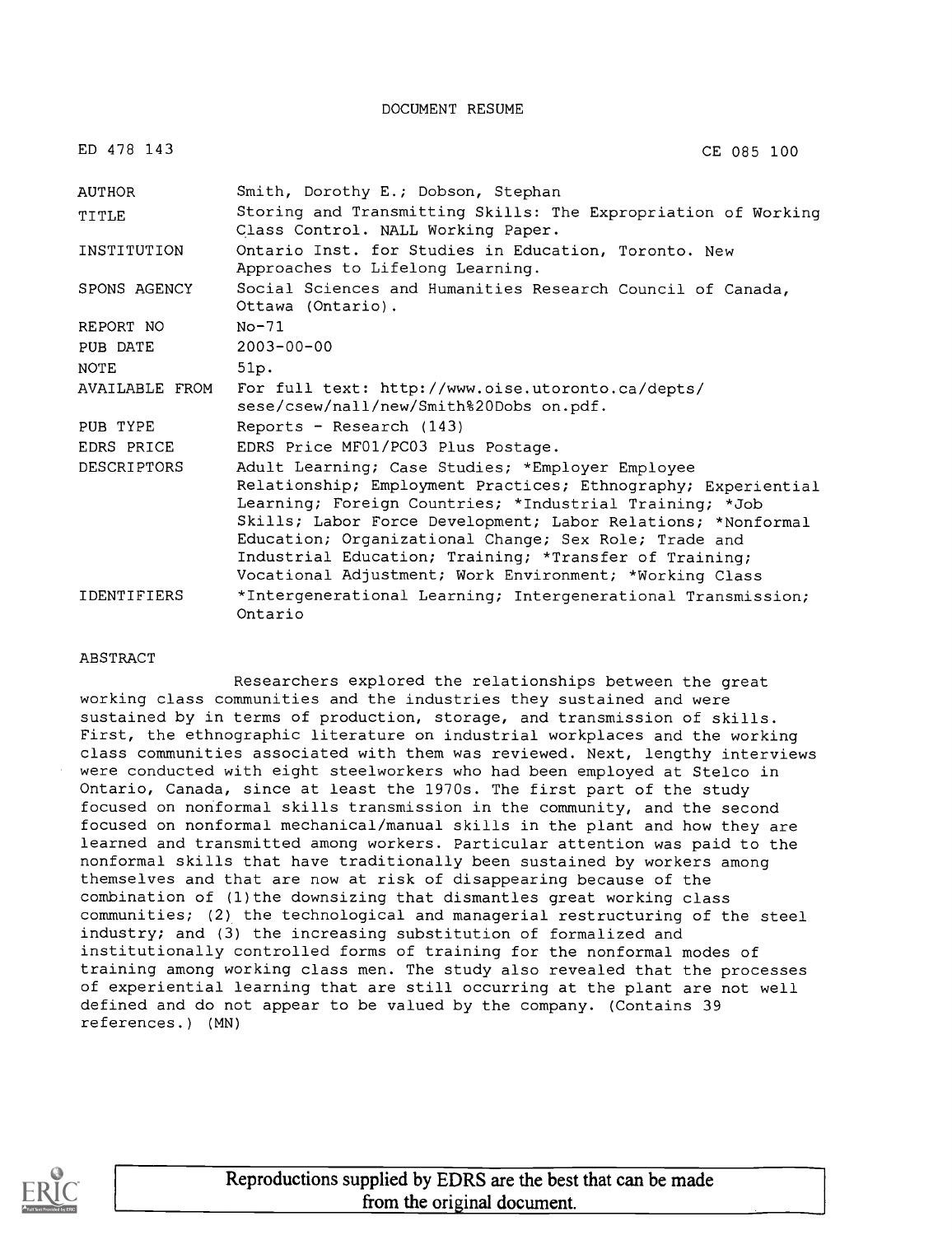# $\frac{dS}{dt}$ <br> $\frac{dS}{dt}$  Storing and Transmitting Skills: The Expropriation of

**Working Class Control** 

U.S. DEPARTMENT OF EDUCATION EDUCATIONAL RESOURCES INFORMATION CENTER (ERIC) This document has been reproduced as received from the person or organization originating it.

Minor changes have been made to improve reproduction quality.

Points of view or opinions stated in this document do not necessarily represent official OERI position or policy.

> PERMISSION TO REPRODUCE AND DISSEMINATE THIS MATERIAL HAS BEEN GRANTED BY

.W. LivingStone

1

## Dorothy E. Smith With Stephan Dobson

## Part I Introductory

This monograph comes out of a study that proposed to explore the relationships between the great working-class communities and the industries they both sustained and were sustained by in terms of the production, storage and transmission of skills. Among men so-called "manual skills" were learned in part experientially, on-the-job, but they were also learned intergenerationally, both in the community and in the workplace. The last twenty or thirty years of economic reorganization has radically undermined the engine of skills storage and transmission vested in a social organization among working class men intersecting workplace and community. This paper is based in part on the ethnographic literature on industrial workplaces and the working class communities associated with them and in part on interviews with eight steelworkers employed at Stelco in Hamilton, Ontario. All but two of these started work at Stelco in the 1970s (the

TO THE EDUCATIONAL RESOURCES INFORMATION CENTER (ERIC)

<sup>&</sup>lt;sup>1</sup> So many have helped with this study. Chief among them are the eight people who were good enough to allow us to interview them about their experience of learning (and teaching) steel at Stelco during the period on which we focussed. I would like to name them as co-authors since much of the analysis that follows comes out of theirs. Staff at United Steelworkers of America Local 1005 were enormously helpful and Stephan and I are particularly appreciative of the support of Frank Smith, president, and Bob Sutton, editor of *Steelworks* without whose help we could not have gone forward with our work. We are also very appreciative of Frances Tolnai's transcriptive work which produced from often less than perfect tape recordings remarkably lucid and accurate transcriptions. David Livingstone's support and discussions—as well as access to his library— have also been much appreciated.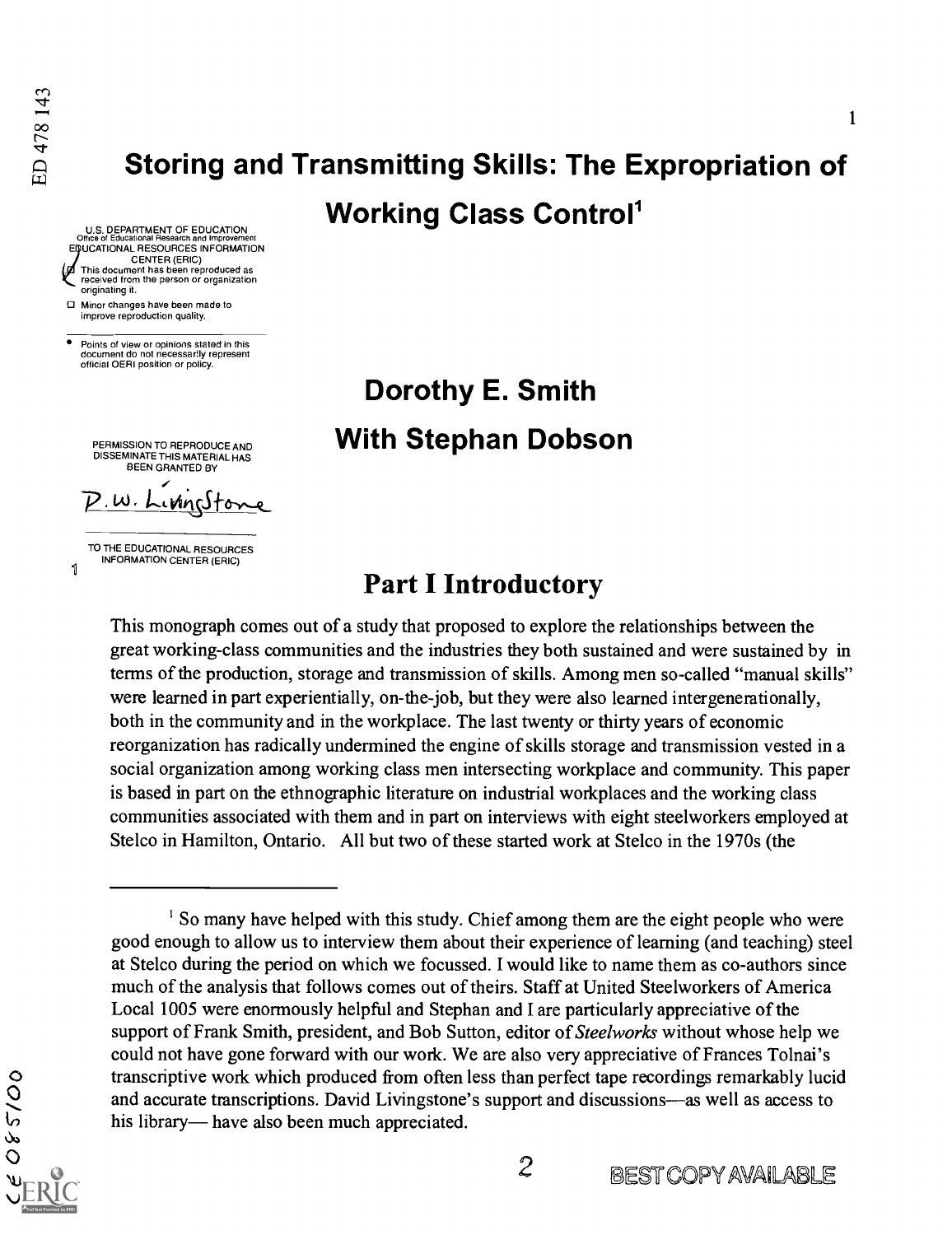exceptions started in the late 1960s); all are still employed at the plant though three are also on the staff of Local 1005 of the United Steelworkers. Stephan Dobson and I talked in an unstructured fashion with these people about how they learned their jobs at various points in their working lives in the plant and about from whom and how they acquired the manual/mechanical skills that they brought into their work in the plant. The working lives of those we interviewed have seen the local experience of the radical restructuring of the steel industry in North America that was taking place during the 1980s and early 1990s. What these people had to tell us has been our major resource and we have tried to draw on these interviews in such a way that their voices are heard and are not dominated by ours. Indeed, much that is written here is in a sense `dictated' by what we learned from the interviews.'

I have also drawn on the ethnographic literature on working class communities and on the industrial workplace. Learning and training are not generally a focus in this literature so that material on these topics was on the whole sparse and mostly provided indirectly. Nonetheless there has been much to learn from these sources and it is introduced here as it becomes relevant. In addition, I have made use of some of the research that George Smith and I did in the late 1980s on issues of training in plastics processing industry in the 1980s.

Our interest in the interview part of the work was in learning processes and on being able to describe these as people experienced them. Of course, our numbers are small and we make no claims to a representative sample. Rather our focus has been on what we can learn about processes of learning and of transmitting what is learned in the plant outside formalized learning in classrooms. We talked with our respondents at length, sometimes on more than one occasion. There were people who had trained as apprentices, technicians and production workers. We were interested primarily in how people learned their jobs and particularly in experiential learning (the topic of the third section of this monograph). The individuated formulations of skill as it is recognized in personnel files or as qualifications is a barrier to learning more about the social organization within which skills have been learned and transmitted within the working class.

Looking back through the prism of our transcribed interviews, it seems that our questions and the responses we got focussed on the 'how' of non-formal learning rather than the what. What would be understood as 'learning' was defined by those we interviewed. We asked questions, mostly focussed on how they learned. We did not work from a formalized definition, restricting questions to its parameters. We took 'learning' in its everyday senses, taking advantage of the ordinary way in which everyday terms become expanded and specified in the

<sup>&</sup>lt;sup>2</sup> Ouotes from the interviews have been edited modestly: Interviewer interjections, "yeah's" and the like have been omitted; some passages, mostly brief, have been omitted to create greater continuity in the account of a particular topic. This would not normally be good reporting practice since responses are responses to the researchers' questions and hence shaped in part by the researchers. Here however the researchers are fundamentally so naive and ignorant that the responder's knowledge clearly dominates. Omissions are marked as customary with an ellipsis. In editing, I have kept in mind the principle of foregrounding what those we talked to had to tell.

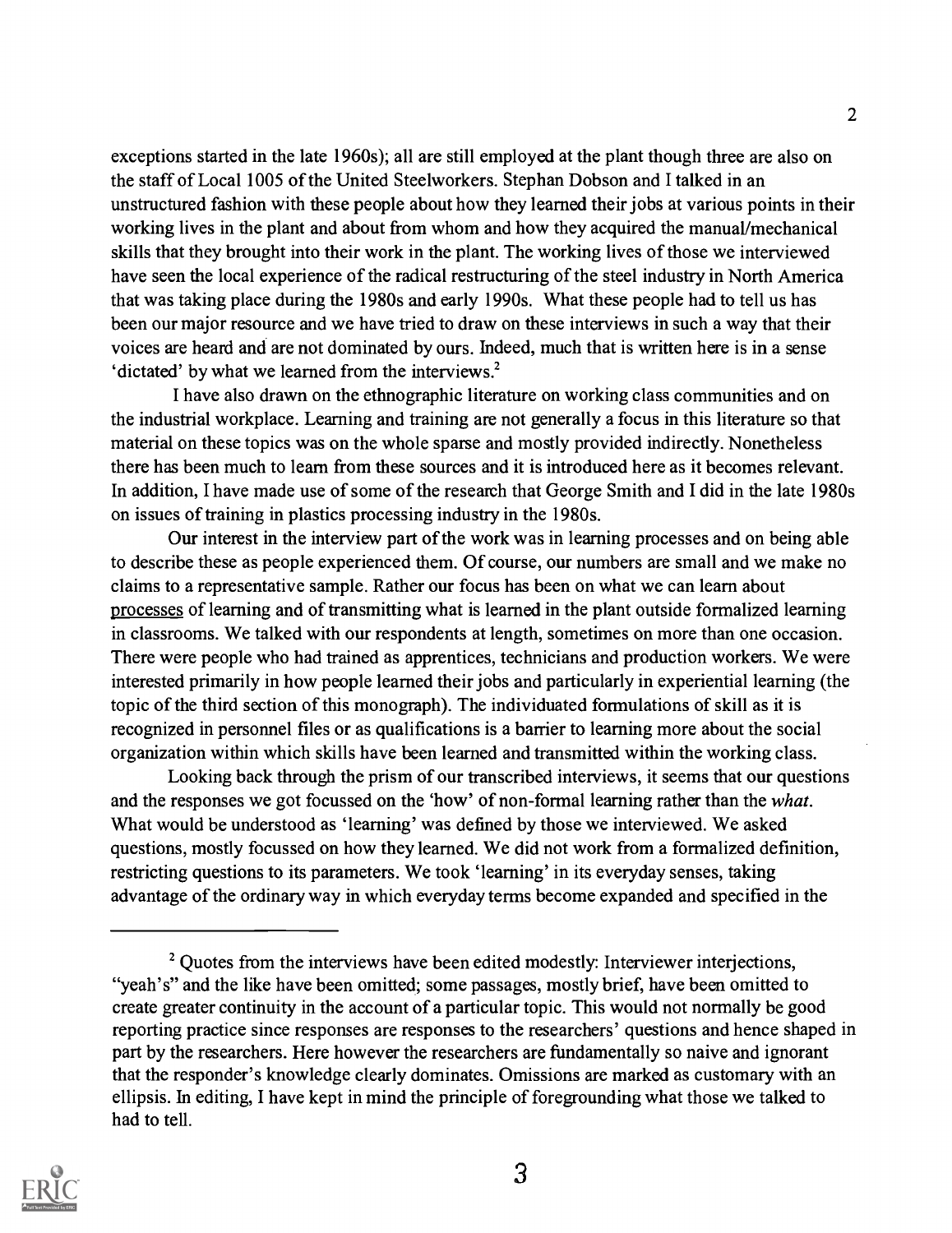course of talk. Focussing on the 'how' of learning allowed those with whom we talked, to take it up as active and as something they did rather than as an abstract process. It did not become defined on analogy with formalized learning that differentiates a period of learning from its termination in a competence, generally represented in formal educational settings by a credential. Though that kind of formalized structure was represented in some accounts, the people we talked to described learning as taking place in many settings and as part of their everyday working lives. In a sense asking about learning focussed attention on what could count as learning in the everyday work setting.

A good deal is known about the formal processes of storing and transmitting skills and very little about the social forms that organize the storing and transmitting of skills defined as non-formal because they have not been 'recognized' by formal educational processes and do not result, for those who exercise them, in definite qualifications. The topic of this monograph is precisely that of the social organization storing and transmitting non-formal skills in the community and in the workplace and of the significance of the industrial restructuring of the 1980s and 1990s for that social organization.

Ethnographic and historical studies of workplace and working-class communities give clues to the character of relations that reproduced skills among working class men across generations. From these it is possible to learn much about the largely hidden history of this aspect of the social organization of the working class in North America. The interest is in identifying the traces of a past when access to workplace skills among men was largely controlled by workingclass men as well as in the former dependence of industrial production on systems of storing and transmitting skills that were buried in the relations between stable working-class communities and large-scale industrial enterprises. These systems of storing and transmitting informal skills have been disrupted and virtually wiped out in processes of technological and managerial restructuring which have radically reduced the numbers of a workforce in a given industry and hence its ability to sustain a stable working class community over several generations.<sup>3</sup> These can, as we shall see, be traced in the lives of steelworkers that Stephan Dobson and I interviewed.

`Downsizing,' restructuring,' and so on refer to the contemporary reorganization of capital enterprise. New technologies and, in particular, the computer have been transforming not only the technologies of production but also technologies of management. In the latter context, new technologies have standardized procedures and introduced systems of accountability and supervision that radically reduces the agentic role of labour in large-scale manufacturing (and indeed in other sectors). Such changes are not only oriented to the reducing the cost of labour to the corporation. They are also part of a continuing project which is to subject the workplace to an

<sup>&</sup>lt;sup>3</sup> Michael Moore's movie, *Roger and Me*, showing the devastating effects on Flint, Michigan of the removal of the GM auto production refers to the multiple personal relationships of family and friends that were disrupted and destroyed. Along with the destruction of a way of life was, I suggest, a destruction of the non-formal systems of organizing and controlling the production and transmission of knowledges on which companies such as General Motors had relied for so many years.

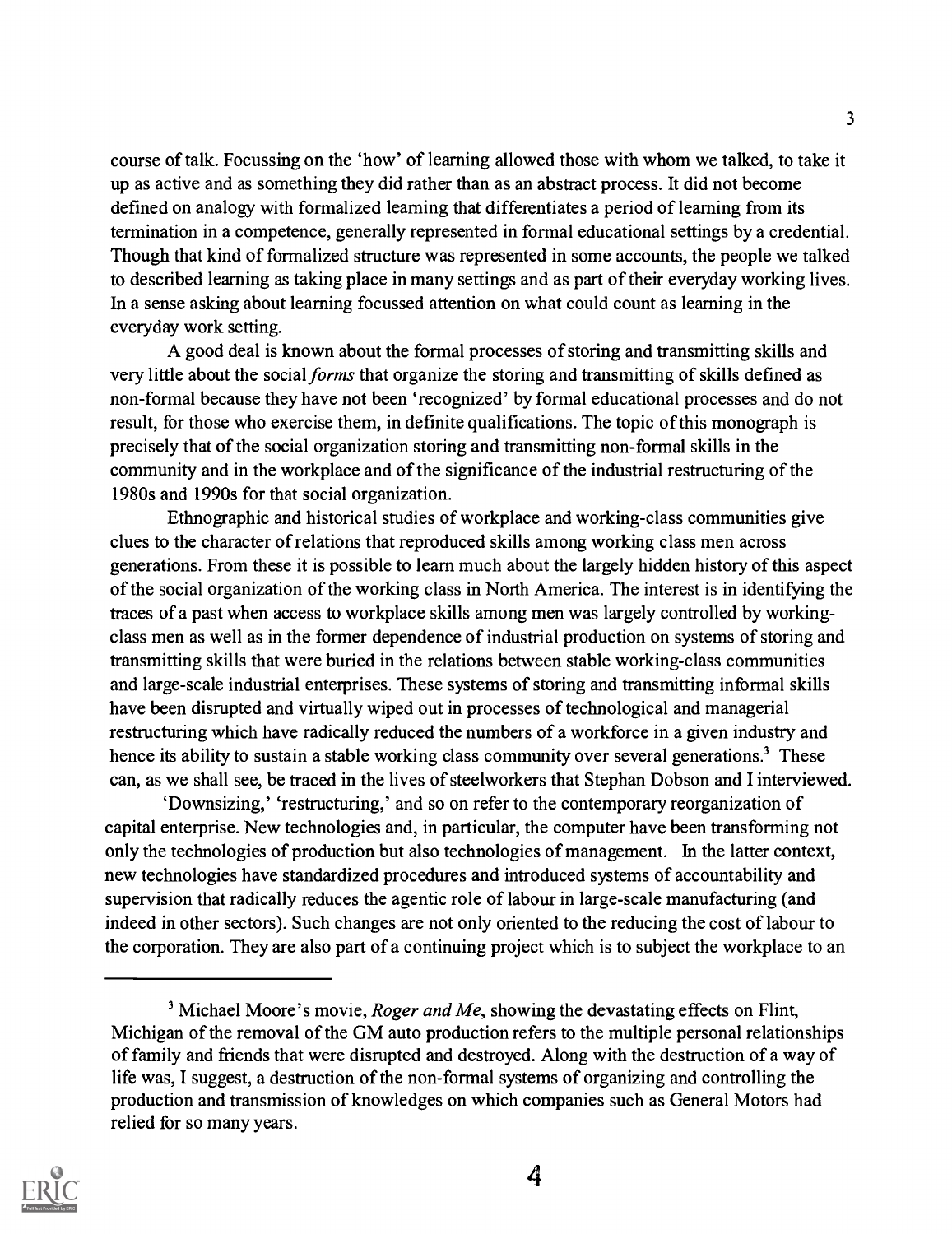increasingly pervasive managerial control that integrates work processes more and more intimately into the managerial and financial accounting systems that, eventually, tie the enterprise as a whole into global financial markets.

An aspect of that increased control which is of special interest here is the development of skills training technologies and managerial and corporate strategies (through such agencies as the Conference Board of Canada) aimed at breaking the workers' monopoly of nonformal skills training vested in workplace hierarchies and in the stable working class communities sustaining an industry.

While the first part of the study focuses on non-formal skills transmission in the community, the second focus is on non-formal skills in the plant, on their distinctive role, how they are learned and how they are transmitted among workers. These focuses together examine the nature of the skills resource created by workers in both community and in the industrial setting. The concern in general is with non-formal skills that have been traditionally sustained, both in the community and in the plant, by workers among themselves and hence with what is at risk in the combination of the downsizing that dismantles the great working class communities, the technological and managerial restructuring of an industry and the increasing substitution of formalized and institutionally controlled forms of training for the non-formal modes among working class men. D

### The Contingent Destruction of the Worker-Controlled System of Storing and Transmitting Skills

When the issue of loss of control over skills and of the degradation of labour is examined in terms of intersecting social relations, I suggest that what comes into view is the progressive destruction of a 'system' of storing, producing, and reproducing the skills of hand, eye, and brain which, first, was lodged in the intersection of industrial enterprise and working class community, and second, was largely organized and reproduced by working class men outside the formal educational processes instituted by the state, and third, on which the great industrial engine of capitalism that we know as 'Fordism' depended. I do not view this line of argument and investigation as conflicting with the emphasis on skills as they are operative in the workplace and on the changing nature of controls in the workplace (Burawoy 1979). Rather, I am concerned to examine the storage and transmission of skills as a *social organization* internal to the working class in both workplace and community and how it has been undermined, if not destroyed, by the changes we call 'restructuring.' The very existence of large working class communities has been undermined by the 'flight' of industrial production to the southern United States or to Mexico (as well as offshore).

That technological innovations and other forms of restructuring aim at reducing labour costs is scarcely news. Their costs for working people's lives is another matter entirely, as succinctly stated by David Livingstone:

The major human consequence of this cost-cutting logic in steel has been the most massive single-industry job losses in the history of capitalist manufacturing, with

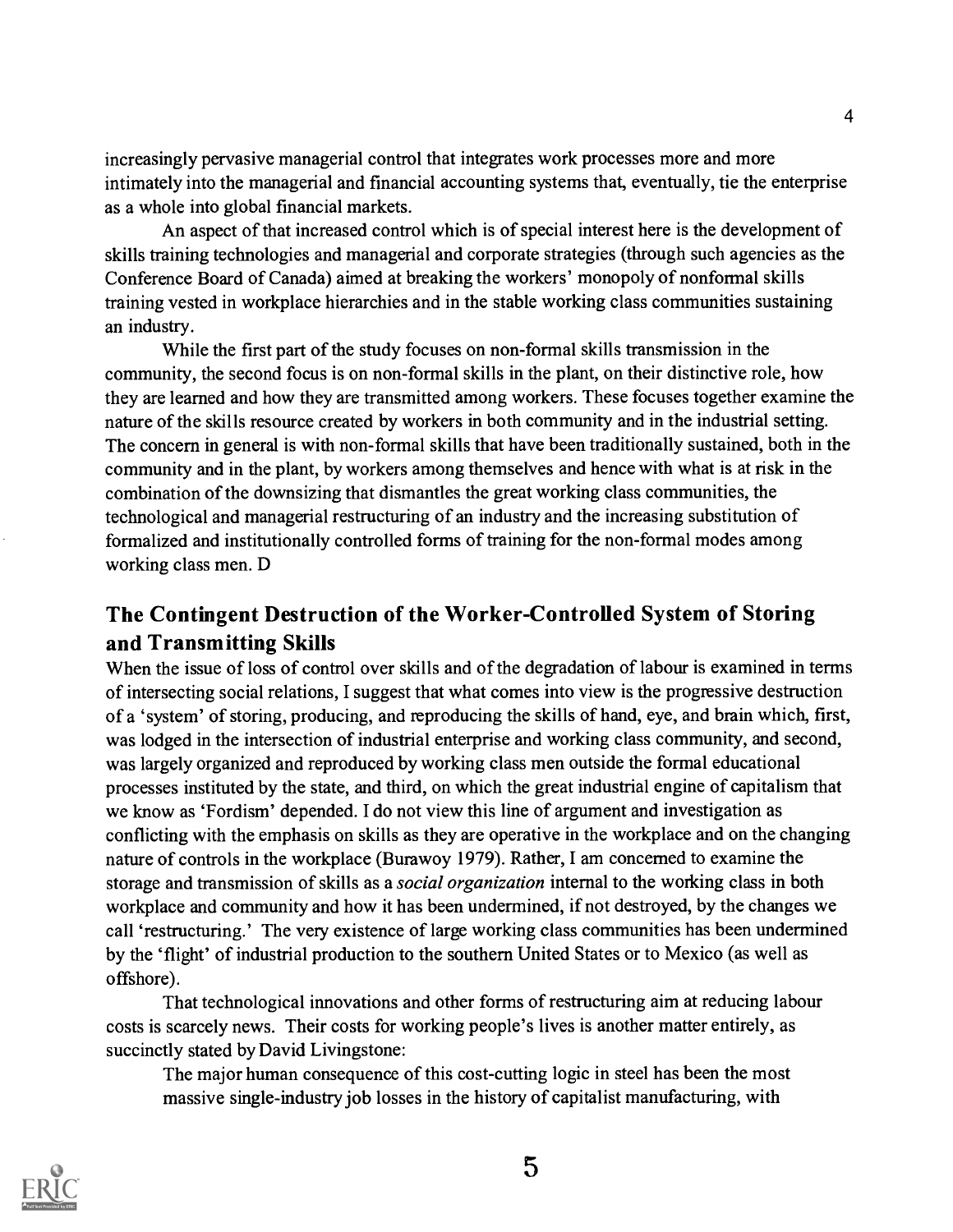widespread disruption of the communities that had grown up around these large integrated steel plants. By 1990 the steel industries of the advanced capitalist economies had eliminated more than a million jobs and more than half their 1974 work force, with the vast majority of these reductions occurring prior to 1983.... Whether in the form of plant closures or chronic layoffs, the destructuring of the long-established wage-earning relationship in steel has meant that many workers have faced early retirement, prolonged unemployment, or the prospect of much lower paid jobs, often far afield. Their household partners have increasingly been impelled to seek generally low-paying, often temporary jobs in an attempt to reconstitute the "family wage." Young people can no longer expect to

follow their fathers into secure jobs at the local steel mill. (Livingstone 1993: 19) Intergenerational transmission and peer exchange of skills that have been integral aspects of the social relations of working class communities and the industrial settings of the past have been disrupted. This has meant as an incidental effect the destruction of the social organization reproducing skills and masculine values across generations:

In Hamilton, as elsewhere, the new jobs in the 1980s were being furnished by small firms operating mostly in the service sector. The steel industry, while still central to the city's economy, had ceased to be a source of employment for working-class male youths graduating from the city's high schools, whose fathers, in many cases, were steelworkers.... Increasingly, steelworkers were older men nearing retirement age: the average employee at Hilton Works has now worked for Stelco for more than twenty-five years. "Global restructuring" has produced a deep generational split in the working class. (Corman et al. 1993: 10)

The great working-class communities of the past and the industries on which they depended and which in turn depended on them were engines reproducing manual/mechanical skills, both those that created a generalized level of manual accomplishment in the male working class, including increasingly knowledge of mechanical systems and the uses of manual tools of considerable technological sophistication. This was a culture according respect to men who excelled in skills and knowledge, both those relevant to non-workplace activities, home renovation and repair, automotive repair and reconstructions, and so on, and those produced and reproduced in the workplace. The former, I am suggesting, were foundational to the latter and created a reservoir of human capital that was certainly deployed in the interests of working class communities and individuals, but were also surely of direct and indirect—though always invisible—benefit to capital.

A second dimension of these changes is what, extrapolating from the work of Harry Braverman, can be described as a phase of class struggle in which capital in new managerial forms has been constantly and restlessly in search of more effective means of expropriating what Marx called the knowledge, judgment and will of workers, replacing them with technologies that displace the active part in production played by workers and also with managerial technologies that exercise increasingly intimate control over the production process. I want to bring into focus the social relations of skill storage and transmission at a particular historical juncture in the long struggle between capital and

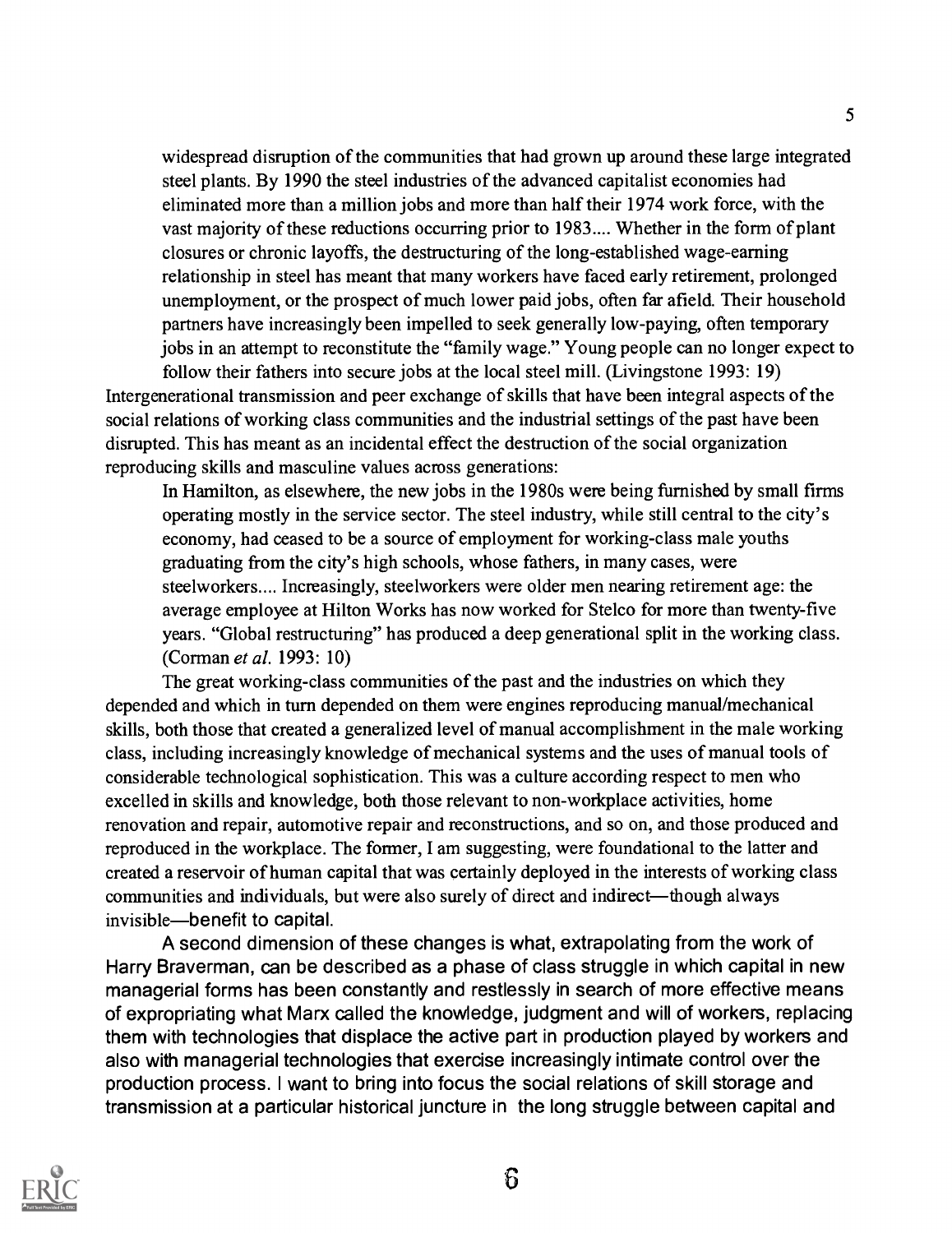labour over control of skills.

Harry Braverman's study of Labor and Monopoly Capital (1974) initiated a major debate focussed on his thesis of the progressive degradation of labour as a consequence of forms of 'scientific' management, coupled with technological change. One side of the debate foregrounded the technological changes that were represented as giving workers greater control over their work situation, freeing them from the constraints and stress of automated work processes (Blauner 1964; Hirschhorn 1984; Zuboff 1984). Rather than as 'degradation,' these writers saw technological change as contributing to an upgrading of workers' skills, particularly their conceptual skills. In contention with them are those who emphasized the 'deskilling' effects of the new forms of automation and new managerial strategies resulting together in an increasingly effective subordination of workers to the changing regime of accumulation (Thompson 1989; Wood 1989; Vallas and Beck 1996).

In this monograph, Braverman's account of the emergence of managerial technologies and their expropriation of worker's skills and knowledge is seen as part of a larger development. From the late nineteenth century forward, objectified and trans-local forms of organization have been emerging and expanding their scope. The ruling relations, the complex of objectified social relations that organize and regulate our lives in contemporary society, progressively absorb or displace forms of social organization that arise directly among people in local settings of their lives, displacing the perspectives and concerns of individuals. Objectification, as a locally achieved practice, requires individuals to subordinate individual perspectives to what can be expressed in the formalized discourses that determine not so much what individuals think as what they can speak or write of in the settings of their work.

At the turn of the century in North America and other 'developed' countries, rapid innovations were being made that have permanently transformed the way in which the social is organized at the level of the society at large (Beniger 1986). Developments in the bureaucratization of the state, familiar in sociological literature from the writings of Max Weber (1978), were accompanied by radical innovations in the management of business enterprises and, associated with the rise of corporations, a move away from the identification of business with individual owner/managers (Chandler 1977; Noble 1977; Roy 1997). The governance of cities began to be transformed from forms of patronage to bureaucratic administrations. Public schooling came to be organized through the administrative apparatus of school districts and a professional educational staff of college or university trained teachers. Generally speaking, professions came into new prominence as a method of guaranteeing training, credentials and standards of practice in the dispersed settings of professional practice (Larson 1977; Noble 1977; Collins 1979), a development of special importance in the geography of North America.

The trajectory of the ruling relations since the late nineteenth century, at least in North America, has been one that progressively expropriates locally autochthonous forms of social organization embedded in particularized relationships. In his two major studies of the emergence of what he calls 'the visible hand,' Chandler (1977) directs attention to the progressive incorporation of the local organization of economic functions and their coordination through

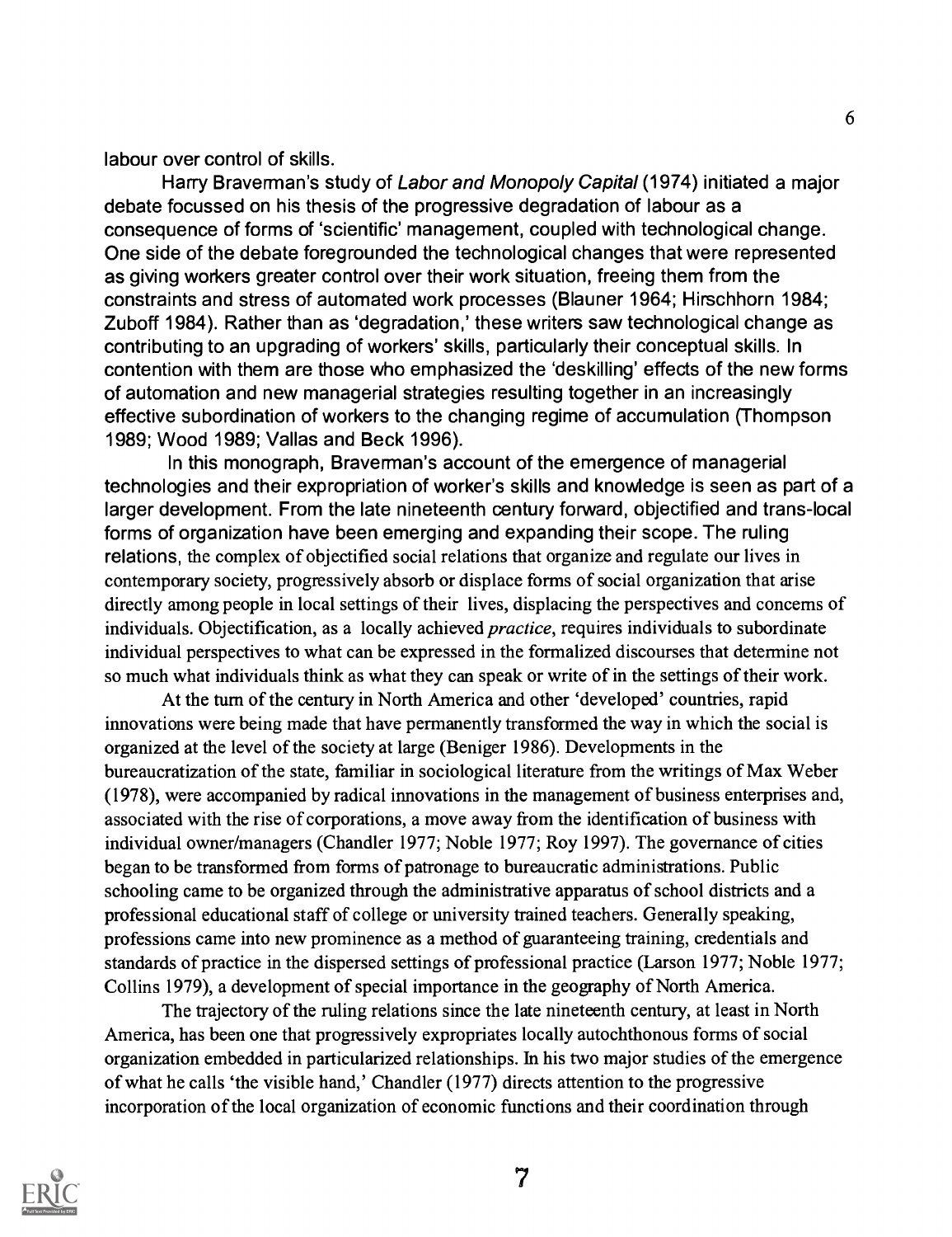networks of market relations into the large-scale corporation. The unregulated processes of the market became integrated with the administration of the corporation. Problems of financing and of credit that dogged systems of exchange based on sequences of transactions among small local businesses came to be regulated under the administrative umbrella of a corporation's managerial and accounting systems. Uncertainties in sources of supplies are resolved by vertical integration with manufacturing. For example, General Motors (Sloan 1964) first expanded in a process of vertical integration of independent craft firms that were suppliers of parts in an attempt to secure a coordination of supplies with expanding production; a second kind of acquisition was of firms making automobiles occupying different market segments from General Motors, but potentially in competition with it. Similarly, the expansion of mail order retailing and of department stores appropriates and displaces the local organization of jobbers, incorporating their functions into a single administrative system (Chandler 1977).

Complementing Chandler's account is Thorstein Veblen's earlier observation of the transformation of the country town with the expansion of what he calls 'Big Business.' He describes the country town as a 'retail trading-station' in which townsmen competed for the product of farms or to sell to farmers the means of production (Veblen 1954: 144). The coming of `Big Business' transforms this. Smaller retail and wholesale businesses are subordinated to the new large-scale forms of organizing business:

Increased facilities of transport and communication; increased size and combination of the business concerns engaged in the wholesale trade, as packers, jobberes, warehouseconcerns handling farm products; increased resort to package-goods, brands, and trademarks, advertised on a liberal plan which runs over the heads of the retailers; increased employment of chain-store methods and agencies; increased dependence of local bankers on the greater credit establishments of the financial centers. (Veblen 1954: 154)

"The country town," he writes, "is no longer what it once was," a local habitation in which a man might "bear his share in the control of affairs without being accountable to any master-concern 'higher up" in the hierarchy of business." (Veblen 1954: 155).

Braverman's account of how managerial technologies have displaced the forms of skills and judgment that were the property of workers is thus, I argue, to be seen as a part of a more general process of the expanding ruling relations, an expansion that has accelerated rapidly in the last twenty years or so with the advances of computer technologies and that, viewed from the perspective of a new century, can be seen as an expansion of capital's penetration of the organization of people's everyday lives, whether in the workplace or community. What we call restructuring is more than change in the technologies of production; it involves changes in the technologies of ruling or governance that go significantly beyond the industrial setting itself Restructuring links the industrial setting to technological initiatives (originating in engineering) that integrate, in public companies, the managerial system of control of production is hooked up via the refinement of systems of accounting to the market dynamics of financial capital. At the level of production, it is not so much that skills have been 'degraded" but that new kinds of skills are called for. However, these are not skills that can be learned non-formally in the traditional pattern of transmission of which apprenticeship was the ideal type. Training functions are

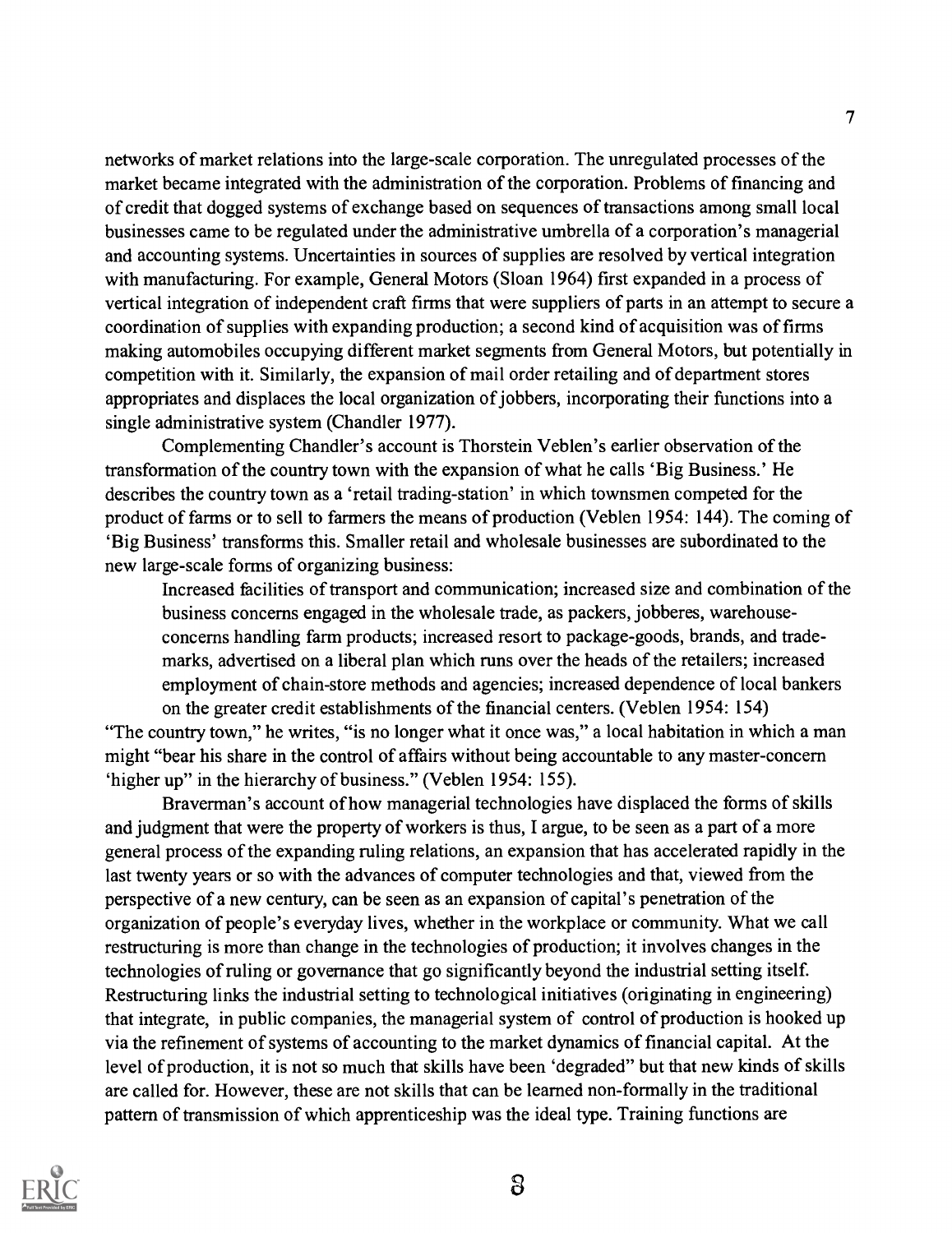progressively transferred from relationships among workers in a given plant to the local community college and to government funded or subsidized programs delivered by both private and public training institutions. In addition to apprenticeship programs, themselves increasingly involving formal learning that participates in the same technical and intellectual discourses as engineering, community colleges in Ontario provide courses for production workers tailor-made for the specific needs of companies. The transfer of knowledge, judgment and skills is not only from workers as individuals to management, but from the workplace and relationships among workers to formalized educational institutions integrated with the technical and scientific knowledge systems that directly or indirectly serve the main business of capital, namely accumulation (Noble 1984).

Increasingly today skills-training involves formal training in the class room as well as onthe-job training. Formalized learning is located in scientific and technical discourses that are standardized not just for a particular plant or region but as technical and scientific knowledge is developed and is transmitted discursively. When skills were passed on directly from individual to individual at work, traditions varied depending on the individuals through whom it was transmitted, their experience, discoveries, and abilities. By contrast, in formalized learning situations, teaching materials, such as textbooks, standardize at least the formal dimensions of skills across local settings and draw upon a scientifically generated knowledge base in engineering and the natural sciences.

These changes in the organization of skills-storage and transmission invite us to go beyond Harry Braverman's account of how the development and expansion of the managerial technologies associated with the work of Taylor have resulted in the degradation of work. He argues that as these technologies advance, they expropriate the knowledge and judgment of workers. Progressively the dimensions of skill that have been essential to industrial labour are displaced by transformations of machine technologies and the transfer of forms of cooperation from interrelations among people on the shopfloor to machines. Increasingly, computers directly integrate the coordination of industrial processes with the managerial system. The kinds of changes that have been occurring with increased rapidity in the last thirty years call for an expanded conception that goes beyond management to attend to wider transformations of the ruling relations (Smith 1999).

What has subsequently been emphasized in studies stemming from Braverman is the effect of changing and increasingly engrossing technologies of management on the deskilling of jobs and workers. Studies that focus on deskilling, however, drop an important dimension of Braverman's study. For Braverman, the degradation of work is an integral part of class struggle, not in the sense that it has come to mean, namely as a social movement, but as Marx originally conceptualized it, particularly in his account of 'so-called' primitive accumulation in the first volume of Capital. There, Marx describes the active role of the rising bourgeoisie in the establishing of a working class. He shows the complementary relation between owners of the means of production and those lacking them that constitutes capital as a social relation. Braverman, having described modes of control used by capitalists in the early days of industrialization in the United States, goes on to describe the interests of capital in expanding

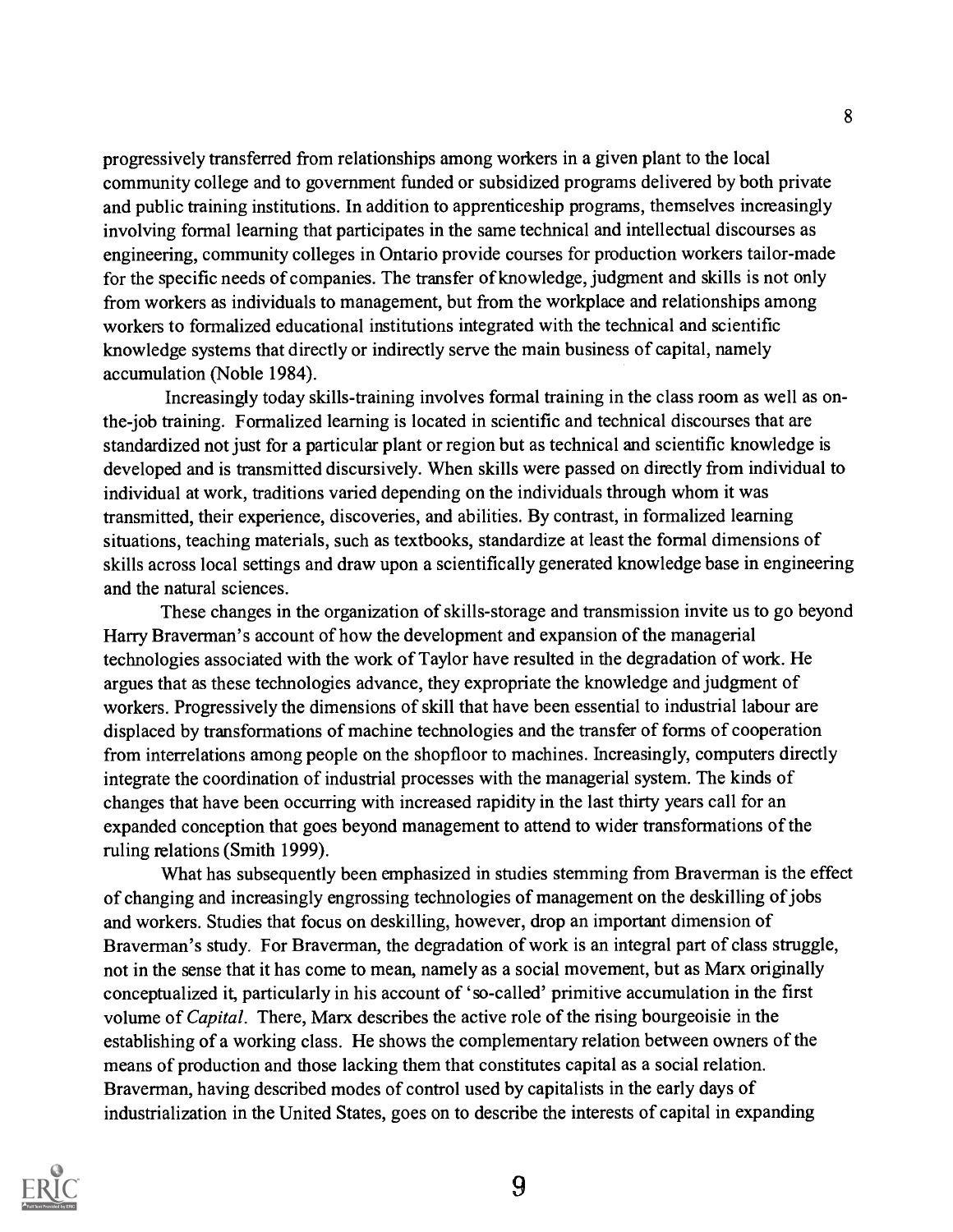control over workers:

In those early efforts, the capitalists were groping toward a theory and practice of management. Having created new social relations of production, and having begun to transform the mode of production, they found themselves confronted by problems of management which were different not only in scope but also in kind from those characteristic of earlier production processes. Under the special and new relations of capitalism, which presupposed a "free labor contract," they had to extract from their employees that daily conduct which would best serve their interests, to impose their will upon their workers while operating a labor process on a voluntary contractual basis. (Braverman 1974: 67)

The major managerial innovation responding to this problem, inherent in capitalism, was that of scientific management associated in particular with the name of Frederick Winslow Taylor and developed in the late nineteenth century.

[T]he essential element is the systematic pre-planning and pre-calculation of all elements of the labor process, which now no longer exists as a process in the imagination of the worker but only as a process in the imagination of a special management staff. Thus, if the first principle is the gathering and development of knowledge of labor processes, and the second is the concentration of this knowledge as the exclusive province of management—together with its essential converse, the absence of such knowledge among workers—then the third is the use of this monopoly over knowledge to control each step of the labor process and its mode of execution. (Braverman, 1974: 119)

Braverman's analysis is confined to industry, particularly manufacturing. The concept of 'ruling relations' (Smith 1999) locates these changes in a more general framework of the development of objectified forms of social organization and relations that include not only management, but also the variety of institutional forms including formal educational institutions (schools, community colleges, universities). The ruling relations are represented as a trajectory of increasing transfer of control and organization from individuals and local settings and relationships, to objectified and abstracted forms. The process is not just internal to industry. Radical changes in the educational system shifts significant dimensions of skills learning from the internal organization of industry and from relationships within the working class to formalized training in definite institutional settings. Developments in science and engineering stemming from research, changes in the professional education of engineers, reworking of government regulation of qualifications and credentials, and the redesign of courses and programmes in community colleges (Dennison 1986; Smith 1990), among others, are no less part of the transformation than the reorganization of industry and of the relations of capital itself. The conceptualization of these as part of the expanding trajectory of the ruling relations draws attention to three dimensions:

1. It draws attention to the coordination of people's activities in multiple local sites through social relations organized outside those local settings, connecting people and coordinating their work in modes that do not depend on particularized relationships between people.

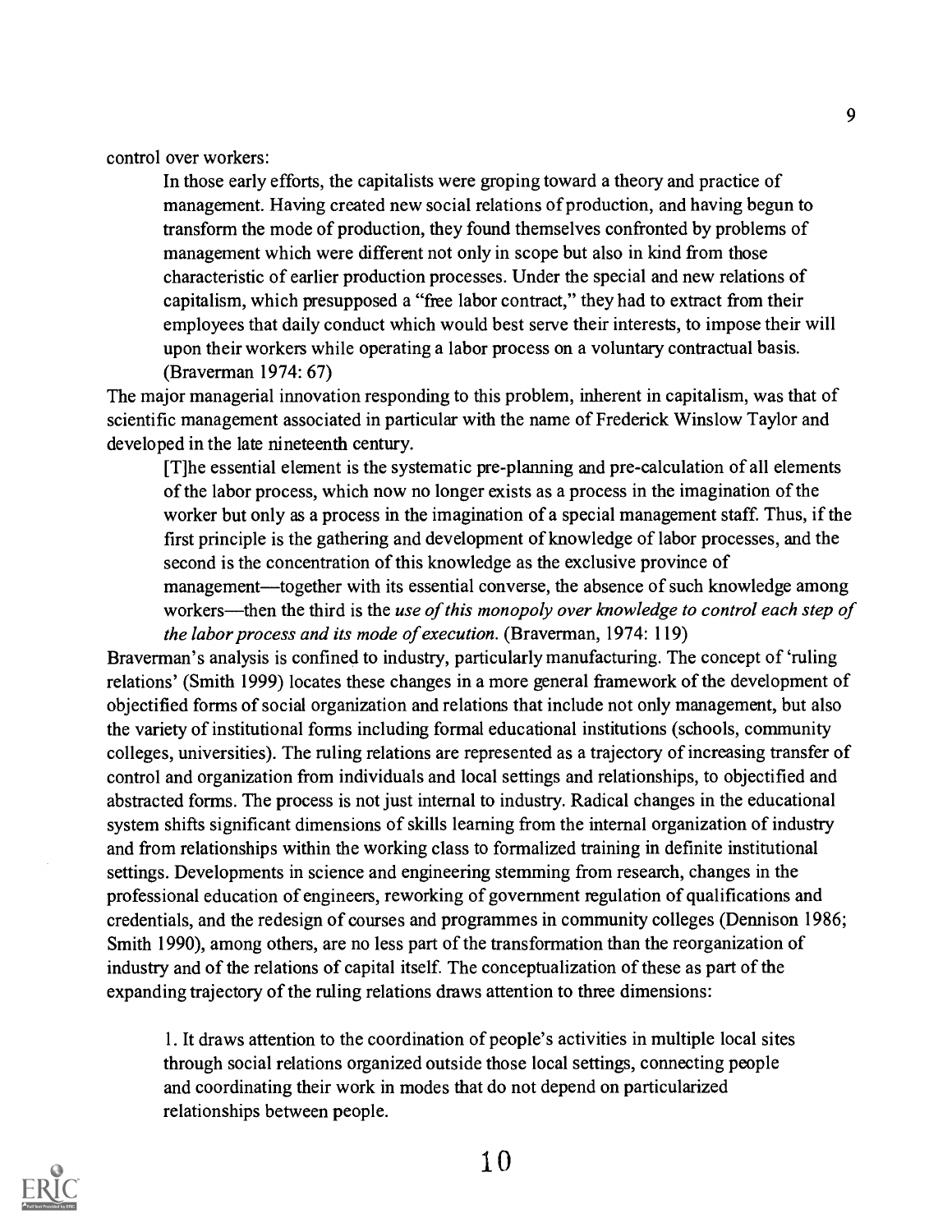2. It draws attention also to the progressive standardization and generalization of specific forms, procedures, criteria, technologies, knowledges and so on and so on, across such local sites.

3. And finally it draws attention to the ways in which the expanding trajectory of these relations expropriate forms of organization, knowledge and skills; that are vested in local settings, localized relationships and particular individuals (Smith 1999).

The remainder if this paper is organized as three sections: the first of these focuses on the storing and transmission of non-formal skills as these have been embedded in relationships in the working class community. Here we are concerned to trace the relational contexts in which the manual/mechanical skills that industries drawing on the manpower (and I use the term advisedly; the vast majority were men) of a given community could take for granted; the second topic is that of the changing organization of training from those forms largely under working class control (trades and crafts will not be considered here) to the involvement of community colleges directly in training for the specific needs to companies. This general institutional account; is complemented by a picture drawn from material from interviews Stephan and I did, of the changes as experienced by the Stelco workers we talked to; finally, largely invisible forms of experiential learning of which those we interviewed spoke at some length are explored. The interest here isn't just in uncovering the distinctive character of this form of learning, but also in indicating the uncertainties of its transmission among workers under the present industrial regime at Stelco.

## Part II: Mechanical/Manual Skills Storage and Transmission as a Feature of the Social Organization of the Working Class Community

When it comes to the nonformal learning that was among men of working-class communities, there is little to go on in the ethnographic literature. We can get clues from ethnographies of working-class communities (Kusterer 1978; Halle 1984; Dunk 1991). In the community context, I am interested in non-formal skills that may not generally be recognized and that consist of a familiarity with certain kinds of tools and their uses (a mitre-box for example), with particular geographies and patterns of traffic, with what is inside the walls, underneath the floor, connects the gas cooker to the mains, the electric light switch to the lights, the spark plugs (in an older car) to the carburetor, the workings of transmission and clutch, and so on-- the kinds of knowledge that is prior to and presupposed in the learning of more specialized skills and in the kind of work that working-class men have traditionally undertaken and been assigned to in the industrial enterprise. Such 'familiarities' became visible as skills, for example, when women first began to take vocational courses in preparation for entering trades. I remember from the 1970s being told about finding that the shop course they participated in took for granted extensive prior experience in the names and uses of a variety of tools and practices associated with them . Similarly in the workplace, non-formal knowledges of the particular local histories and geographies of plants,

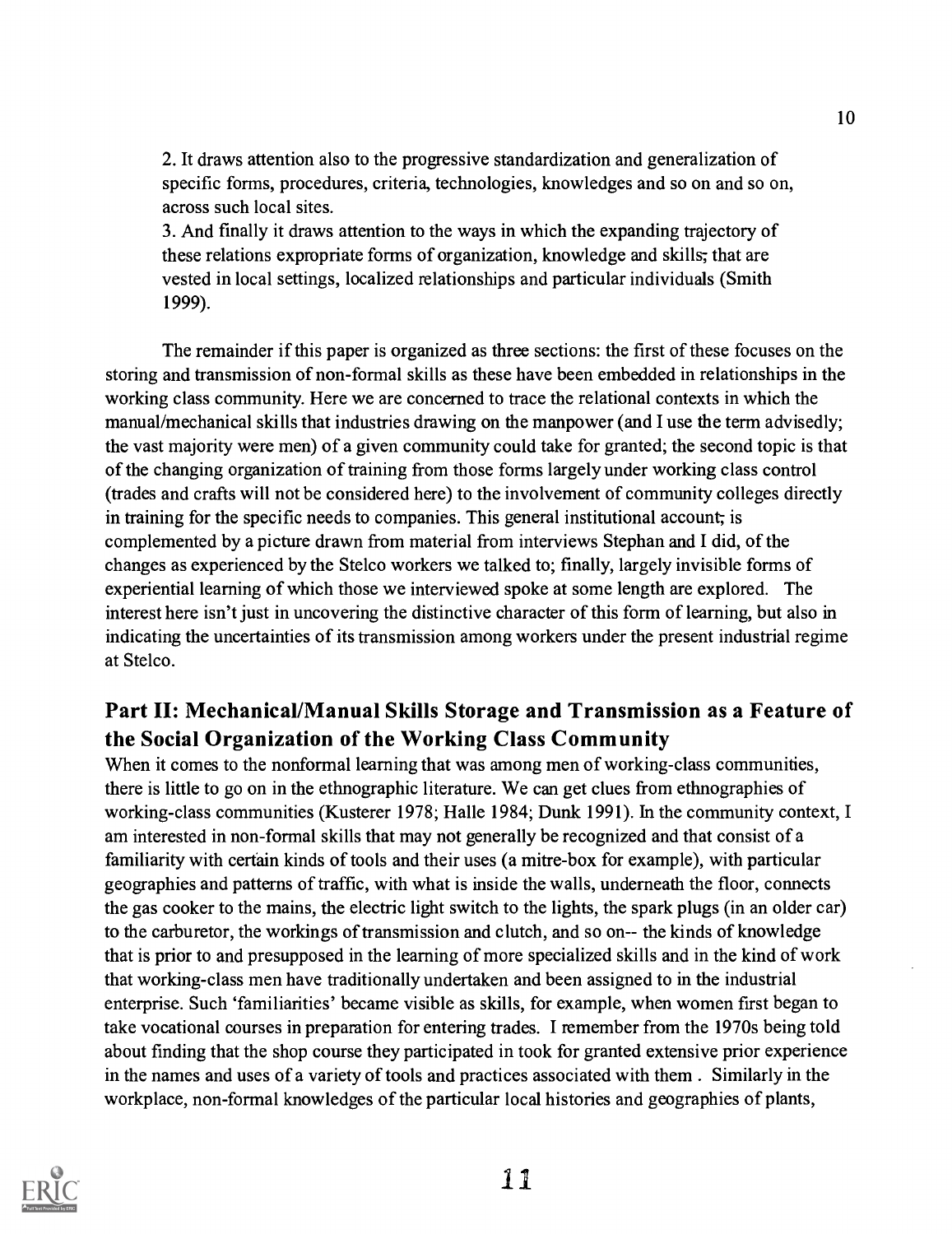machines, and people have been maintained and transmitted in gender specific hierarchies of learning. This is knowledge that is prior to and taken for granted in knowledge at more 'visible' levels. Michael Polanyi [Polanyi, 1983 #8] uses the concept of 'tacit knowledge' to locate what people know that is not explicit, not named and not inculcated through a formalized process of instruction. He uses as an example the spelling of the railway station in Wales with the longest name. It is one thing, he says, to know how to read it. But to know that it is a name and the name of a station on the railway line is presupposed in reading it as such. It is a tacit knowledge on which knowing how to pronounce the name relies. Such knowledges are tacit. In an analogous way, being able to do a particular kind of job depends on tacit knowledges which have, at least in the past, largely been learned experientially by doing, by watching and being 'shown' by someone who knows how, and in informal relationships among people, relatives, friends, peers, or workmates, in workplace or community or household settings. This kind of learning goes on among people who do not occupy institutionalized positions designating them as responsible for transmitting formalized systems of knowledge and skill. It has gone on in working-class communities between kinfolk of senior generations and their juniors—fathers, grandfathers, and uncles teaching boys and young men, mothers, grandmothers and aunts teaching girls and young women—by tacit example, by encouraging and criticizing attempts, and occasional instruction or intervention. We do not know how wide the networks of learning extended or how young people, and, in this investigation, particularly young men, were involved.

According to David Halle (1984: 35), the non-formal skills learning of leisure hours were strikingly "sex-segregated," involving many of the married men and most of the single. LeMaster's 1975 study of a working class community describes, at least on the part of some informants, deliberate strategies on the part of men of the senior generation designed to prevent the 'feminization' of boys and young men.

These men share the belief of the British upper class that boys should never be reared by their mothers or other women, since they will make a "goddam sissy" of him. Since these men do not have the English boarding school system to rear their sons, they have to improvise. In the past, one of their strategies was to get the boy out of school as early as possible and get him on the job with other men, but this has become increasingly difficult as the craft unions have begun to require a high school diploma for entering apprentice programs. (LeMaster 1975: 112)

His study suggests that the senior generation of that time might have consciously sought to wean boys from the influence of school, identified with feminization, stressing the importance of a toughening that would prepare a boy for what he could expect to confront in the future. Workers favoured weaning boys from school to get them away from women teachers. Here is the view of a sheet-metal workers he talked to:

If you can't get the boy out of the school system and away from the "goddam women teachers," then the next best bet is to get him into school athletics, especially football. One man, a sheet metal workers, put it this way: "I'll say one thing for that football coach up at the high school—he makes those guys get down in the mud and go at each other. By God, that's what they need to get along in this world. (1975: 112)

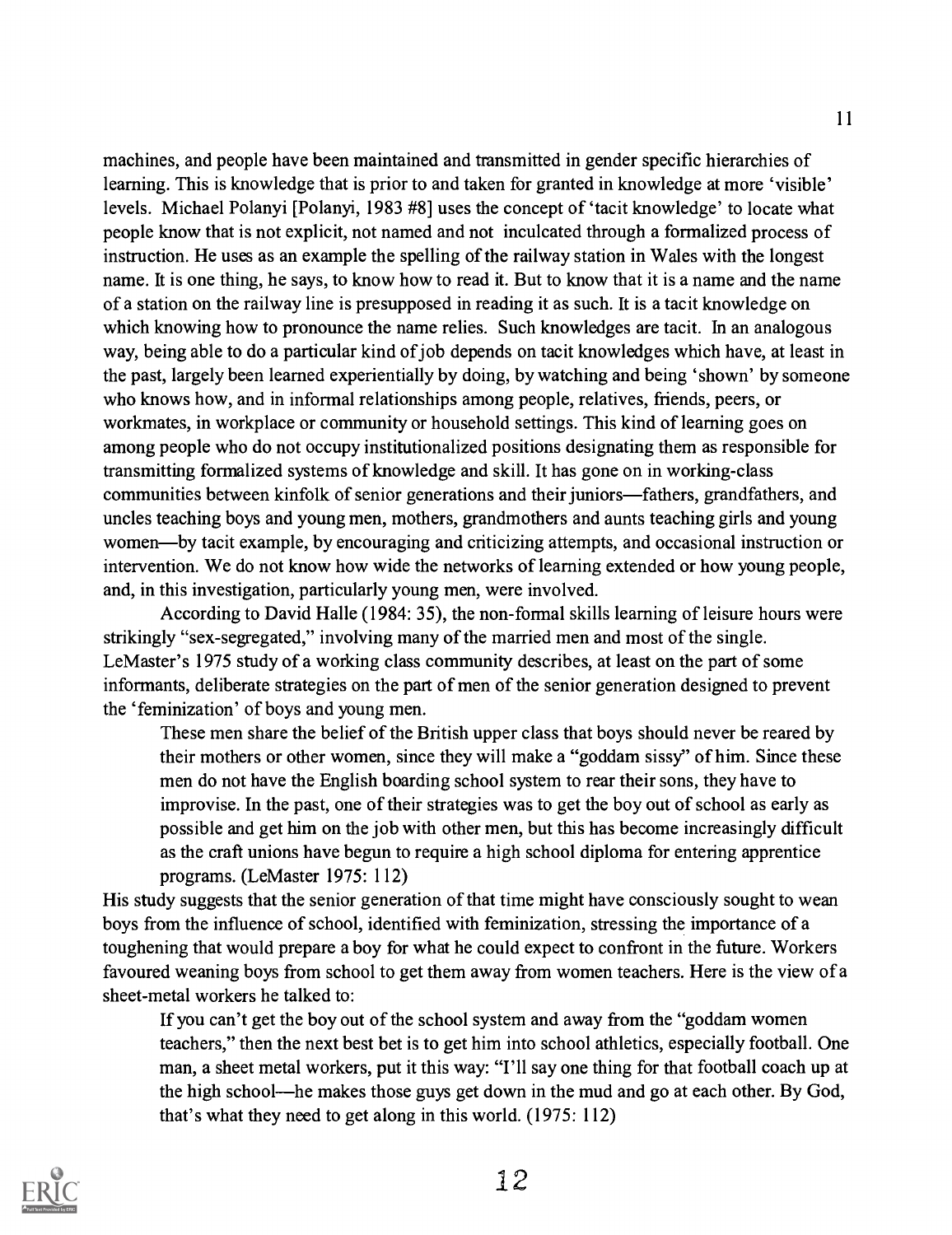Glimpses such as this suggest that Paul Willis's [Willis, 1988 #9] exclusive focus on the class dynamics of the school may miss the process of learning masculinity from a senior generation consciously concerned to discourage boys from an educational exposure that would undermine it.<sup>4</sup>

Some of those Stephan and I interviewed in Hamilton described learning the use of tools from their fathers. Transmission of skills with tools from father to son was described by more than one of the workers at Stelco Stephan and I talked to:

Steve: My dad did a lot of woodworking and construction work around the house as well, did electrical work and stuff like that. So probably by the time I was ten or twelve, if I wanted to add an electrical circuit in my bedroom to plug something in, I knew how to do that. I knew that it had to be in a box and... I had to use clamps every three feet for the wire. So when I took electrical in high school, they weren't teaching me anything I didn't already know. And a lot of that came from because my dad did that. He would also do it at my aunt's house and everywhere else where somebody asked him, you know, "Would you help me do this?" or "Would you help me to do that?" (Steve, January 2000)

The only woman in the group of workers Stephan Dobson and I talked to at Stelco described learning skills with tools from her father:

Alison: ...my father, as far as tools and everything, he always allowed me to help him.. Like I could always repair my own bicycles and things like that. I didn't realize until later

fun and adventure; a disdain for scholarly effort; the more or less persistent involvement in "tolerated" status offenses like drinking, gambling, occasional truancy, "making out" in the sense of sexual conquest, driving cars before the appropriate age, smoking, swearing, and staying out late. (David Matza, quoted by Shostak 1969: 150)

Here and at other points in this account, a distinctive and traditional working-class culture of masculinity seems to surface. The lack of interest displayed by blue-collar youth in this group for continuing on to college even when they "possess high academic aptitude" (1969: 151) suggests that they may share the kinds of emphasis on manual rather than on 'mental' skills suggested in the quotation from LeMaster above. The same would seem to surface in Shostak's account of educational and career decisions made by the group of blue-collar youth he describes as "the achievers" who successfully make their way into college. They appear to share values that downgrade non-manual skills, both in themselves and in relation to the kinds of occupations to which they can expect to get access. Every now and again, the 'influence' of a senior generation becomes directly visible, though negatively valued, as when he writes of the "uneven and unreliable knowledge" of the labour market transmitted to blue-collar youth by "well-meaning parents, friends, and the mass media" (Shostak 1969: 153).



Conceptualized very differently, Arthur B. Shostak (1969) records very similar patterns of alienation among those working class youth he labels as 'rebels' and `accomodators' in his 1969 study of 'blue-collar life' in the United States. The 'rebel' group is characterized as likely to become involved in 'delinquent' activities, but otherwise they do not seem markedly differentiated. Those who accommodate stay in school, usually in a predominantly working class high school, although they are likely to be steered into vocational courses. Their "youth culture" emphasizes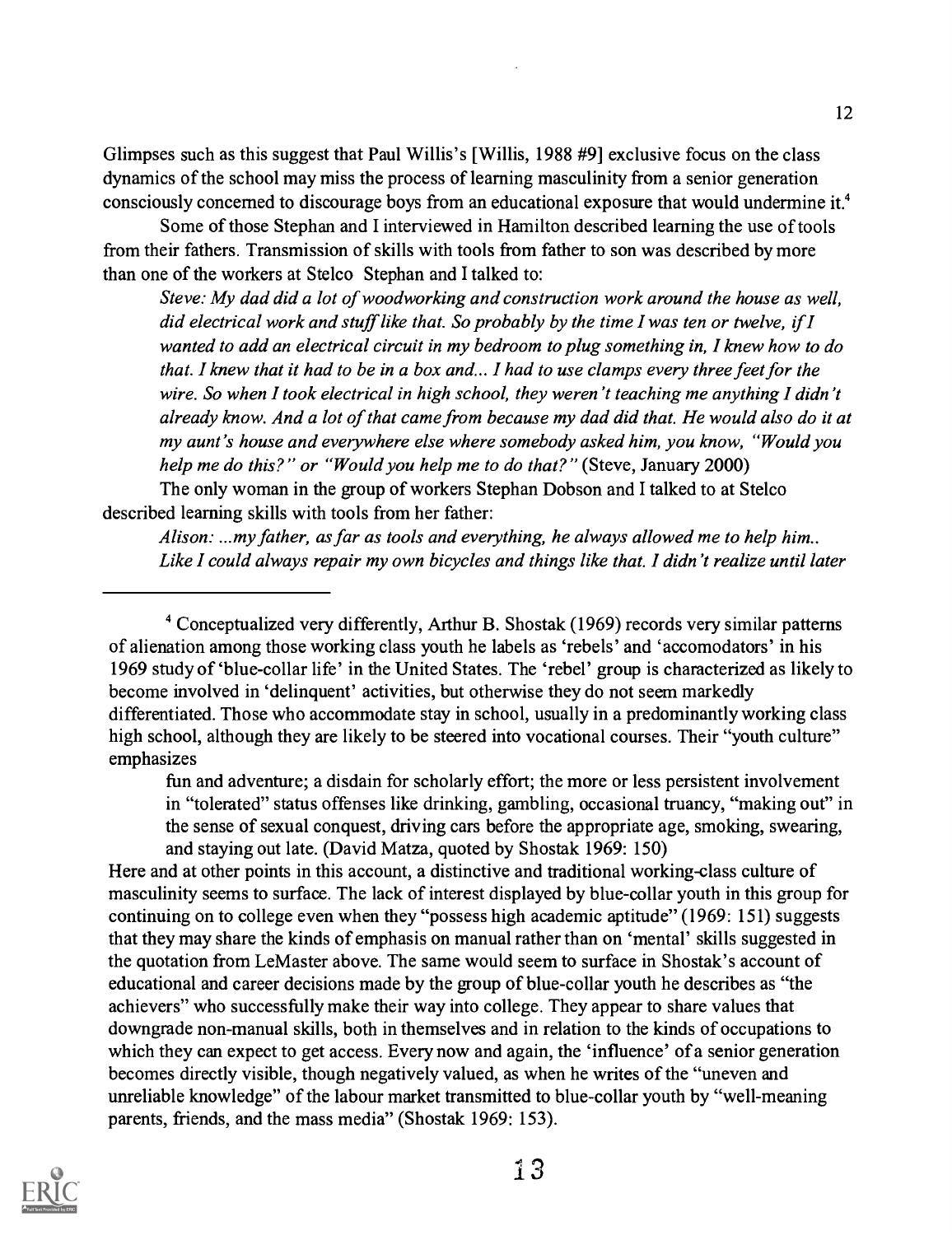on that that was unusual for a girl at that time, to be able to do that, right? But he was always, like you know, if he was working on the car, he would always ask me and I'd help out or that kind of thing. (Alison, interview 1, March 1999)

Notice that Alison attends to how her learning experience differed from those of other girls in the community. The gendered transmission of skills appeared at a number of points in the interviews we did. In this example, the topic is not gender; rather gender emerges in the interview process itself.

Learning non-formal skills at home was associated by many with 'fooling around' with automobiles. This is a distinctly gendered leisure activity. In describing how he goes about working with an apprentice technician, Steve talks with pleasure about showing him the way he liked to work:

Steve: Occasionally we would take an instrument completely apart, and re-paint the case and clean each and every piece, and I enjoyed showing him the way that I like to work by rolling out a piece of paper towel and cleaning each and every part, polishing it up, and putting it in order, and then going back and reassembling it all. So that part Dorothy: You'd arrange it in like the assembly order, the order in which—Yeah. Steve: Yeah. But I always liked to have the idea that you put it on a piece of paper towel, you'd roll out three or four pieces of paper towel, and each and every piece, when you put it on the paper towel, there was no rust on it, it was clean and shiny like a brand new part. Stephan: You probably did that with automobiles.

Steve: Yeah.

Stephan: It's an automobile technique.

Dorothy: Oh yeah?

Stephan and Steve shared a knowledge of 'automobile technique' that I did not share. Various mechanical devices—automobiles, motorcycles, dune buggies, model boats—referred to in our interviews suggest the existence of a mechanical culture in the community. Here's Steve again:

Steve: When I was in Grade 11, I bought a Hillman car and my buddy had a Morris Minor and we used to go to the car races every Friday and Saturday. So we were always under the hood of somebody's car. (Steve, January 2000)

Alison can be seen to participate in this culture when she describes being able to share problems she encounters at work with her husband:

Alison: ...my husband used to be, he used to work in a garage. I used his knowledge that way mechanically when I started there, very much so. So I used to go home and go "I've got this problem" and then I would explain it to him and he would say "Well, you could try this," you know.

Learning 'automobile technique' seemed, in our interviews, to involve peers rather than relationships between father and son or daughter. Bill, for example, had no special interest in cars, but he describes helping friends out with theirs or hanging around with friends who made dune buggies:

I: In your 20s, yeah so you were in the mill. Would you sometimes help friends out when their machines needed fixing, their cars, or their motorcycles or whatever or would you

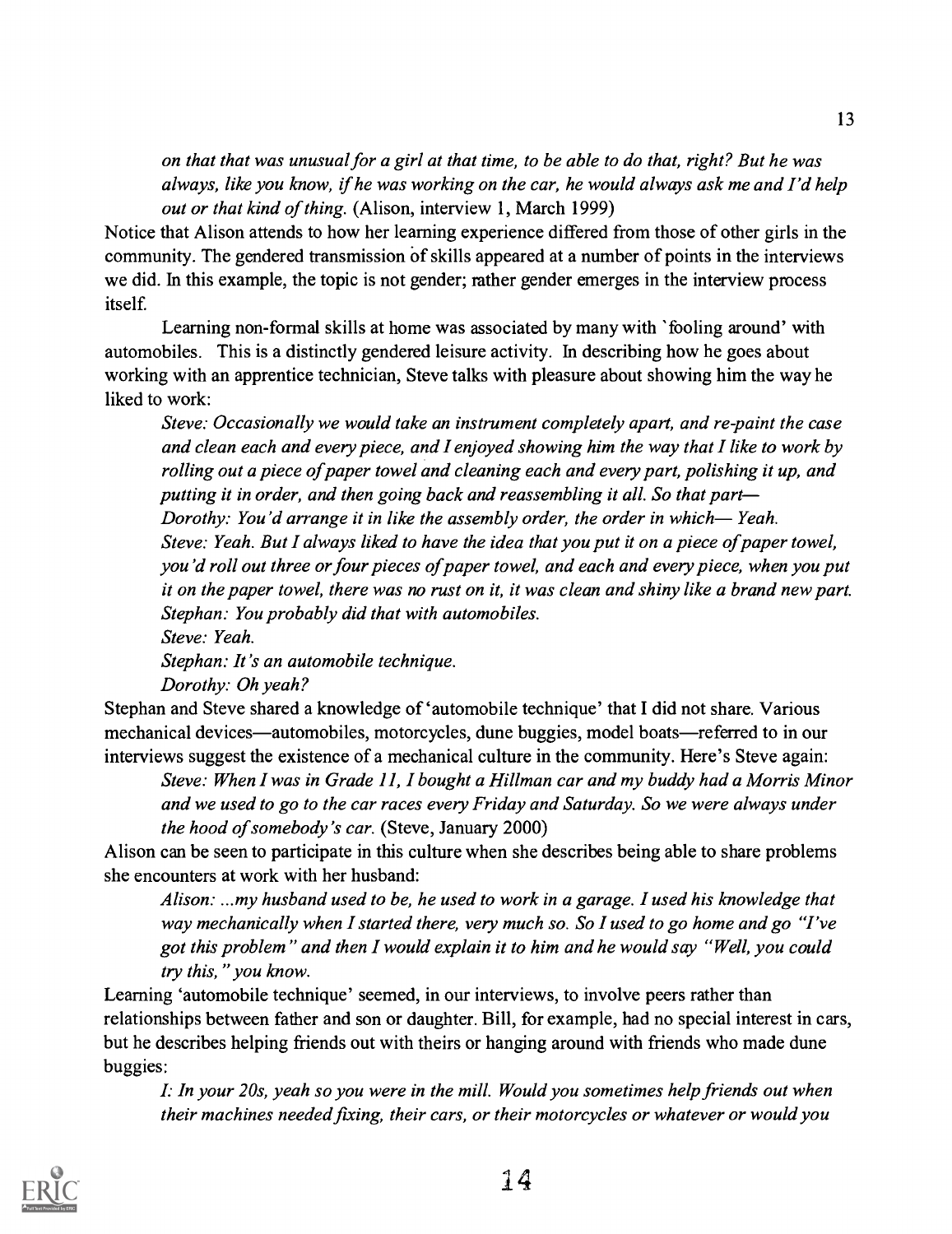...7

Bill: Whenever somebody asked me, I 'd help them with something. I'd probably tell them if I didn't know anything about it, well, I don't really know anything about it but I'll do what I can.

I: Yeah, because like one of the things that I sometimes see, you know, that... a kid will have a car or a motorcycle and there may be a couple of guys kind of hanging around, you know, kind of talking about it.

Bill: If that was your interest, if cars were your interest, like people hanging around and gravitate towards the people who have same interest as you and discuss cars and engines and whatever, and help each working on them. I knew a couple of guys that built dune buggies. I used to hang around with them quite a bit, like for hours, just taking them apart and putting them back together again and welding a frame together. (Bill, interview 1, April 1999)

Bill had rebuilt a carburetor just because he'd never done it before: "So I just bought a kit, a carburetor rebuild kit, took everything apart, tried to put it back together and get it to run" (Bill, interview 2, June 1999). Other steelworkers we interviewed had similar interests in vehicles. George has an antique car and belongs to a car club that includes others working at Stelco; (George, September 1999); Steve, in addition to his interest in cars, raced motorcycles in his youth. And here is Jim's account of his involvement with cars:

I: Okay. So your cars, you talked about, one of the first things you did as soon as you were earning some decent money was buy two cars. Two cars. Did you fix them yourself? Jim: No, I bought  $a$ — I did, I fixed part of it. I bought a '67 Mustang, I've always liked the Mustang GT. Had a '67 and that was going to be my cruise car. And then I was going to buy, I bought a junker to go back and forth to Stelco. So I bought two cars.

I: And did you do the mechanical work on them yourself?

Jim: No. My brother is into cars  $[I: Is he?]$  Yeah. My brother plays with cars.  $[I: Older?$ Younger?] Younger. He likes playing with the cars. And a friend of mine who works at Stelco, we all had Mustangs, six of us all had Mustangs. So we all had Mustangs, and we all tried to outdo each other with our Mustangs and stuff like that. But my brother and my friend from Stelco were the guys that built my car. Built my 289. I mean, I paid them to do it and stuff like that, I bought the parts. My brother didn't charge me but this guy over here, yeah, he did. He does, the guy at work builds engines and everything. He's smart. (Jim, September1999)

George thought that his experience of working with cars made it easier for him to leam jobs at Stelco:

I think when you're mechanically inclined, it makes that type of stuff come easier to you. It does. And you're not intimidated by it. (George, September 1999)

A common ground in a mechanically oriented community culture is evident in Steve's story of how two of his friends got jobs at Stelco:

Interestingly enough, one of my closest friends—they had a bus come down from West Hill High School and took most of the electronics class during what was the Easter break then

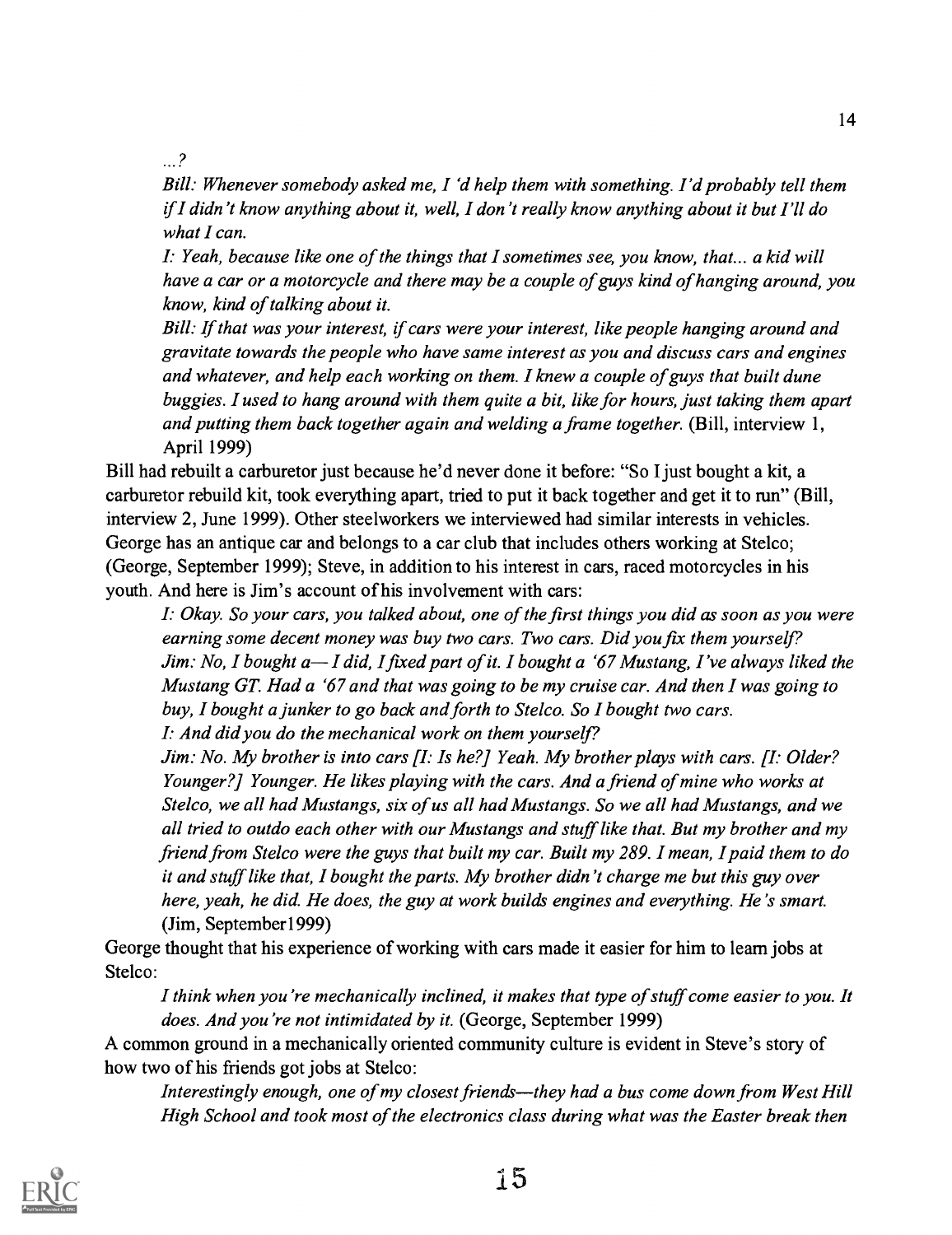. . . and showed us movies, gave us demonstrations of what their electrical maintenance programme. A close friend of mine, there was two of them, they decided "no, we're not interested in the electrical maintenance program, decided we're going to sneak out for a cigarette." And they were going out the door for a cigarette and they ran into somebody from Utilities. . . who was the training supervisor for instrument repair, which they were interested in. He said "Where are you guys going?" they said "We're not interested in this program, so we're going to go for a cigarette. "He said "Well, come on with me, you can smoke in my office." They talked about model boats for an hour, and they were both offered jobs in instruments. [laughter] (Steve, January 2000)

Presumably the instrument-repair training supervisor could recognize from the discussion of their shared interests the kinds of mechanical abilities and background these young men would bring to their training. Analogously, Alison is able to draw on the same common ground in a mechanically-oriented community culture when she consults with her husband about problems at work. As we saw, though his skills are primarily in wood working, he had earlier experience as an automechanic.

In the course of talking with Bill, I asked him whether he thought that the skills he was learning building a carburetor or hanging around with guys constructing a dune buggy helped in the work he does now. He replied:

I think the more you play with something you learn how to think or you develop... problem-solving skills. And they can apply to all kinds of things. Just the way you think. You notice a lot of people don't want to think at all; they'll take something instead of trying to fix it themselves, [instead of] taking a few minutes and learn it yourself. I'll take something apart and—What I did when I first started this finisher's job was to [take it] completely apart, see. Just saw how it worked, you know, put it back together. "Okay, now I know how it works." (Bill, April 1999)

The manual/mechanical culture among the men of the working class community also contributed directly to the community's wealth. Several of those we talked to described an informal exchange of skills that enriched the local community's domestic life. The storing and transmission of skills with tools and manual skills in general, whether among women or men, have enriched the working class communities, particularly since the success of struggles to limit the working day has meant that substantial time is available for use in and around the home.

Whenever possible they avoid the market place, especially when it comes to constructing homes, refinishing interiors, making car and small equipment repairs, and soon. There is a flourishing "informal" labour exchange between individuals with different skills and different kinds of equipment. (Dunk 1991: 146-7)

Jim is particularly aware of the value of the varieties of complementary skills available in his group of friends:

Like me, I was more into the physical. I'm not afraid to do any lifting or shovelling or moving people or stuff like that. And like some of my friends were opposite, they loved the mechanical end of it, the intellectual end of it, eh. We all... did our own thing, but I mean like we all did everything, helped every—Like me, like when it came to moving each other,

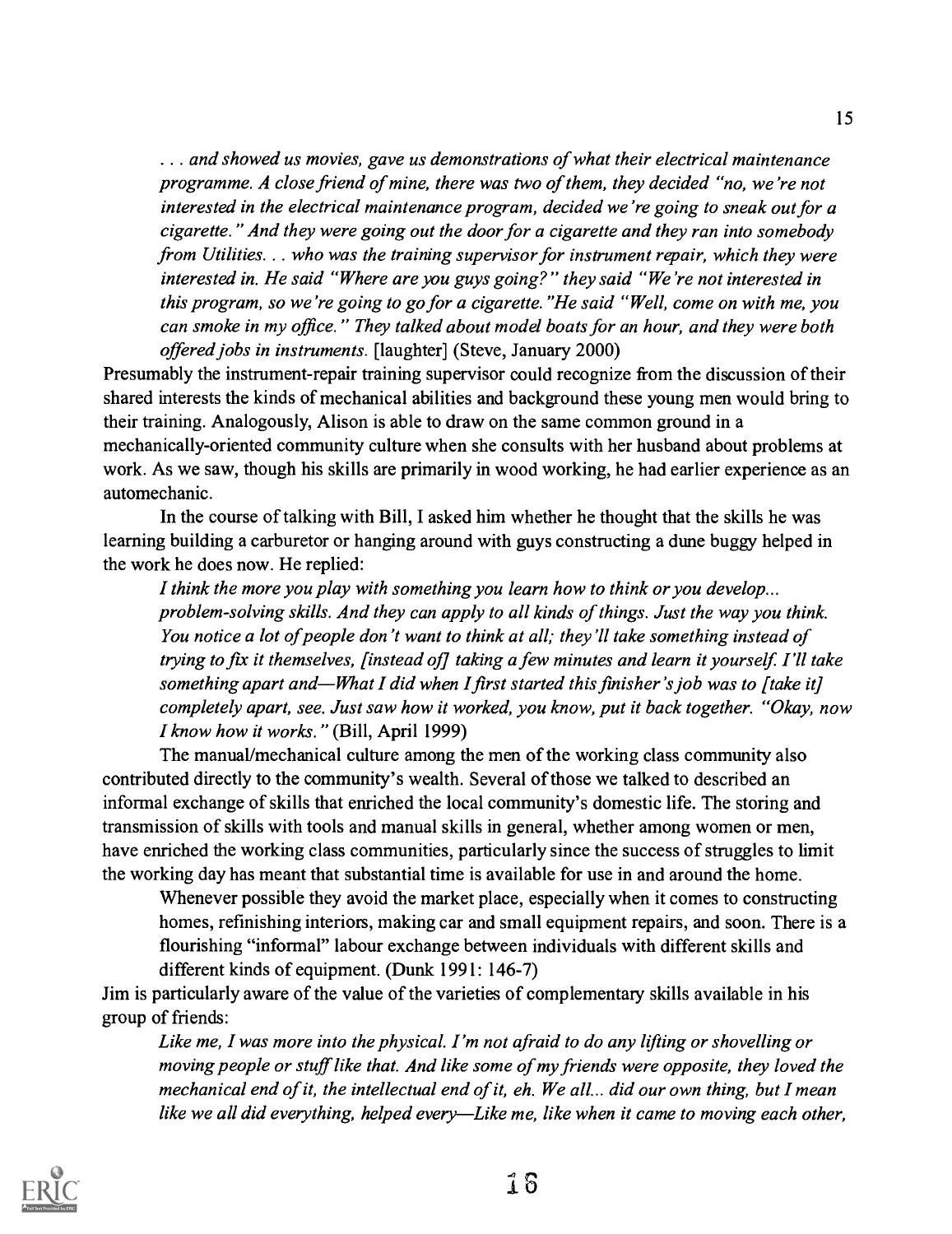helping moving the house, we all were there for each other and stuff like that. So I mean, it's funny how we're all different ways, but we all are so close. But it's nice to help out each other. Like I'd do anything for them, and they would do that [for me]. (Jim, September 1999)

Jim, who doesn't think of himself as particularly skilled with tools, built his own basement with the help of a friend and his father:

Jim: ...I built my basement. Yes, I did, with a friend. I used a jackhammer. He helped me do my bathroom. I did the physical work, he put the $-I$  dig the hole, he put the pipe in. I do all the physical work and he did all the, he knew how to— My dad helped too, when  $I$ did my bathroom, but he did like the hook-up of the toilet, and the shower, and the sink and everything. But the manual work, it's me. (Idem)

Andy who works as an electrician at Stelco described informal exchanges among neighbours in the community he lives:

Andy: Yes, I'm an electrician and I'm able to wire homes and I have done various homes in this subdivision [I: Yeah, really?] and from the outset. And of course, then the problem [comes up] in life, that the circuit does not work, the light does not work, why? Then you have to go down and figure out why....

I. Yeah. So would you do that, would people pay you? Would you do it for free, or do they sometimes do things for you?

Andy: Well, usually people want to, I will do something for them, they will do something back, pay me back some other way. So this guy could be a mechanic and of course, my car needs to be tuned up and instead of paying me, he could just tune up my car. (Andy, May 1999)

Resources such as tools may be shared. Jim told me that he doesn't need to keep a lot of tools because he can borrow tools from others:

 $Jim: ... I$  haven't a lot of tools. My dad has tools so if I have to borrow anything I can borrow— Or my friend Al, like my good friend, he's got everything, every tool you need, he's got. He's got a wall like this [gestures spreading his arms], he's got all the toys. Mind, him and his wife make good money, and that's his hobby. He loves tools and everything. Like he's not afraid to try anything. So any time I need any, like he's an electrician by trade, but he's a handy man too. So I mean, I got people that anything I need to do. Like, I'll help them, I'll rip everything apart and dig it out, and I'll watch him and hand him the tools he wants. But I've never really had to do a lot of fixing little gadgets and stuff like that. (Jim, September 1999)

Jim's friends or family with the skills he needs to supplement his own are a major resource.

Though these descriptions are only sketchy, they tap into a hidden cultural life among men in working class communities' that represents a real source of wealth outside the economic

<sup>&</sup>lt;sup>5</sup> Of course, an analogous investigation could be made of the ways in which such nonformal skills are stored and transmitted among women.

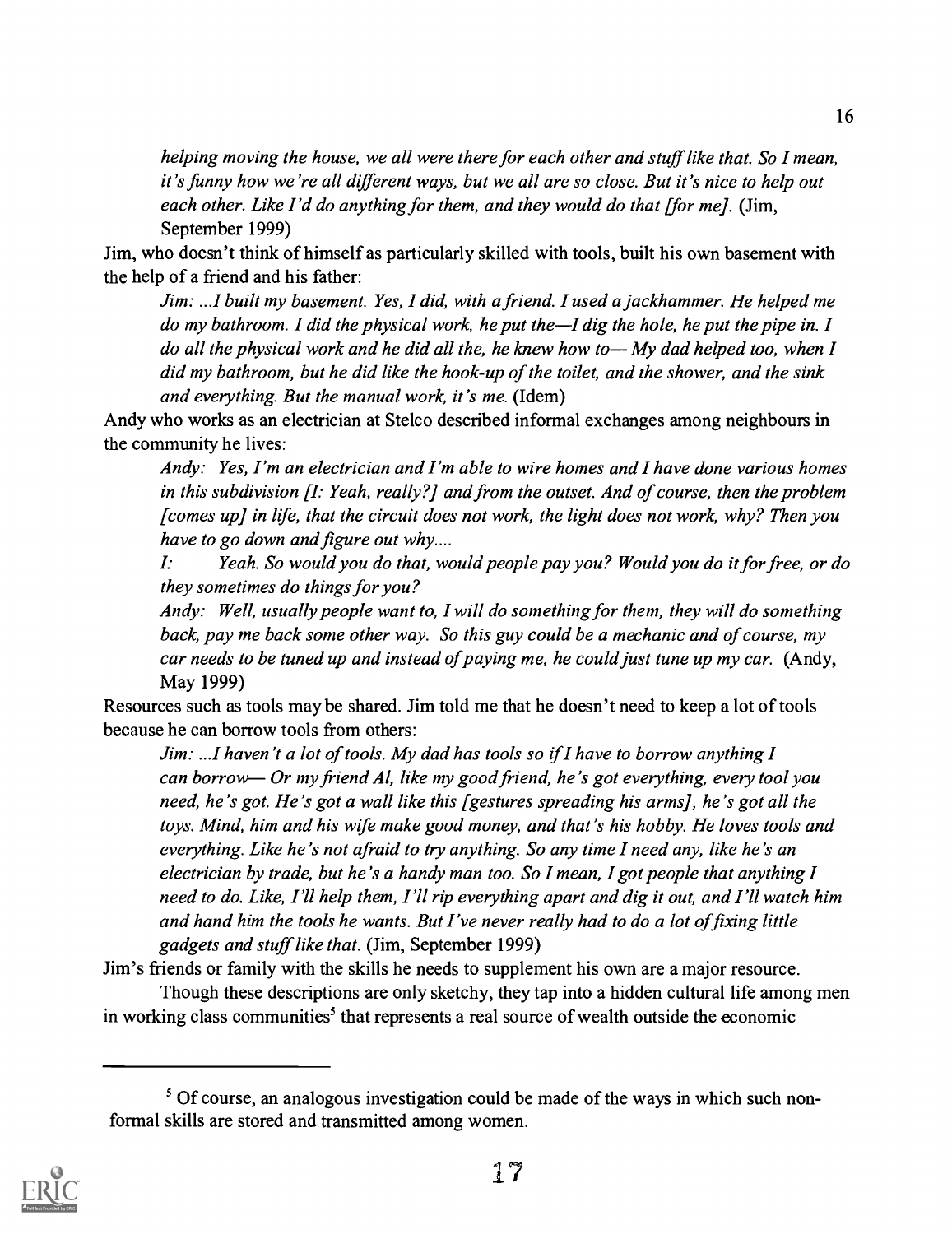relations strictly defined in terms of the interchange of money and commodities. It is a form of human or capital that is generated within the working class community itself and is built into and gives substance to relationships among neighbours, friends and kin. Though it contributes wealth of various kinds to the community, it does not, as it should according to 'human capital' theory, translate directly into workers' earnings, even though it contributes to the industries that have relied on and continue to take it for granted.

We do not know what happens when the processes of restructuring and, in some instances, of de-industrialization, undermine the economic bases of the non-formal transmission of such skills. For sure, much of the intergenerational transmission of skills would be at least attenuated and the kinds of local relationships of support and exchange of skills contributing to the local standard of living would also be disrupted, relying as they clearly did in the examples cited here on a pre-existing texture of relationships, some of them originating in the community and others in an intersection of workplace and community. Further the gains in leisure time that were made by workers' struggles to limit the working day are being eroded by the overall restructuring of industry and, along with that, the increased reliance by workers on multiple part-time employment.

#### Part III: The Displacement of Worker Controlled Skills Training

George Smith's and my field studies of skills training in the Ontario plastics industry in the 1980s provided us with several accounts of manufacturing plants where skills training was exclusively worker to worker and on the shopfloor (Smith 1988). Plastics was then and still is a relatively new industry. In many companies, the knowledge stored in the workforce and even in management were largely a product of experiential learning passed on by precept and example and learned hands-on. The following account of the Compton Company<sup>6</sup> provides an almost pure example of a plant in which training and advancement were organized in this way, providing a model against which the training transformations that accompany restructuring can be examined.

Most notable is the lack of disjuncture between the supervisory and managerial levels of the organization so far as knowledge of production processes at the shop floor level is concerned. The Compton Company was unusual in that management as well as supervisory staff had come up through the shop floor process of skills acquisition.

The Compton Company produces a range of standardized products using automated and computerized machinery. All training at the Compton Company is hands-on (with the exception of short courses in health and safety). With the exception of two people in maintenance who have European training, supervisors, department heads and the general manager himself have all learned the business of plastic processing through experience and learning from others with experience. The replication of its skills-through-experience workforce is a routine aspect of how the company operates and is integrated into the supervisory hierarchy. People



<sup>6</sup> This name is a pseudonym.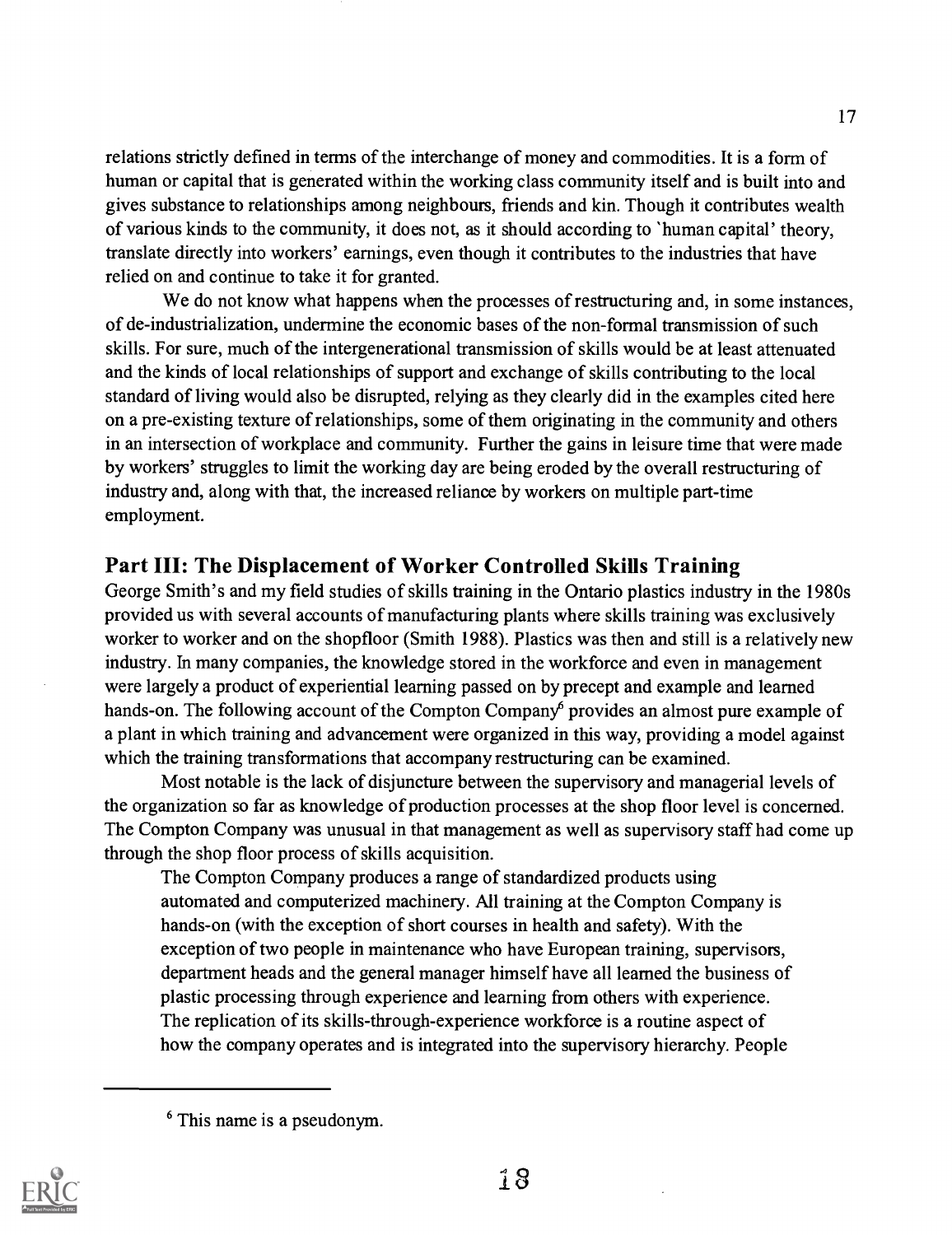come into the plant at the labouring level. Not much training is involved at this level: "In most cases it's on-the-job training for two or three days and after that any other training besides that would be to move up the ladder." Hands-on or on-the-job training is integrated into the production hierarchy.' (Smith, D. E. and Smith, G. A. field notes [compressed] May 1986)

On-the-job training at the Compton Company was integrated with the internal shopfloor hierarchy. A lead hand or foreman trained the 'labour-type people' as they are hired. Training for production workers was exclusively on-the-job and by demonstration.

[The foreman] just shows him. In most cases he shows him. We have internal books with specifications—our own company specification for the different products. Some time is spent in that. Basically most of the training is done right on the floor where they actually see what he's talking about. (Smith, D. E. and Smith, G. A., interview, Compton Company, May 1986)

Training involved in moving up the ladder is initiated by the foreman of a shift:

A lot of the shifts the foreman will kind of take somebody in hand and advance them." There is also a foreman who specializes in training, going from shift to shift working "with these people that seem to show an eagerness to learn and advance. He spends most of his time with them, showing them different jobs. (Idem)

The foremen themselves had learned their skills on the job. They were, in the view of the personnel manager we interviewed, knowledgeable but, as he phrased it, they had no 'theoretical' knowledge of plastics processing. Foremen themselves were recruited internally.

We hire a few people from outside [who have had previous experience working in plastics].... but most of the rest of the people we have now are being trained on the premises by ourselves. We haven't found a place where you can go and hire a foreman that could come in and work in our plant. [It takes] a lot of development to learn the process. There just doesn't seem to be any training facility that we're aware of. (idem)

Training in and advancement in set-up and quality control departments also drew on the pool of plant-trained people. The Senior Set-Up Man who ran the Set-Up Department and had "probably been doin' it for twenty years," trained the others. Most of the people in Quality Control came from production. The manager we interviewed described the selection procedure:

the Quality Control people go around and they talk to all these operators that operate the machine and they see that, "O yeah, this chap knows how to measure the plate. And he's very interested in quality," and this and that. So suppose you have a requirement, that's the first place we try. (Idem)

Thus in the Compton Company the entire cycle of learning, including evaluation of

<sup>&</sup>lt;sup>7</sup> The personnel manager of another company viewed this as a general feature of the plastics processing industry: it "has that `promotability' from inside, from the plant floor, whether you be a material handler or what have you. And then again to trouble-shoot machines and start learning—a lot of that was just the same."

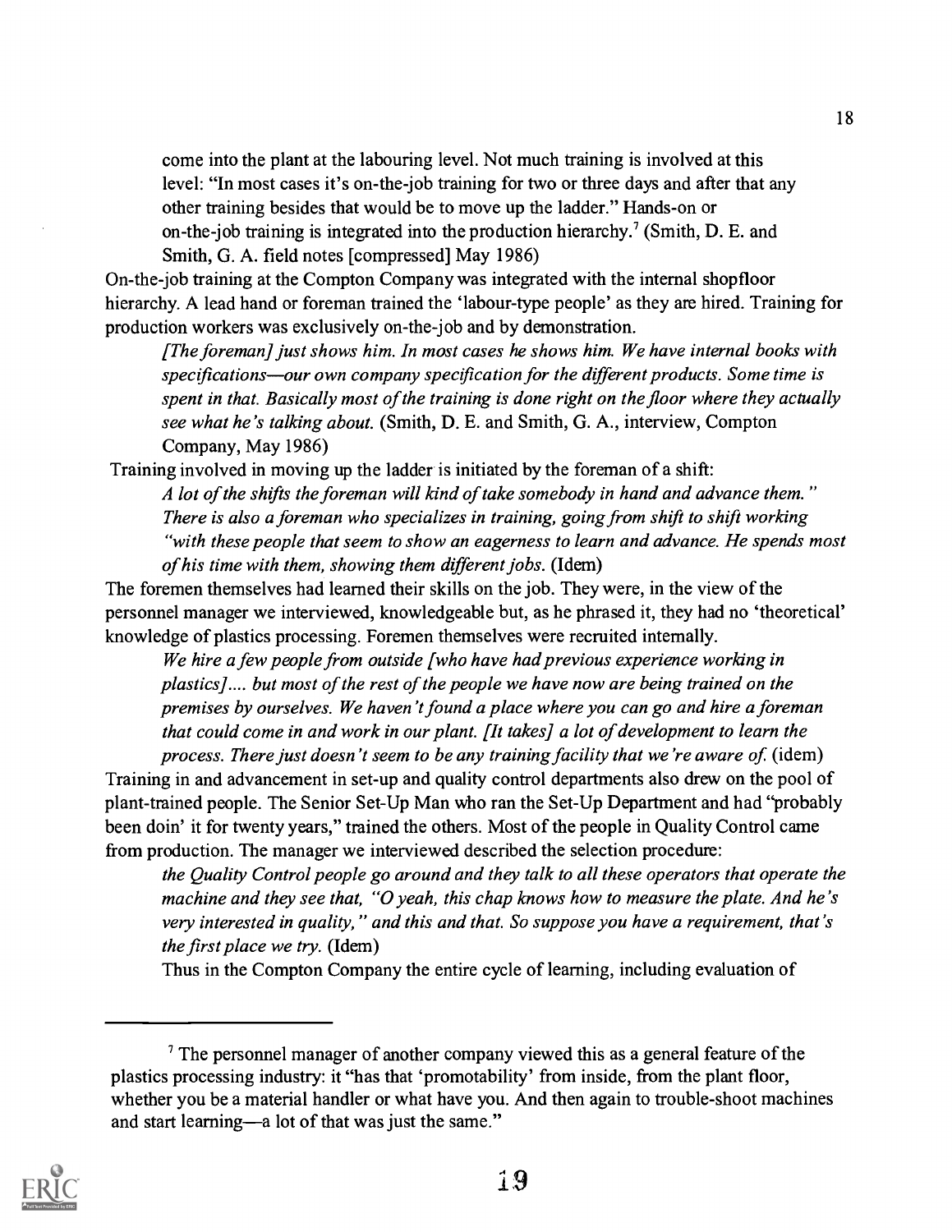performance (apart from the monitoring of performance through productivity) was internal to the shop-floor and among workers. The company relied for the reproduction of skills on the experiential learning of workers on the shopfloor. Foremen have learned experientially and from others before them the know-how they deploy in supervision and in training. They selected who to assign to more senior workers for training; they allocated workers to jobs in which more advanced skills could be acquired. They selected men to act as lead-hands. Advancement into jobs requiring more skills and earning more was entirely through men who had learned the work from others like themselves and experientially. The processes of transmission and storage of skills was internal to the shopfloor and management played no direct part in it.

In the plant described by Michael Burawoy (1979), learning the skills of a turret lathe operator (a good deal more demanding than anything at the plastics moulding plant referred to above) was also internal to the shopfloor. Skills were the basis of nonformal hierarchies among workers.: At the Compton Company plastics processing was automated in such a way that production could not be identified with particular individuals, such differentials in skills and nonformal status would not have been so marked. At the plant described by Burawoy (1979), training other workers was a cost in lost production to the worker who did the training. Hence workers who trained others received modest compensation for lost time on the lathe.

The most frequent arrangement was for operators to break in new employees and to receive setup-man pay (the highest pay scale) for the period if they did not make out after adding the new employee's pieces to their own. In other arrangements, those breaking in were to receive a fixed number of hours, say four, at setup-man pay. But training is still the subject of bargaining and negotiation between operator and foreman. Part of the reason for this lies in the ambiguity of the trainer's obligations to the trainee. As the shop euphemism puts it, one doesn't have to "show everything" to the new employee. (Burawoy 1979:102)

Though accountable to management, it is clear that management could not exercise direct control over the process by which skills were transmitted from more experienced workers to trainees. Experienced workers maintained the value of their specialized knowledges and upheld the `natural' monopoly that the course of learning experientially creates, fending off potential competitors and consolidating the value of a knowledge appropriated by particular individuals.

Internal hierarchies among workers were organized to a significant extent around skills. Skills, know-how, were 'owned' by the more experienced; it gave them advantages in competitive situations over other workers; it also gave them a valuable resource that could be shared sparingly in the interests of its 'owner.' Steven Vallas and John Beck (1996) described the carefully guarded black books of older workers in the pulp and paper mills they studied, books containing notes of what workers had learned over a lifetime of smelling, tasting, watching, and testing, the state of pulp and paper on the rolls. Joy Parr describes how experienced workers protected their advantage in the skills hierarchy in a furniture factory in Southwestern Ontario in the 1920s and 1930s:

A young man could not learn enough to run a machine merely by being present in the room and observing; older men were frugal with their knowledge, their only job security,

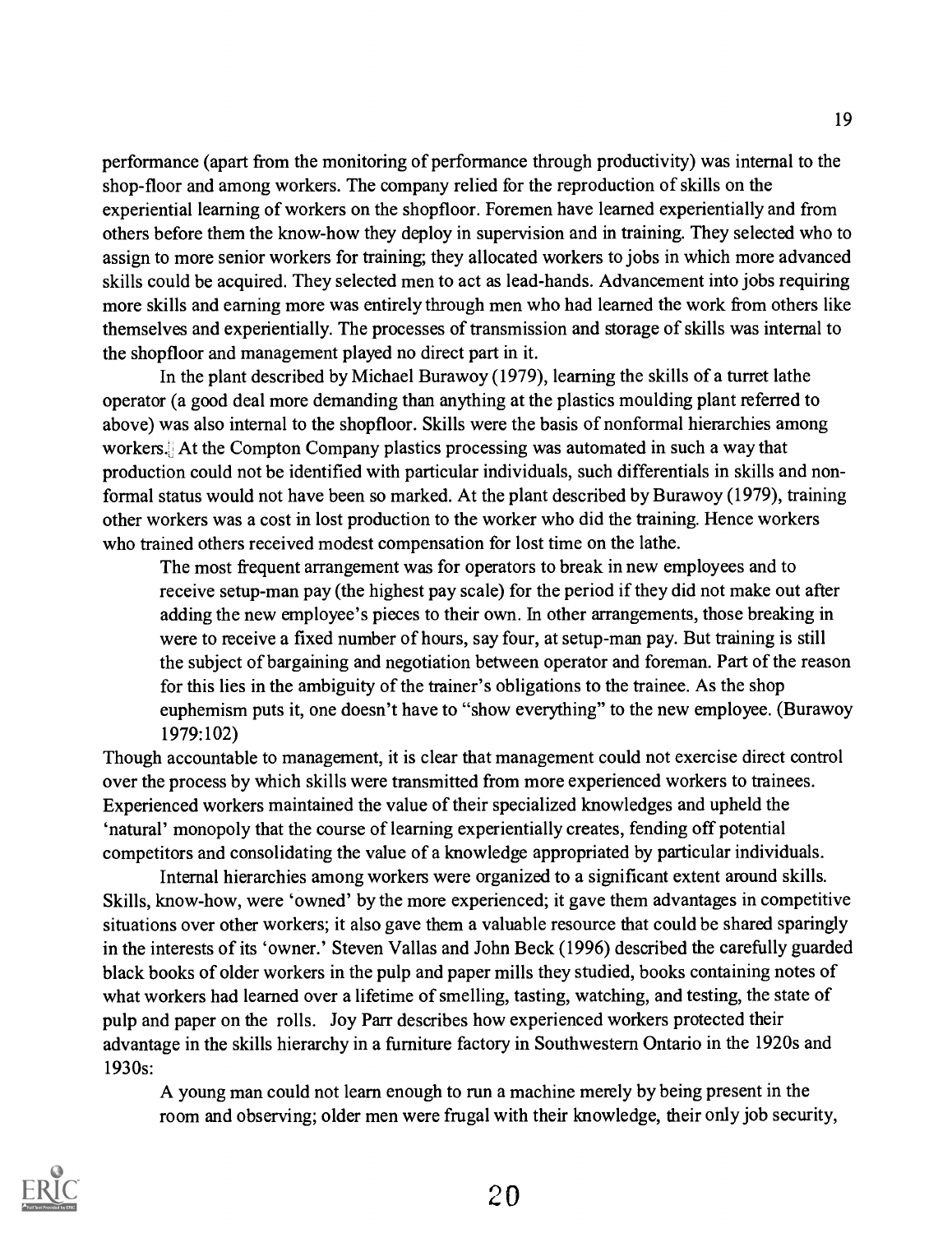willing to train only a successor who would acknowledge the teaching as a personal favour and not betray the trust by displaying precocious mastery of the work.... Karl Ruhl [one of the men Parr interviewed] was candid about the process. Although he benefitted by his kin connections, he saw the highly personalized barriers to knowledge about the machines as `one of the big faults' at Knechtel. He recalled as a tailor asking the router operator for whom he worked how to read the design drawing for their machine and being told, 'Go ask your Dad.' (Parr 1990: 170)

Skills were a source of status, whether or not the worker who possessed them was incorporated into the formalized hierarchy of lead-hand, foreman, etc. The processes of reproducing skills among workers gave rise to informal hierarchies and loyalties among workers that presented a barrier to management's ability to control the workplace.

Joy Parr describes the hierarchy of experience and skill in a furniture factory in Southwestern Ontario in the 1920s and 1930s as follows:

Progressing through the hierarchy in the machine room was a schooling in patriarchal relations, which young men learned and later reproduced. As boys got their jobs through the interventions of male kin, so later they gained the experience and knowledge they would need to succeed to a machine of their own through their personal relationships with older men in the room. Even after Knechtel tried in the 1920s to install a scientific management regime in the plant, machine operators in practice retained the right to choose their successors. (Parr 1990: 169-70)

Her study is particularly interesting as the only one I located that described an intersection of relationships in the community with the skills hierarchy in the workplace. She comments that the "best-placed men were sons with fathers working in the room" (1990: 170) and that

[a]mong relatives the passing on of knowledge was a legacy and in practicality a loan. Male kin kept some joint entitlement to whatever earnings the bequeathed information might command. (1990: 170)

Management, however, might lack authority where managers, unlike at the Compton Company, did not participate in the skills-based system of status. At the plant studied by Kenneth Kusterer:

Workers had only very vague idea of the various responsibilities of these men (managers directly responsible for production in their area), and were generally convinced that [they] didn't do much of anything:

(He) doesn't do nothing. Take it from me, he doesn't know nothing from nothing about this department....A good thing he doesn't do nothing because every time he does come in and do something, it just fucks somebody up. (Kusterer 1978: 39-40)

Workers under older industrial regimes maintained considerable control over who learned and what they learned and over knowledge of the work and technical processes of production. Shopfloor social organization of this kind would have been relatively impenetrable to anyone who had not themselves been part of it.

Wallace Clement's study of hardrock mining records how foremen and management used

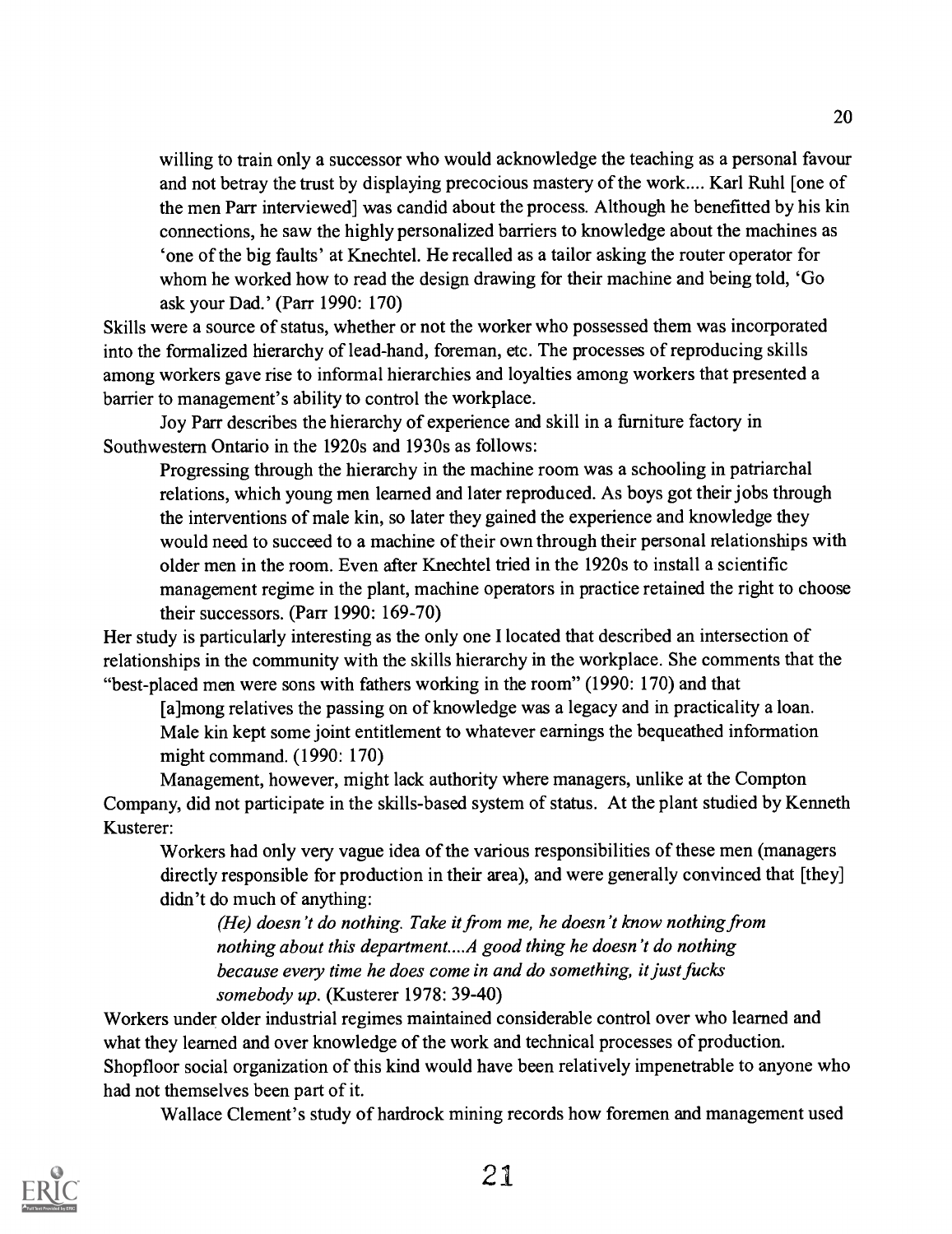competition in attempts to undermine the hierarchies and loyalties among workers that the miners' monopoly of skills training ability gave rise to:

The use of existing mining crews to teach novices the necessary skills—because they certainly do not learn them in one week's class—as a disruptive effect on the crews themselves. A Thompson miner commented: "We've got to train these guys. When a new guy gets in the stope you have to take your time to train him. It costs us money. You train somebody and they up and leave." Not only is their bonus affected, but people are seldom allowed to work together for long periods of time. As a Sudbury miner said: "When a couple of fellows got together and they became pretty well experienced and good miners, then one would be the leader and the other the driller. Afterward the bosses would get the other fellow [the driller] to either bid on a leader's job or they would appoint him to a leader's job anyway, so they could put a couple of new men with these two fellows. As a rule, if two fellows worked together for two or three years, well, that was long. (Clement 1981:284)

Attempts of this kind to get control of skills passed from worker to worker accounts in part for the reluctance of senior workers to pass on knowledge to others. Instances of this kind were reported by more than one of those we talked to at Stelco.

The incorporation of skills into written texts of some kind was an alternative approach to the expropriation of skills. An early version of this is described by Joy Parr. The turn-of-thecentury owner of a furniture factory in Southwestern Ontario she describes sought to undermine "the craft knowledge and craft autonomy his father had honoured" (Parr 1990: 134):

J. S. Knechtel wanted craft knowledge sceptically scrutinized and scientifically systematized, what worthy remnants survived the test secured in the 'hands and handbooks' of managers and engineers. (1990: 134)

This is an early example of a systematic project of expropriating the workplace-developed skills of workers through the development of technical methods of recording their how-to knowledge and making it available to engineers and managers. Such attempts have accelerated rapidly in the last forty years and have become increasingly sophisticated. Both capital and state have been at work in the development of textual and technological (Noble 1984) devices enabling management to appropriate and control the skills and experience of workers acquired on the job and to take over and displace the skills training functions formerly internal to intergenerational and peer relationships among working-class men.

In 1973 a Task Force on Industrial Training set up by the Manpower Training Branch of Ontario's Ministry of Colleges and Universities recommended 'modular training' as a means of meeting training needs identified by 'industry:'

In the 1950s and early 1960s changing labour market conditions together with public opinion caused the nature of the industrial manpower training problems facing Ontario to be altered greatly. During the late fifties public pressure was placed on government to support training-in-industry in addition to the traditional regulated apprenticeship. It was felt that apprenticeship did not adequately meet industry's needs, particularly in manufacturing, and that it was not appropriate for retaining, upgrading, and skill

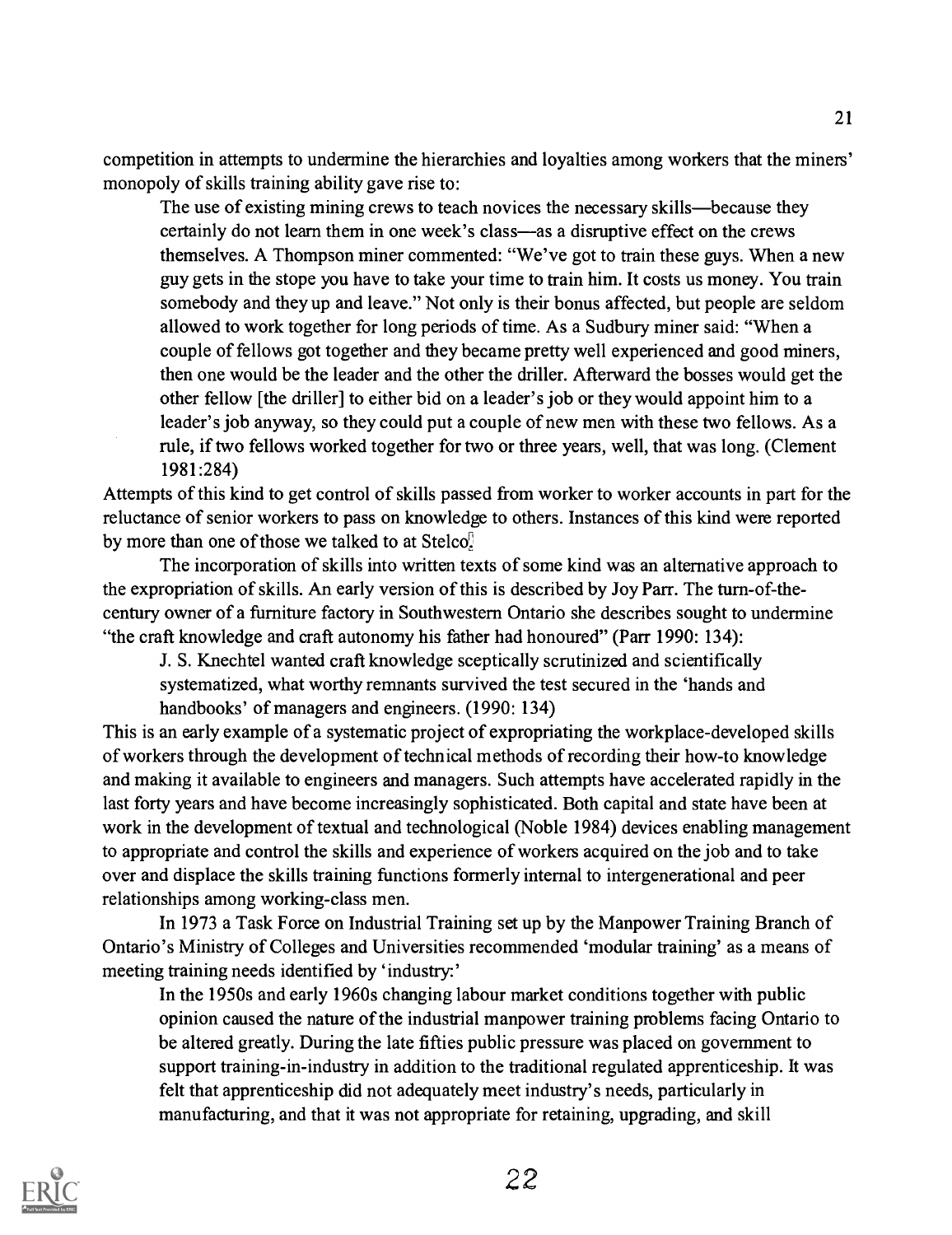maintenance programs. Systems of industrial training less rigid than those typically available under apprenticeship legislation were required. Concern was focused on the way in which industrial training had been organized around specific occupations rather than in relation to actual functions fo workers on the job. It was argued that workers often became locked into specific occupations and were unable, because of the specialization of their training, to adapt to differences in skill requirements resulting from technological change. (Ontario Ministry of Colleges and Universities 1973: 174)

The introduction of modular methods of analyzing skills and training objectives was aimed at securing managerial control over precisely those processes of skills acquisition that had been controlled largely by workers on the shopfloor or down the mine. It was the Canadian Manufacturers Association that was pushing for the introduction of a modular approach to skills training (Ontario 1963).

In the early 1980s, the government of Ontario in conjunction with the representatives of the plastics processing industry were making use of a procedure that involved working with a group of workers in the industry to construct detailed explications of the steps involved in the performance of given tasks. These explications could then be used as the training objectives of formally designed training programs. The program was instituted because the expanding industry was experiencing a shortage of skilled/experienced operatives (the plastic industry lacked the continuities of traditional working-class skills available to other industries). The then-Ministry of Skills Development was called on to develop systematically formulated modules specifying in detail the tasks making up the skills required for a given job or position and within each task, the steps needed to complete it. George Smith and I were observers of the process. The procedure was one that brought together a group of experienced workers and, under the guidance of a community college instructor familiar with the technique, explicated their own, largely tacit knowledge, in the formalized task descriptions required by the Designing a Curriculum (DACUM) method; each job was broken down into a set of tasks and then the sequential steps involved in each task were described. This made it possible to isolate a particular task for training or to break down a whole job into its component parts which could be reassigned. Analysis of tasks for this kind could then be used to set up training modules, with performance objectives already defined by the specification of what was involved in each task.

What George and I were observing was a transfer of the non-formal knowledges stored and transmitted among workers on the shopfloor of plastics processing companies into a textual system that was controlled by government educational institutions and/or directly or indirectly by corporations in the business of plastics processing. In the ongoing efforts of capital to reduce the labour-cost component of production, the problem of production's dependence on skills reproduced outside the formal educational and training system and controlled by workers themselves has had two solutions: the technological transformations which reduce radically the dependence of the production process on workers' non-formal skills (Vallas and Beck 1996), and the generally less well understood development of 'technologies' enabling the extraction of nonformal skills and knowledge-bases in the working class and their incorporation into formalized training processes.

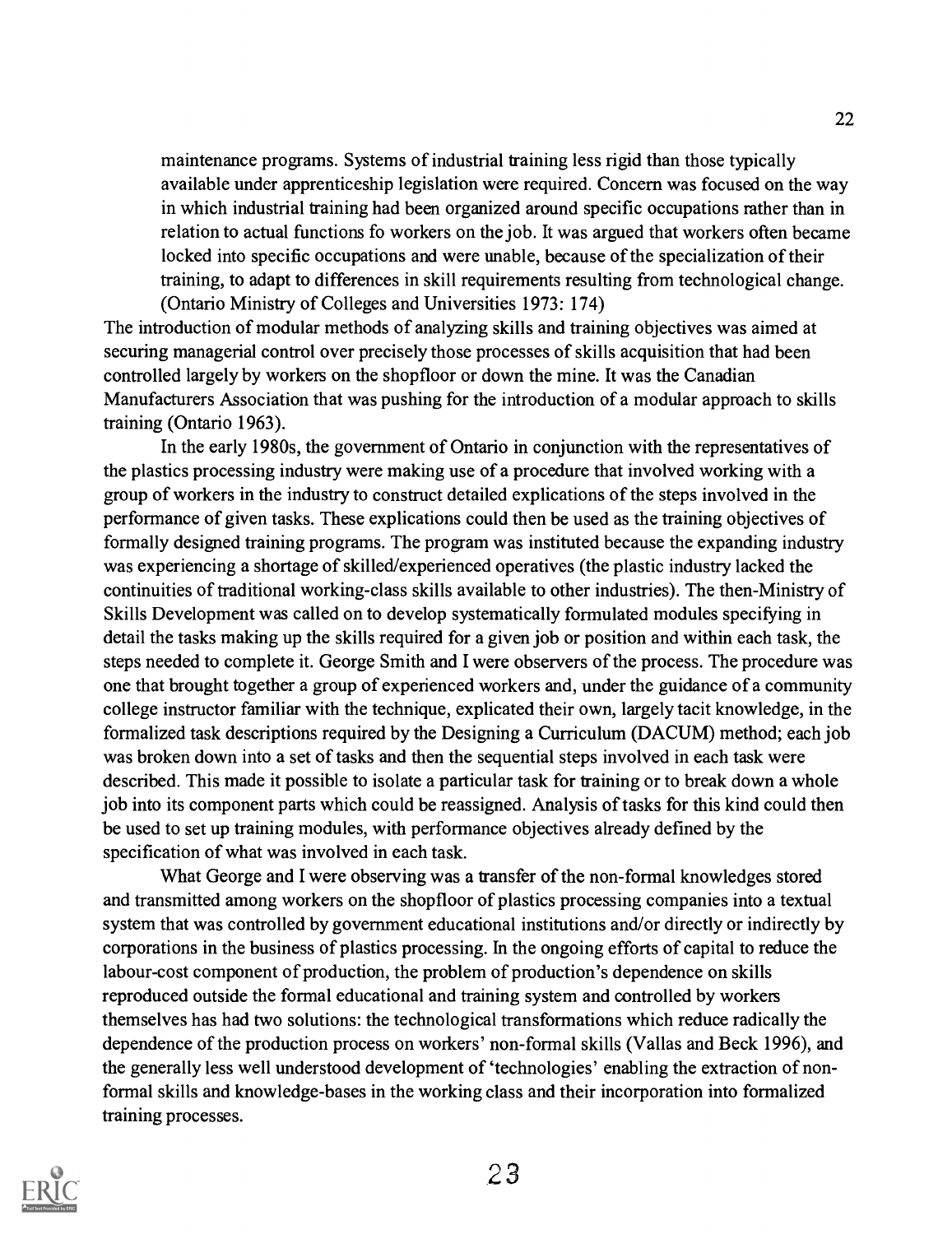Some twenty years ago I was witness (on the union side) at the hearing of a grievance brought by Mine Mill workers against Falconbridge Mines. The issue was control of access to the position of Repair Crew Helper. According to the contract, access to this position was through bidding on the basis of seniority. The position had been traditionally one to which older men, no longer up to the physical demands of drilling and shiftwork, could bring their extensive experientially based knowledge of the mine, its people, and its workings. The issue being arbitrated at the hearing was the company's introduction of a test as a condition of access. A miner had bid for the job, but had been turned down because he failed the test. He was, incidentally, French-speaking, and the language of the test was English (this was made an issue at the hearings).

In the course of the arbitration hearing, It became clear that the company was not concerned about the qualifications of this particular candidate for the position. Rather, they had been concerned more generally with establishing the right to substitute formalized tests for seniority as a criterion for the position. In the motel room where we were staying in in Sudbury,we talked with a Falconbridge worker who was one of the witnesses brought by the union. He was ambivalent about the change. The introduction of a formalized test would diminish the union's control over access to this class of positions. On the other hand, foremen were members of the working class community. Because of their power in the mine to assign people to jobs, they had to be courted, with gifts of game killed in hunting or bottles of spirits given at Thanksgiving and Christmas. If you wanted to get or keep a good job, you had to be in with the foremen. Under the new system, the arbitrary power of the foremen would be gone. Formalized tests were a means through which control of the internal labour market of the mine in which the foremen had traditionally played a major part would pass to management, to be regulated technically. The insertion of a formal, textual process meant bypassing the foreman, and hence bypassing the non-formal reciprocities between foremen and workers who belonged to the same local community. Management wanted selection procedures wholly controlled by management and regulated in ways fully accountable within its bureaucratic regime and system of accounting. The issue is more than one of management control; it is also one of the articulation of controls into an overall system of technical managerial organization. For a period some ten years earlier, Wallace Clement has described the introduction of similar managerial technologies at Inco:

In 1970 Inco undertook a pilot experiment in "functional modular training." Called the Instrumentation Training Program, it instructed forty instrument mechanics in the maintenance of instrument control systems for use in all its automated plants. First all processes and instrument equipment had to be surveyed and modules designed to teach the mechanics how to test and repair the equipment. The fact that this was necessary reflects the increased use of instrumentation in Inco surface operations. Traditionally the training for this work was a four-year apprenticeship, but when new techniques were introduced at the Copper Cliff Nickel Refinery and elsewhere, a shorter training period had to be devised. According to a senior Inco official involved in implementing the system, "the increased needs were imposed by new technology; traditional training couldn't respond." The use of the modular

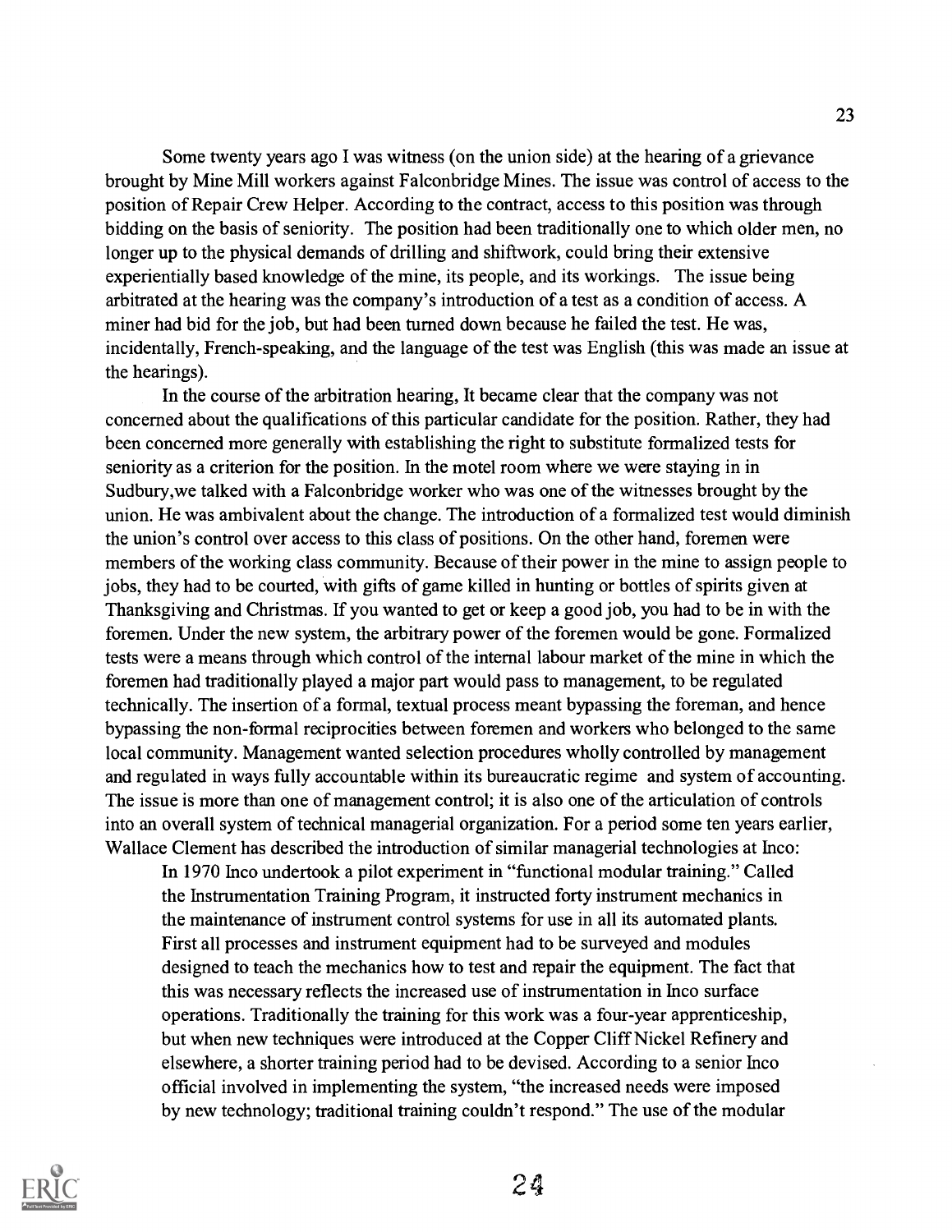system shortened the qualification time from four to two years, obviously an advantage to the company. This modular training programme is a registered trade in Ontario, but it is a non-regulated trade, which means that the government does not supervise the course content. This is different from the apprenticeship program, where the government specifies the content and provides a broader training package. Here was the basis for Inco's objection to apprenticeships: they contained much training not needed for specific work at Inco plants. Management wanted something tailormade. [Clement 1981: 286-7]

Not only was the time taken to train shortened, it could also be taken out of the hands of trades, out of the jurisdiction of government, and incorporated into the corporation's managerial regime. It is also worth pointing out that a company's interests in training for internal needs does not necessarily coincide with government's interests in the creation of a skilled labour force.

Modular treatment of skills enables the shopfloor knowledge of workers to be analyzed as detailed sequences that can be produced as units of formalized training. Course units could be tailored to the specific requirements of the company. The evolution of internal hierarchies among workers in the plant is bypassed; the 'surplus' of skills and experience embodied in older workers could be resolved into standardized and reproduceable training units; technological changes could be prepared for by designing appropriate modules; the internal labour market of plant or corporation could be fully regulated by using formalized tests and formalized training objectives and products. In one of the plastics processing plants George Smith and I visited -- the rump of a much larger complex, originally manufacturing tires, which had been translated to the southern United States-the personnel manager complained to us about senior workers who refused to participate in an effort to draw on their knowledge in the making of training modules for the parent company, headquartered in Akron, Ohio. It was clear that the company's interests were not in controlling the skills resources of this small plastic processing plant, but in being able to transfer skills that had been created and reproduced among workers in the larger manufacturing plant into a form that could be reproduced within the corporation at large.

Major technological changes were introduced into the steel industry in Ontario starting in the 1980s and accelerating in the 1990s. Changes in approaches to training were already apparent during the 1970s. In particular, Stelco began to get out of the business of training internally for which it had formerly Stelco been renowned. In a sense, Stelco had been training for the industry in general. This, of course, was costly and was gradually phased out during the period covered by the interviews that Stephan and I did.

Changes in industry were complemented by government initiatives to create a labour force that could sustain both technological and managerial aspects of restructuring. In the 1980s, restructuring confronted the federal and provincial governments with the need to reshape the labour force in order to respond to different requirements.: In 1985, George Smith and I interviewed a federal government official who, in providing us with a rationale for government policies, cited Peter Drucker as an authority

[Drucker] makes some very distressing statements about the fortunes of any country's industry and he goes on to say that an industry that fails to sacrifice blue collar

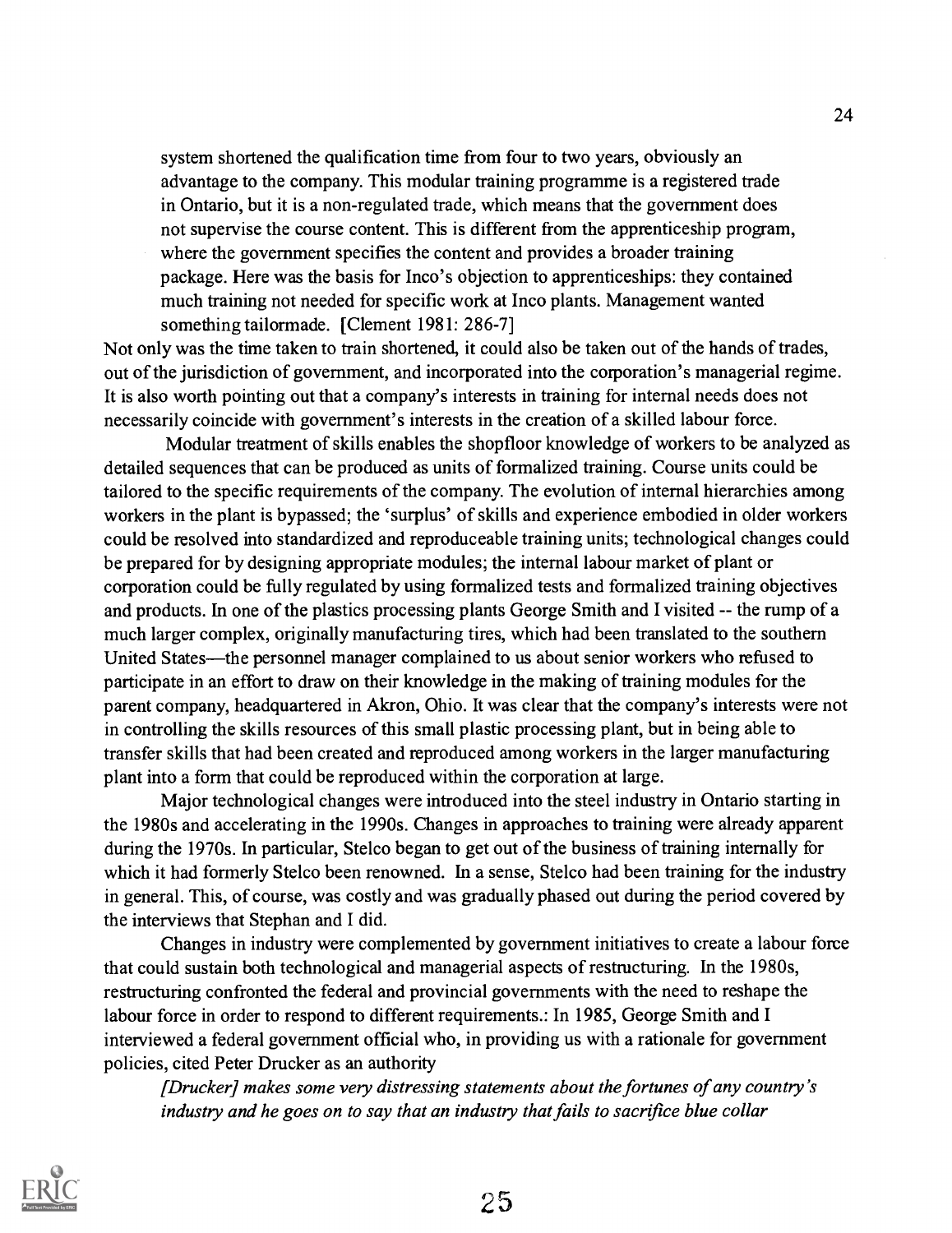#### employment in favor of higher skilled training for a new manufacturing environment will not only lose those blue collar jobs they weren't prepared to sacrifice but they will lose other employment as well. (Fieldnotes, Smith and Smith 1985)

Both federally and provincially, government funds became available to support the training needs of industry. Community colleges began to redesign their classic focus on training in skilled trades and crafts and began to find ways of responding to the requirements of the local skilled labour market and to the specific needs of industries (Smith, D. E. and Smith, G. A. 1990). Mohawk Community College, which serves the Hamilton area, has changed its training programs significantly over the past twenty years. There have been curriculum changes in apprenticeship and technician programs to keep up with the rapidly changing technologies of the period. In the area of engineering technology, the major change, however, has been the introduction of courses tailored to the Hamilton big steel companies such as Stelco and Dofasco (McCoy 1999). Though courses may be designed to add up to government certification, they have been tailored to the specific needs of the companies and have been taught by instructors from the companies whose pay is covered by the provincial government. Some courses are designed according to task analyses of the kind described above to meet very specific training needs.

#### Learning Steel at Stelco

The work life experience of those we talked to spanned a period of twenty-five years or more. Their experience of learning and of teaching on-the-job was part of those process of change described in the previous section as well as of major technological changes in steel manufascture. Those we talked to had, with one exception, started at Stelco in the 1970s. The exception started in the late 1960s. Accounts of the earlier experience of learning showed considerably greater reliance on the transmission of skills and experience among workers than later accounts. Later experiences of learning the job, among those we talked to, were, of course, of building upon a considerable depth of experience even if they were moved to a new job. However, for later periods, we also have accounts of how those we talked to went about training or otherwise passing on their experientially acquired knowledge to others.

For the earlier period, before the restructuring that began in the late 1970s and accelerated through the 1980s and early 1990s, those we talked to described for us three or four different types of training settings, depending on the type of job. The job Jim started with called for minimal training. It amounted to scarcely more than being shown where to work and told what to do:

#### I: But how did you learn the job?

Jim: Well, I first started off as a labourer. So labour, we just did heavy lifting, sweeping, painting, you know, cleaning rubble, moving things over here where they need them. It was just dirty jobs. Like... shovelling grease up and everything else. That stuff. They used to have a gang leader, he'd go down there and he'd show you what to do, pick up this, pick up the bands and throw it here. So it wasn't really anything that was hard to learn, from being a labourer. (Jim, September 1999)

Later he worked in a furnace:

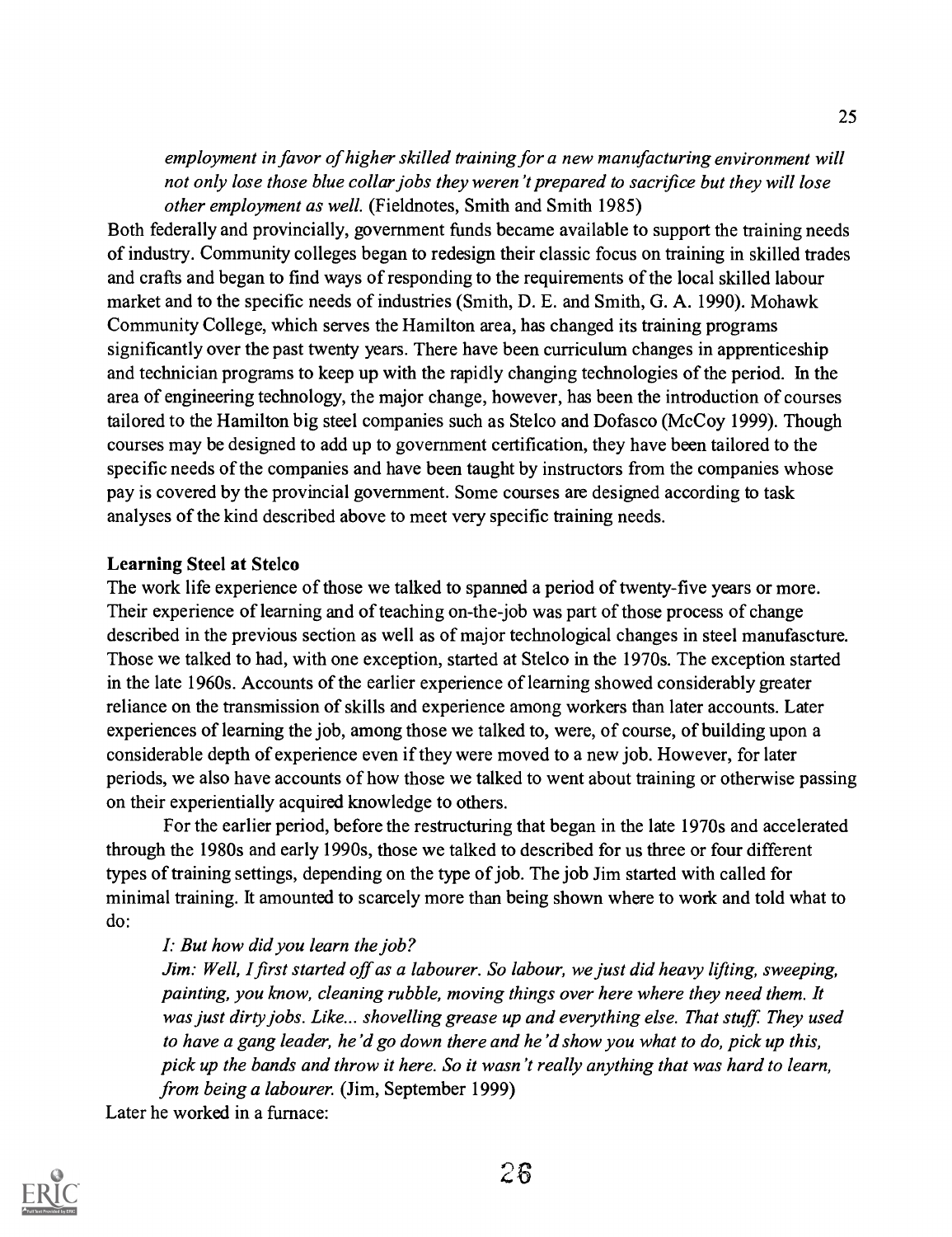there was four or five of us, we all worked together. It was scary going in there when I first started. Believe me, it's like, you go inside a furnace and you're sitting there drilling all the slags, okay? (Jim, September 1999)

Bill started in a production department in which there were a number of distinct processes: They used to do a whole bunch of-in our department we had maybe six or seven different processes. I can't really say they were related. We had a straightening machine. The coils came from the rod mill. We had a machine that took scale off steel and put an anti-rust agent on it. The bars came from the bar mill. The washer department—that was all just scrap steel. We stored a lot of reinforcing bar for other companies that come from the bar mill again—we'd store it for the customer until they needed it and then it was gone.... there used to be a spike mill down beside [inaudible].... It's not like you get a bar billet come in the door and then go out the other door and there's coils and everything in between is connected. It wasn't like that. (Bill, interview 1, April 1999)

Bill describes learning as a helper by doing work that complemented the operator's:

 $I: \ldots$  you started in the mill in Stelco, and you said that you started out as a helper.... Could you describe, like, what it is a helper would be doing? How would you be learning? Bill: Well, on different machines it would be a two-man job, so you'd have an operator and a helper. Well, when you just start out you'd be the helper, so you'd just assist the operator.

I: So what would...?

Bill: If you were on... there's a shear there that cut plate... there'd be pieces of pipe maybe the size of this tape or bigger and different widths for each... each washer machine was  $[a]$  different size. Like one was 250 ton per square inch that'd punch out washers, the other one was 60 tons. So they were different sizes. So on a shear you would cut plate down the width for each individual machine.... So the operator would be in charge of size and getting the steel and making sure he had the right gauge and whatnot and the helper he'd just help with the sheets, putting them in the machine and then after that bundle was cut he'd hook it up to the crane and the crane would take it away and... that's all you'd do or if you were working on, say, this 250 ton press again you'd just assist the operator. He's in charge. (Bill, interview 1, April 1999)

Bill shows us in this account a form of learning which is embedded in a coordinated work organization. It's in fact a tripartite organization: operator, machine, and helper. The helper is not doing the same work as the operator. He's learning the operator's job by doing; its reciprocal, feeding the machine operated by the operator and dealing with its product.. But-if he's Bill -he's also watching the operator:

Bill: Well, you're with the person all the time, you're seeing what they're doing, you'resometimes he would explain what he was doing and why, but just being around... You might be stuck on a particular job for months, so after that period of time you learn pretty well everything the operator knows. (Bill, interview 1, April 1999)

Alison trained as a serviceman in an operator-helper relationship. Though the organization of the work was very different from either Jim's or Bill's, she too participated in doing the work. She

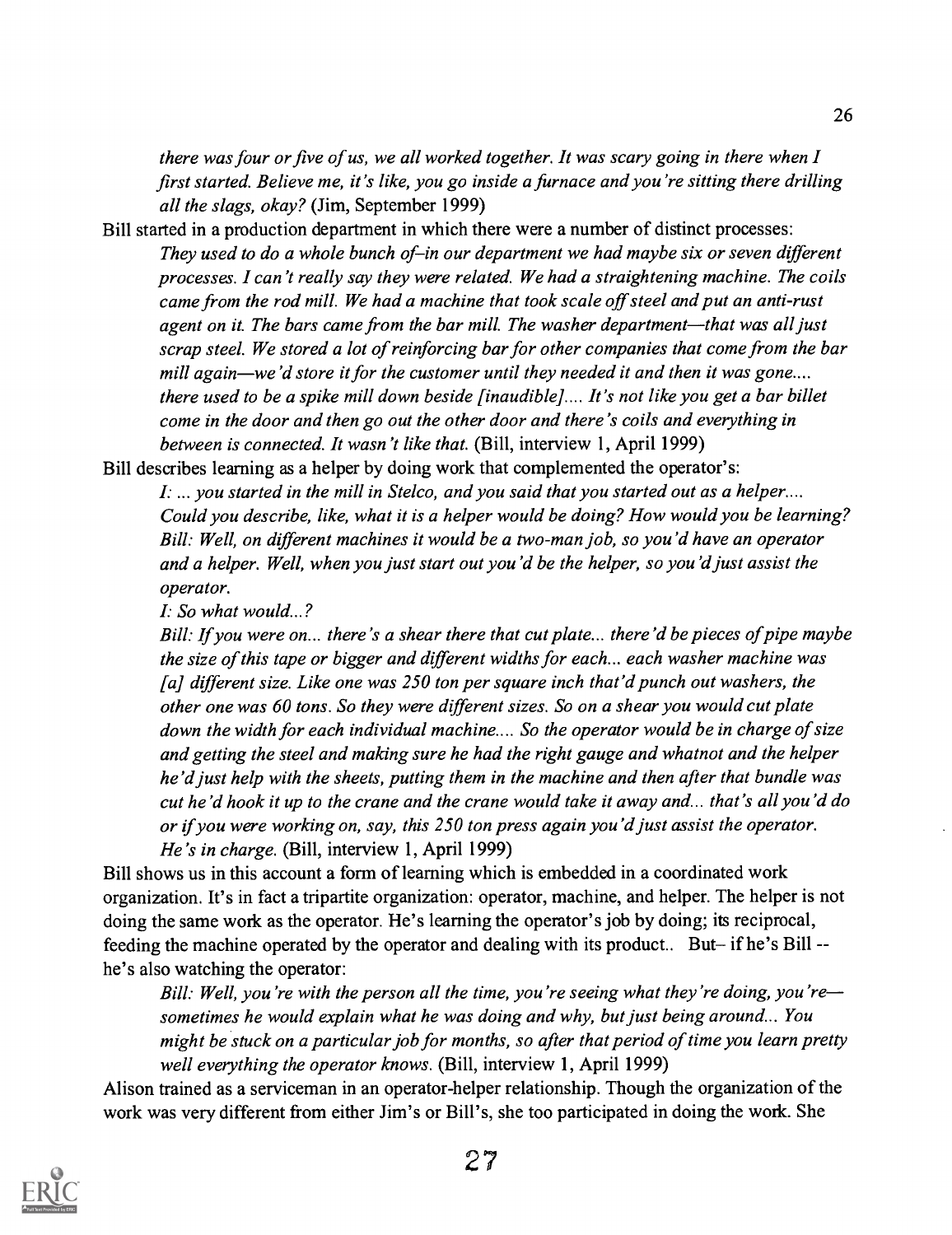was learning on the job:

Alison: What they start you off as is they have a three month probationary period and you're what they call a labour trainee. And then you were assigned to somebody and they would teach you a little bit about the job and they would give you basic things to do, very simple things to do. And that's just so that they, whether or not they get to know you because they can lay you off after, before the three months is up, that type of thing. Then after that, I went to what they call job Class 9, which is a Serviceman and a Serviceman is like the helper of an Operator and then you learn from the Operators. (Alison, interview 2, June 1999)

The organization of training as Jim, Bill and Alison describe it still takes the same general character as that of the Compton Company in the 1980s. The newly hired work with a gang boss or with an operator and learn by doing the job or doing a job complementary to the operator.

Unlike the Compton Company and the plastics industry in general at that time, the steel industry had a long history and a developed reservoir of skills when those we talked to started work at Stelco. George's experience of training to be a crane operator shows the degree of reliance on the store of workers' skills laid down in previous work experience:

I: Could you tell me, like when you're talking about being trained,... were you just doing the job and learning as you go or really did they try to show you?

George: hey tried to show you. You had to, well, on the safety factor, working with the cranes, they showed you the no-noes of the job, they'll say "Don 't do this, don't do that." .... As far as a crane operator, being a crane operator, that's just some people are crane operators, some people aren't crane operators. So that was, you had it or you didn't have it.

I: Was it because of the way in which you sort of tune into a particular kind of machine? George: Well cranes, because they're overhead cranes, the height, the perspective, you know, your depth perception, your ability to catch swings, you know, as far as using the levers, your eyes, your mind, and your hands, telling you what to do. And some people are better at it than others, some didn't qualify for the cranes, so they stayed on those jobs. I: Yeah. So how would you go from being a helper on a crane to actually operating it? Or how would you go from, how would they let you loose on the crane, as it were, when you were just...?

George: There was a training period, at that time, there was a training period of six weeks. You trained, the first couple of days, you watched some operators would let you operate, the first day even, just to run the crane, to get the feel of the crane, the levers and whatever. You know, within a couple of days, you were making lifts, you know, like certain lifts you wouldn't make because they were too delicate. But they'd make you make, like unloading a truck or something like that, they'd allow you to do that. And then it was just the procedure, repetition, repetition, repetition. And you know, you either got better at it or you got worse at it, one or the other.

I: Yeah. So the, when you say you were qualified, what would that mean? Was that anything in writing, did it go on the company's books?

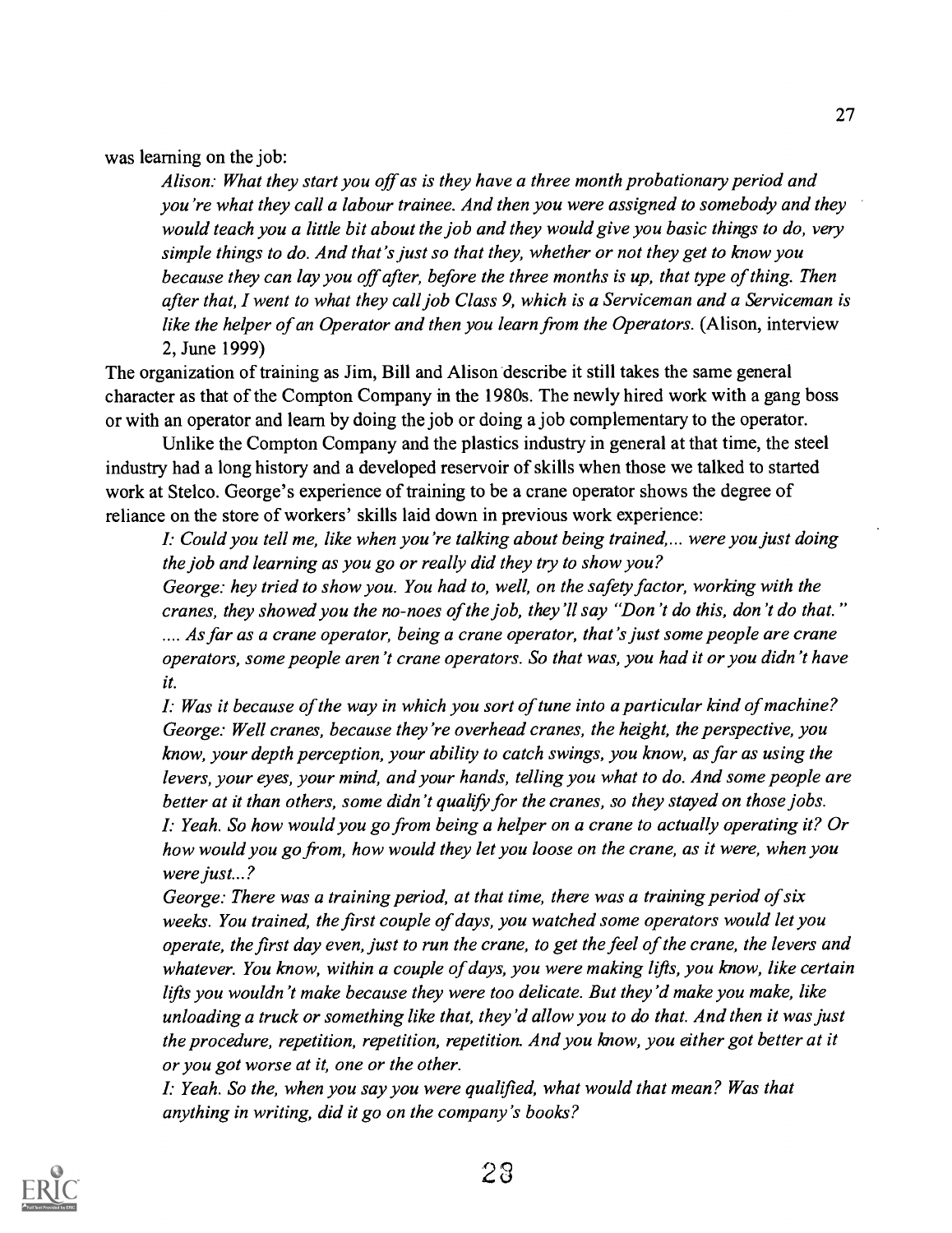George: No. At the time I started, they used to have a crew that came around that they actually tested you.... Because there were certain, at that time, safety procedures as far as pulling switches, you had to do an inspection of the crane before you boarded the crane and that type of thing. They would ask you those questions, then they would ask you questions as far as lifts, like the capacity of the bale and that type of thing. And then they would actually watch you make a couple of lifts. And then they would say "Okay, you passed your crane lift" or "No, you didn't pass, you need some more time." And they would come back and test you and if you didn't get any better than that, usually they wouldn't use you up there. Then. At that time. Now it's a different thing altogether, like no, supervision just passes you. You know, they look at you and say "you can drive a crane."...

I. So... would these be people who were themselves crane operators [George: Yeah, they were] so they were actually pulled off the job?

George: No, they were a crew that... [I: That was their job?] Yes, they were specific. That was their job, to test cranes, to check cranes. They were a crane crew, you know, their job was specifically... but after that... that wasn't in place very long from when I started. After that it was up to the supervisor to check if the gentleman involved was qualified to run the crane. And in most cases, they didn't care. They qualified everybody. (George, September 1999)

Tony describes the late 1970s process of being qualified on the crane. In his account, we can see the shift away from the presumably costly maintaining of a crane crew to examine neophyte crane operators and inspect cranes.

Tony: Like the cranes, you needed to learn the job off of a qualified crane man. And a lot of time, he would sit behind you and watch you operate the frame. And then, in the end, if he felt that you were... ready, then they called in the crane foreman and he would sit up there and watch you operate, and say "yes, you're qualified" or "No, you're not. You need another month's training." (Tony, April 1999)

Steve describes for us the training of an apprentice instrument technician from his experience of starting at Stelco in the late 1960s:

Steve: I started in Stelco, October '66..., it was about a four and a half year apprenticeship.... They had the apprenticeships role strictly in the plant. We also took night school.... there was an instrument course that they sent us for at Hamilton Institute of Technology, which was the pre-Mohawk College.

I: Sorry, you're also working, are you?[Steve: Yes.] Okay we'll come back to that. Steve: So they paid us our hourly wage to go to night school, three hours a week. I also took Math 1 and Math 2 at Mohawk, that they paid for, that wasn't really very related to the apprenticeship. But they were willing to pay, so I took two years of Math.... What we did, at that time in the sixties, there was actually about one apprentice for each technician. And we would have, in a six month period, we would start a job class 1, which was the lowest rate of pay in the plant, and we would progress one job class every six months. During the six-month period, you would have five pieces of equipment that you

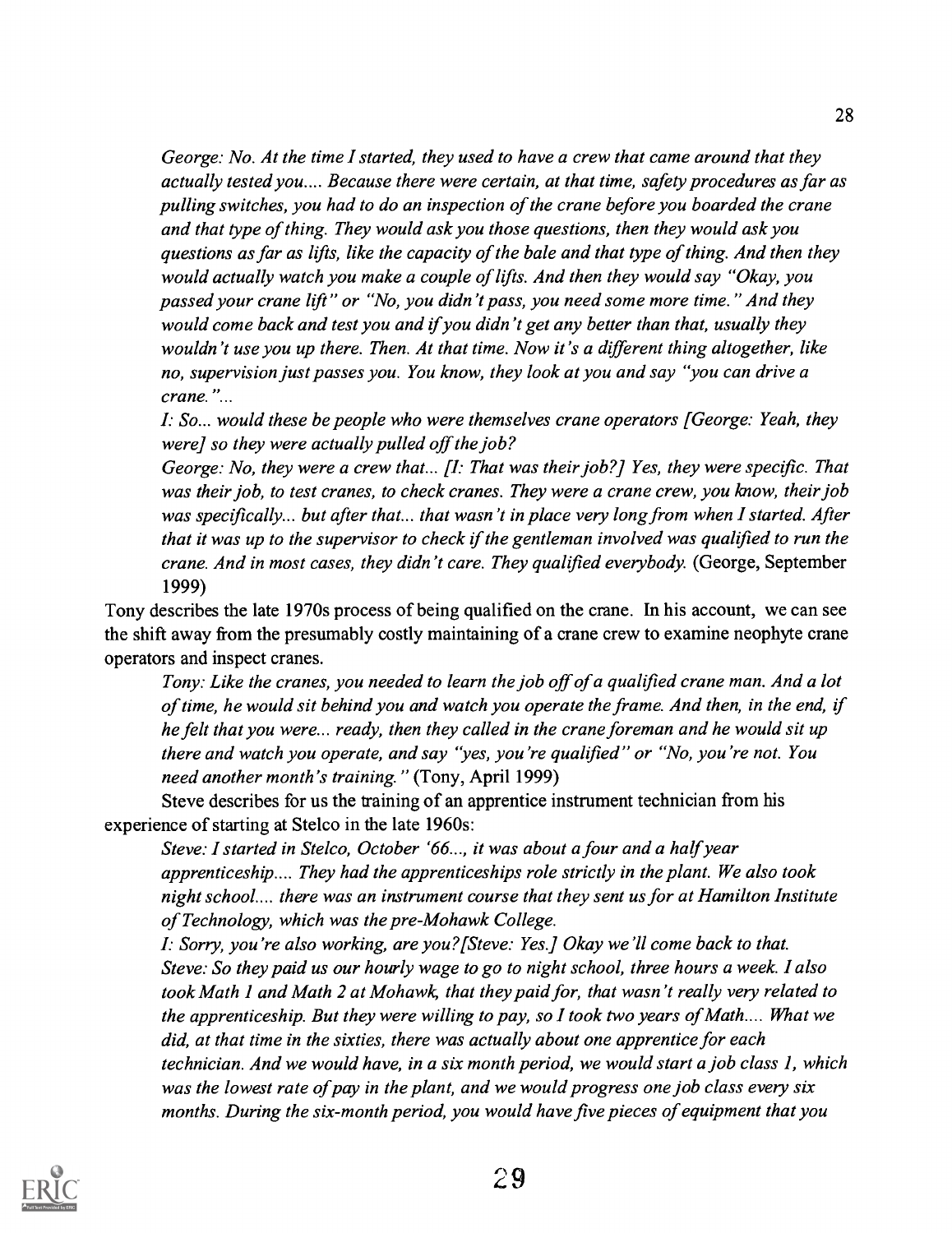would demonstrate, we called it a bench test, we'd have to demonstrate that we can repair a certain piece of equipment. In the first six months, it wasn't spelled out it had to be this five pieces, but it was five pieces out of, say, thirty. So at the end of the apprenticeship, you would have done all the bench tests.

I: So how did you learn from a technician or how did a technician teach? Steve: We would take off in the morning. I was at that time in iron making which was the coke ovens, the blast furnace, the big boiler station. We'd be assigned a work area. First thing in the morning, we would walk through that area, check most of the recorders. Basically we'd look at them, we'd look at the ink on the pen, make sure that the pens were leaving ink on the chart, so we could see what happened during the night. If there was a controller that was not functioning properly, we would usually, if it was something that wasn't critical, we'd continue our tour, and then go for coffee, come back to that piece of equipment later and clean it and do whatever was required.

I: So was it your responsibility or the technician's responsibility to see that you covered, you know, the equipment you needed to learn for that particular period?

Steve: Basically, it was our responsibility, really. The technician, depending who they were, some people were helpful, some people would say "Oh, this is what we're going to do today." Generally, it wasn't a high work load. You know, we'd have a fair amount of time to shoot the breeze, sometimes we'd talk about cars or boats or what we were doing the night before. Other times, you'd ask them. It depends on how interested you were. Most of the guys, if you asked them questions, they'd answer them. A lot of times you might grab a manual and just read it. But it was, when you learned the most was when something was broken and you had to fix it. And lots of times it would be a mixture of yourself and the technician. If it was a temperature control, it was steam heating, it probably could be either the controller or at the valve, or if it's temperature, there would be a thermal-coupler or a temperature sensor, it would go to the controller, then to the valve. So sometimes you change the temperature element or you check it first. The technician would be turning the controller up and down, most of it worked on pneumatics, compressed air. So he would turn the controller up and down, and you'd be down at the valve watching to see how smooth the valve ran. So you'd kind of break the job up, a lot of it.

I: So in breaking the job up, you're also in a sense kind of learning how the thing is put together.

Steve: Yeah. If he's turning the controller up and down and you're watching to see if the valve is sticky, and it is, of course, then he'd go and say to him "I think the valve is sticking" and you'd switch jobs so he could see himself as well. Then if it was a sticky valve, we'd either get the pipe fitter to change it, or if it was a packing line problem or something, the two of you would repair it. (Steve, January 2000)

Training as an instrument technician was internal; qualification did not have government recognition and hence no formal status on the labour market. Though supplemented by a few night courses, training was otherwise exclusively with technicians already qualified within the

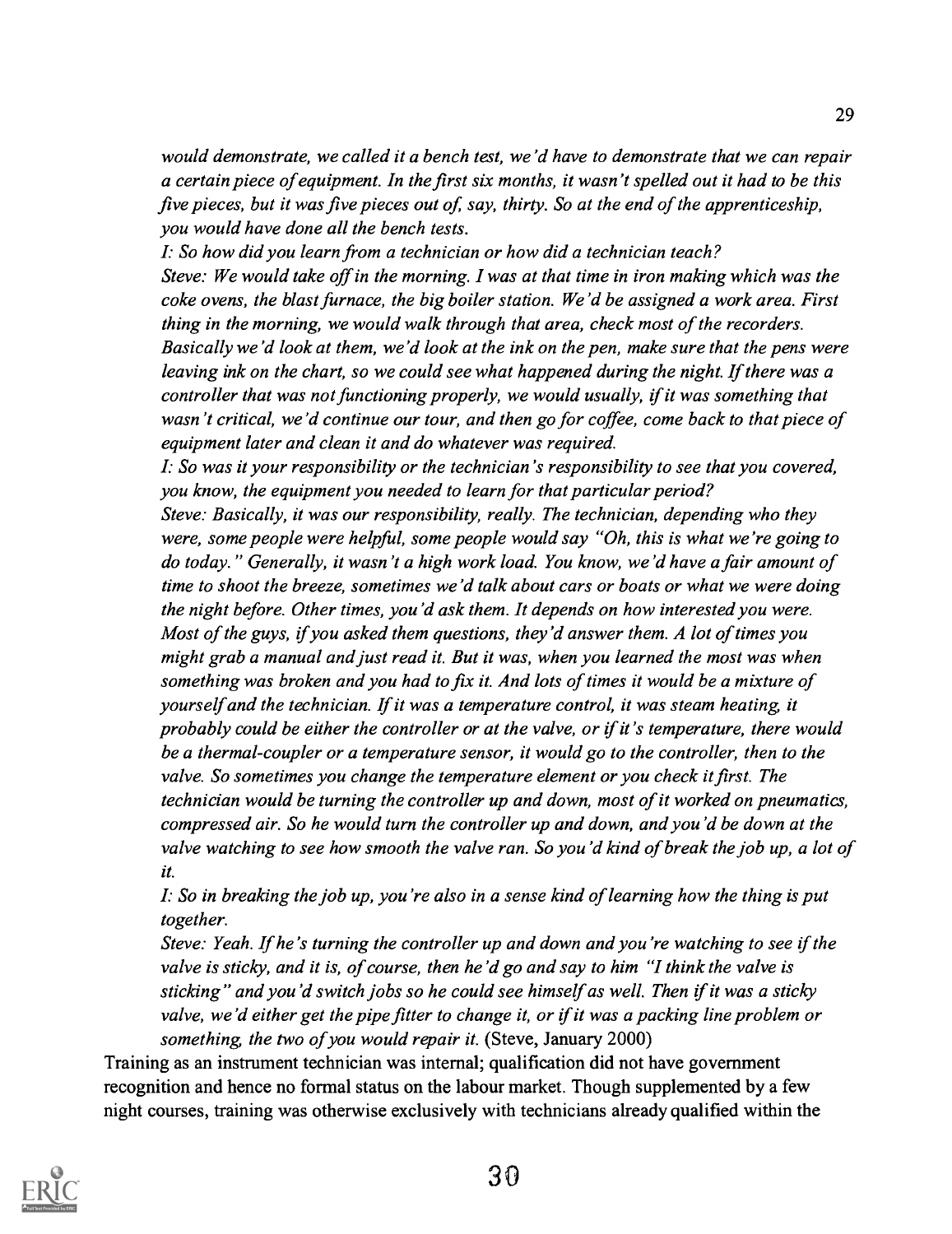plant.

#### Critiques of the Traditional Training Method

It would be a mistake to idealize the earlier forms of training. Those we talked to described them as uneven. Not every operator took care to inform the person assigned to him to train; opportunities for interchange among workers was also uncertain. Here is Bill's appraisal:

What you learn depends on how good the guy is that teaches you. What I learn, I'm most likely going to keep for as long as I'm on that job. Majority of people are like that, once they've learned something, that's it, that's the way it's done, that's the way they'll always do it, even though it might have been taught to them wrong or incompletely or it wasn't explained to them properly, so they can reason when something goes wrong— "oh he told me that if I see this, most likely it was a problem right here." If that doesn't happen, these guys are just on the job and they'll do something wrong for as long as they're on that job. Won't do it properly or completely. (Bill, interview 1, April 1998)

The kinds of situations that Steve described, where apprentice technicians could consult with senior men, no longer exist. But even for Steve, the training situation was somewhat haphazard and seems to have depended on the initiative of the learners. In an interview, he described the onthe-job aspect of training as uncertain. Some were helpful; others not. Responsibility for training devolved to the trainee. If he was interested, he could learn either by asking questions or by reading the manuals. From a later period, when he was a shop steward he took up with the supervisor the lackadaisical approach of some of the technicians assigned a trainee:

One of the new [guys] really got in trouble for reading a pocket book and sitting dozing off or whatever. And I'd say to the supervisor, "Why are you blaming him? You know, you send him to work with worker A, who you know goes for coffee, likes to have a snooze for half an hour. Why don't you send him to somebody that's going to teach him something? Don't blame the apprentice because he only does what the technician tells him to." (Steve, January 2000)

Dan is highly critical of what he calls 'grandfathering.' The traditional training practices as they were managed in the plant did not give the trainee sufficient time to gain 'proficiency.' In our interview, we had been talking about when Dan started at Stelco. He described the experience in this way:

Dan: It was overwhelming. It was overwhelming. And what happens is, at that time, they made the same mistake that they had made for years, as far as I was concerned, as an instructor and as a trainer. They'd give you an overview of how everything works I: So this may be the supervisor?...

Dan: The operator... He would take you around and tell you how everything works. You'd follow him around, you'd be totally overwhelmed with what was going on. And eventually you'd be given a task to do and you'd learn how to do that task. And then you'd be given another task to do and you learn how to do that task. And eventually, over the span of months and months, you would end up knowing all the tasks in there, but not at any proficient level because it was just too much. It took you quite some time. Grandfathering causes a lot of problems in trying to minimize the time for proficiency. (Dan, November

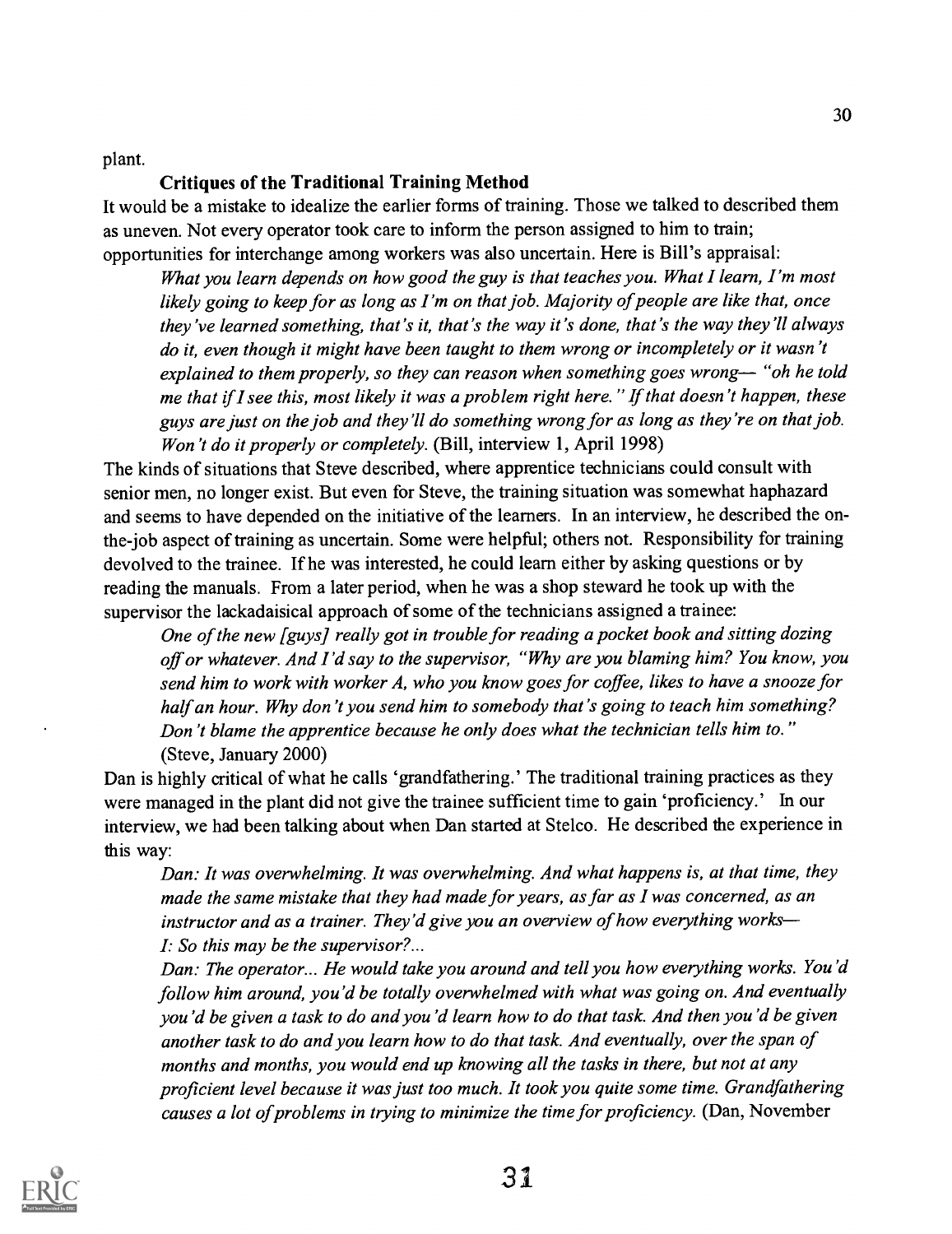#### 1999)

Bill was also critical. In his view, the company failed to make sure that operators set a good standard of work for trainees. The standard seet varied with the operator. "If he's good at his job, well, there's a good chance you might be good at it" (Bill, interview 2, June 1999). Tony also described considerable variations in the kind of training operators provided.

I: Did you find that [operators] varied very much in how good they were at training you? Tony: The odd person, yeah, was different. There was the guy that took advantage of the trainee and says "Well, you go ahead and do what you can do. I'm going to lay down for an hour." And I had to learn the job on my own. {Tony, April 1999)

Stories of withholding knowledge of a given process, the private black books that Vallas and Beck (1996) describe, and similar practices were not described by those we talked to. It had, we were told, existed earlier. Withholding knowledge protected the senior man on the job since, once trained, the newcomer, paid at a lower rate, could be used to replace the operator. It was to the operator's interest not to pass on his experientially acquired methods. The union's intervention had eliminated the practice of substituting the junior for the senior man on the job. Nonetheless, training was not systematized and seems to have varied with the interest and sense of responsibility of the trainer. When good practices were innovated, their perpetuation as a tradition was fragile. Occasionally we heard of the emergence of a mini-tradition in a particular work site:

Jim: You learned by being there, [I: By the person telling you?] telling you, then you got better [at] learning. And I used to train other guys when they got hired, that's where most of the junior people came in as hookers and that. I even stayed there, I was senior and I stayed there for a long time. They really liked me when I left there. My foreman wanted me to move up. The general foreman liked me as a hooker because I used to work. I'd clean up the area, like it made it easier for everybody else. I wasn't afraid to have the area cleaned. I had a pretty—I had it set up the way that other guy would show me, okay, the way he was, there was probably only two other guys like him—the guy that trained him, and him who trained me. Us three were the same way, our area, you had to see it to believe it. But he taught you that.

He was a whiz kid, like I mean he was an older guy but he loved his job. And like I mean he was different than I was but I mean, you wanted to learn, you learned... we used to have a book over there and it would tell you the locations where to put all the steel and everything.... What he said [was] that they had certain areas, [where] different types of steel had to be loaded, because we had different doors and they had different sections where they had to be put, so assistant loaders would know where the steel was. We had to put it there. Different customers had different locations. So when a guy went looking for the steel to load it on a truck or a rail car, that's where they would look, in that area, to find this piece of steel.

And back then, it wasn't hard to learn. I mean, when you got better, you didn't have to open up that book. He never opened up the book. He knew this customer was section 43, this customer like this. I'm saying to myself, "How long did it take you to learn that?" But it didn't take long, you know what I mean?..., you always carried that book.

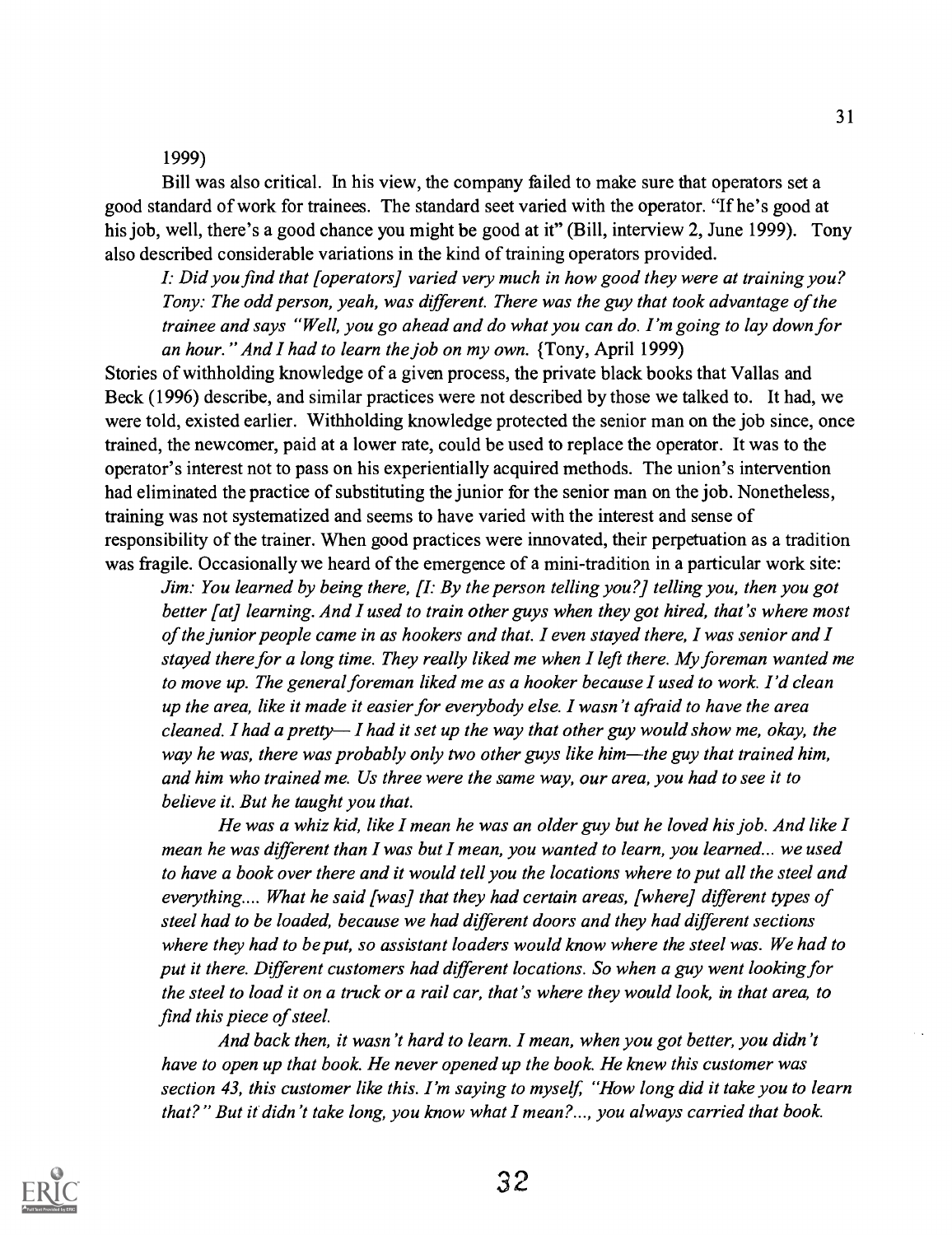Most hookers never have to carry it, most good hookers would never have to open up that book. And like I mean, he knew that mill. And he said to me "By the time I finish training you kid, you'll know this place inside out." And it was fun. He was a nice guy, he was quiet, eh. Always ate his lunch on the job. And he was sort of the guy that wasn't too personal but that's fine. You know, me, I'm more outspoken, I like to have a guy talk. But he wasn't that way.... And he got trained by somebody else, and he trains. But then I stayed there for maybe four years. And the foreman asked me to go on this job, which was more money.... I didn't really want to go, but he says "Can you go and try and do this job?" and stuff like that, eh. Hey, my foreman was a pretty good guy, and I said "Okay, I'll go and try it." (Jim, September1999)

The chain of skills, from Jim's whiz kid, to Jim who became a senior in the department and trained others, was broken when, after Jim left, the department was reorganized. When those who had reproduced it moved on to other jobs, there was no mechanism for transferring their knowledge to those who took over. Jim comments on the present state of the shop floor that had been so thoughtfully organized:

you take a look at the shop floor over there, it's a mess now. I take a look at it sometimes, "oh god."... they changed a lot of areas because they restructured. So the building is a little bit smaller, but it doesn't look like it's organized properly. And I take a look and it's "ughh". I said to the foreman, I tease him, I said "Chuck, maybe I've got to come back hooking." He says "We'd love to have you back here, Jim. We can't find half the steel."... I had no problem, my shift, my guys liked it because they knew I'd have it organized. I wouldn't pile the some of the new people would pile the new steel on top of old steel. [That] doubled the work This guy taught you to make it easier and the guys would like you better. Even if I sometimes had to move a couple of piles and clean a couple of plates off. But you're trying to keep it, you know, organized. You learn that from experience. (Jim, September 1999)

#### Restructuring

Restructuring does not appear in the accounts of those we talked to as a single coherent process. Some changes were largely reorganization in an ad hoc fashion, some were clearly a systematic reorganization of managerial policies; others were major technological innovations. The earlier changes reported were not dramatic. For example Bill describe a reorganization of production that reduced the variety of different products that Stelco had been producing and did away with the varieties of the work and learning situations that had been characteristic of his job when he first started at Stelco:

Actually, the mill at that time [when he started at Stelco], it did a lot of things. We did storage, we made washers, metal washers for nuts a bolts, they had a straightening machine for straightening coils and cutting bars in length, and another machine that cleaned scale off steel. It was a whole bunch of things in one building. And after a while, they just started getting out of certain things. The washer department, we ran on scrap steel from other departments, then that pretty well dried up for whatever reason, I don't

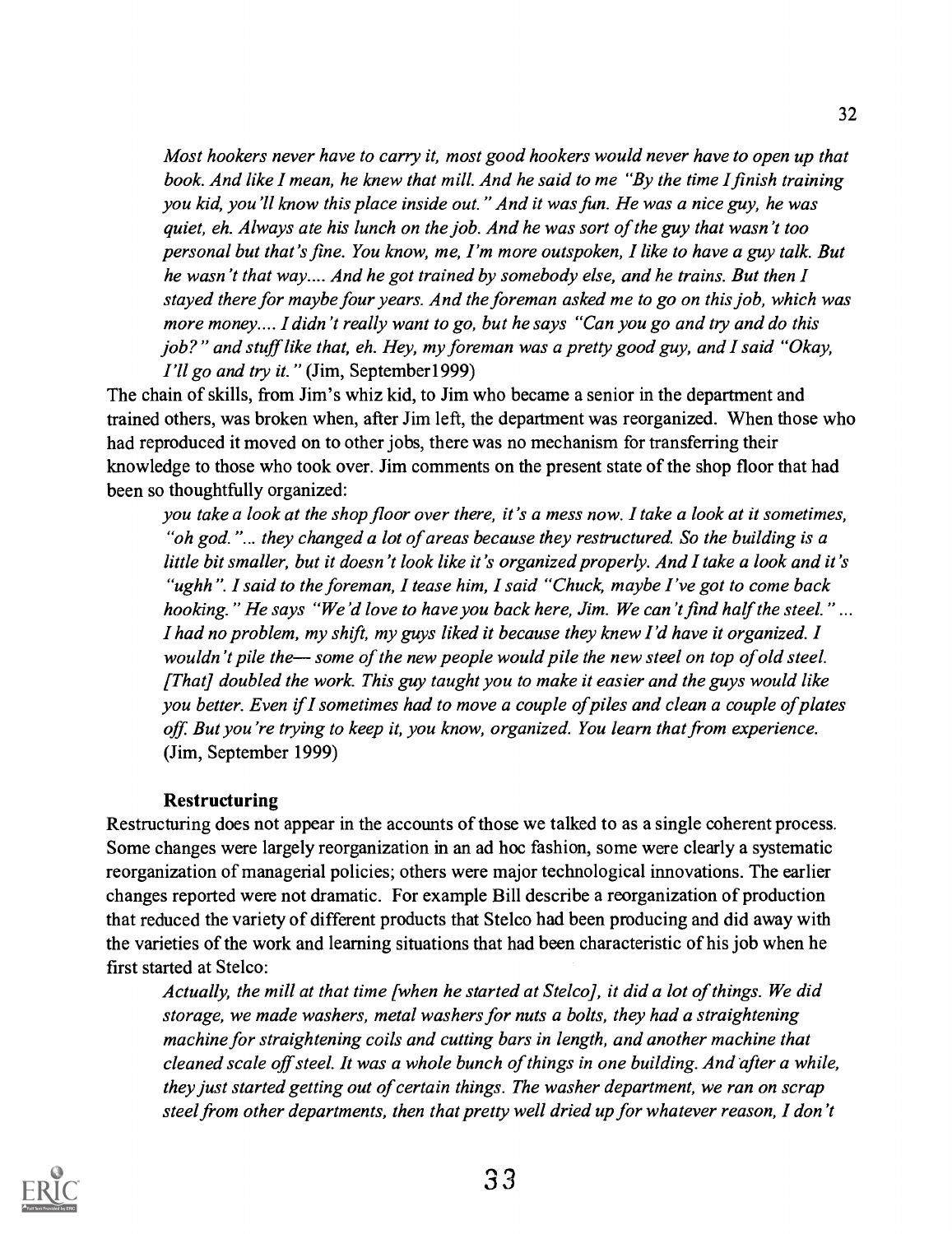really understand. Then we were using prime steel, then it became not cost effective any more, so they got rid of the washer department.... There was another machine there that used to bend bars for carrying ingots and whatnot, and that went out. (Bill, interview 2, 1999)

George works in one of the mills where machines that would now be considered 'archaic' (his term, see below) are still being operated. But no one is now being trained on these. George describes the kinds of changes that have taken place:

I: I know the changes over time, like the range of different things that were done at the Stelco plant here in Hamilton, I know some of them were cut out here and continued in Montreal or whatever it might be. Is that...?

George: Well, they shut some of the mills down, okay. But those jobs weren't there. The training methods and the expectations of my supervision in my department are a lot less than they were in the sixties and seventies. So a lot of the operators couldn't even grind these rolls any more, like the odd roles. So what they did with them, because it became sort of cost prohibitive in the sense that if they wanted them done they couldn't get them done, so they had to wait until maybe this operator came in or whatever is it, to do it. So they started shipping it out. So we don't even see that work any more.

I: I see. So it is contracted out?

George: Some of it is contracted out, some of it is like redundant, the mills aren't there any more so we don't do it. [D: Yeah. I see] So now basically all we do is flat roll products, that's all we do.

I: Was it an operation that could be computerized in any way?

George: The machines we operate are archaic compared to the modern machinery doing the same job. So most of our machines are manual machines, whereas the machines they have out there, if you bought a brand new one, I mean, there's self-loading machines, they're computerized, etc.

I: So people are still being trained to do this, now?

George: Not for a long time, only because of the cut-backs. And as I say, a lot of our future in those shops I don't think is long-term. I think eventually that will be contracted out to others, you know. I think it will, personally, that 's only a personal opinion. But most of it, I think will be contracted out eventually. (George, September 1999)

More major changeds involved the introduction of new technologies, particularly forms of continuous processing. Unlike other accounts of technological restructuring (cf. Vallas and Beck 1996; Zuboff 1984), the controls were not fully mediated by computers. The kind of learning that Jim describes in the following passage is clearly very different from that characteristic of production at an earlier stage.

Jim: When we restructured the mill, I got involved in the restructuring of the mill and negotiated big money for that, and they paid Job Class 15. So I went from Job Class 7 to 15. Even though I loved the hooker's job, the money was really good there. And the weigher's job wasn't hard to do, it was mostly you just weighed the steel and marked it on a schedule. The piler was the one that had to do it but then now, the weigher did both the

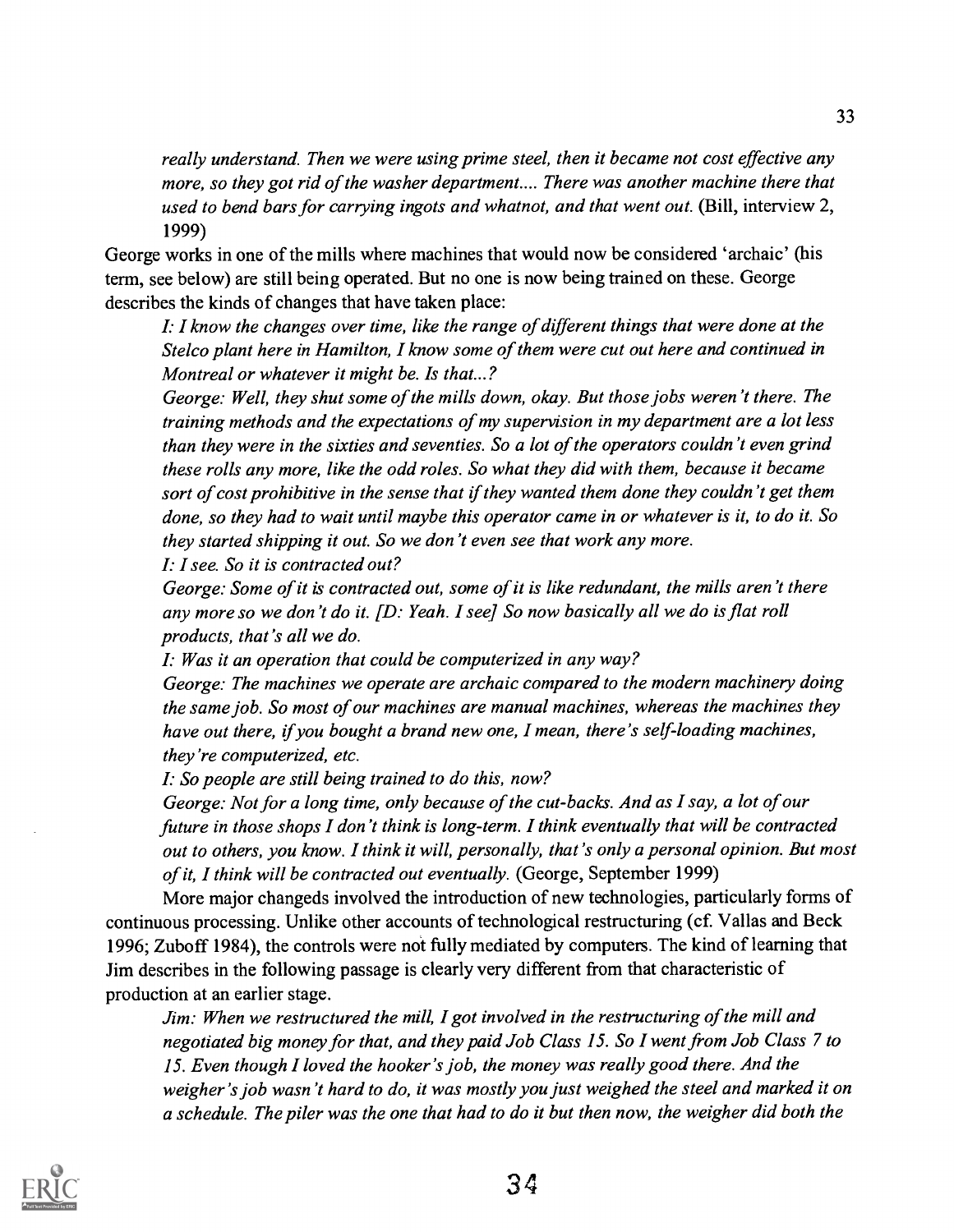piling and the weighing....

I: So when you were learning, originally, in this job or the job that led to the one you're describing, what was that learning like?

 $J: I$  sat behind, I sat right beside him and just watched what buttons— he had some buttons that went up and down, controls that moved the line backwards or frontwards. I mean, like it was just watching. (Jim, September 1999)

Some of the changes that emerged with technological changes appear in our interviews in the accounts of the way in which those we talked to described the process of training others. They now were the operators. Those they were training were not helpers. They were simply new to the job or, as in Tony's account, they were students from local colleges there for the summer. Here, from the point of view of the trainer, is Bill's description of his own training procedures around the time of the interview.

Well, I was training a student.... I was training student on a job about three weeks ago and he'd never been there before, and what I did was... it was a panel and what our particular job was putting [indecipherable] into a furnace, charging them into a furnace. Then there were panels, I forget how many, there might be, twenty, twenty-five buttons, but you'd have one part over here that brings the billets down. It's called unscrambling. You straighten them out and then you go on to a roller line and you bring them up farther and then the other part is putting them into the furnace. Now, when the guy at the other end needed some more billets, he'd push a button and this big arm would come and push them in the furnace. So what I would do was, "okay," I said "watch me!" And so for the first half-hour or hour, he was just watching me do this job and as I'm doing it I'm explaining all these buttons on the panel and what we're doing and what we're supposed to be doing. Then I said, "okay, come on over on this side," and I let him.... like, it was three separate processes we were doing... "Okay, you operate these ones... I'll take care of everything back here. You do this." So I did that for about... actually, it was only about half an hour because there wasn't much to it. Then I said, "okay, come over on this side," and it was, "now I want you to look after all this." It was a little bit trickier and I left him there for, I guess, maybe about an hour or so just doing this, and I said, "okay, now sit in the chair. Now you're looking after this part and that part; I'm going to look after this," so now he's doing two things. About an hour later, "okay, now you just do the job" and I'd just be standing there. If he got behind or if he got in any kind of trouble, I would ... I'd straighten it out for him. So by the end of the shift, he's pretty well... he's slow, but he knows what he's doing. If he makes a mistake, he more kind of likely to remember. You know, if I say, "don't do this because this is going to happen," well he's going to do it. Let him do it, it's fixed now. Now you get them out of trouble and off they go. To me that was the way to train somebody. (Bill, interview 1, April 1999)

This is clearly a very different situation than the one in which Bill originally learned. In those earlier settings, the 'helper' actively assisted, under the operator's direction, in getting the work done. He came to know it as a junior partner in a work process. Here, in Bill's description of learning in the current context, is an account of learning by watching how the operator controls a

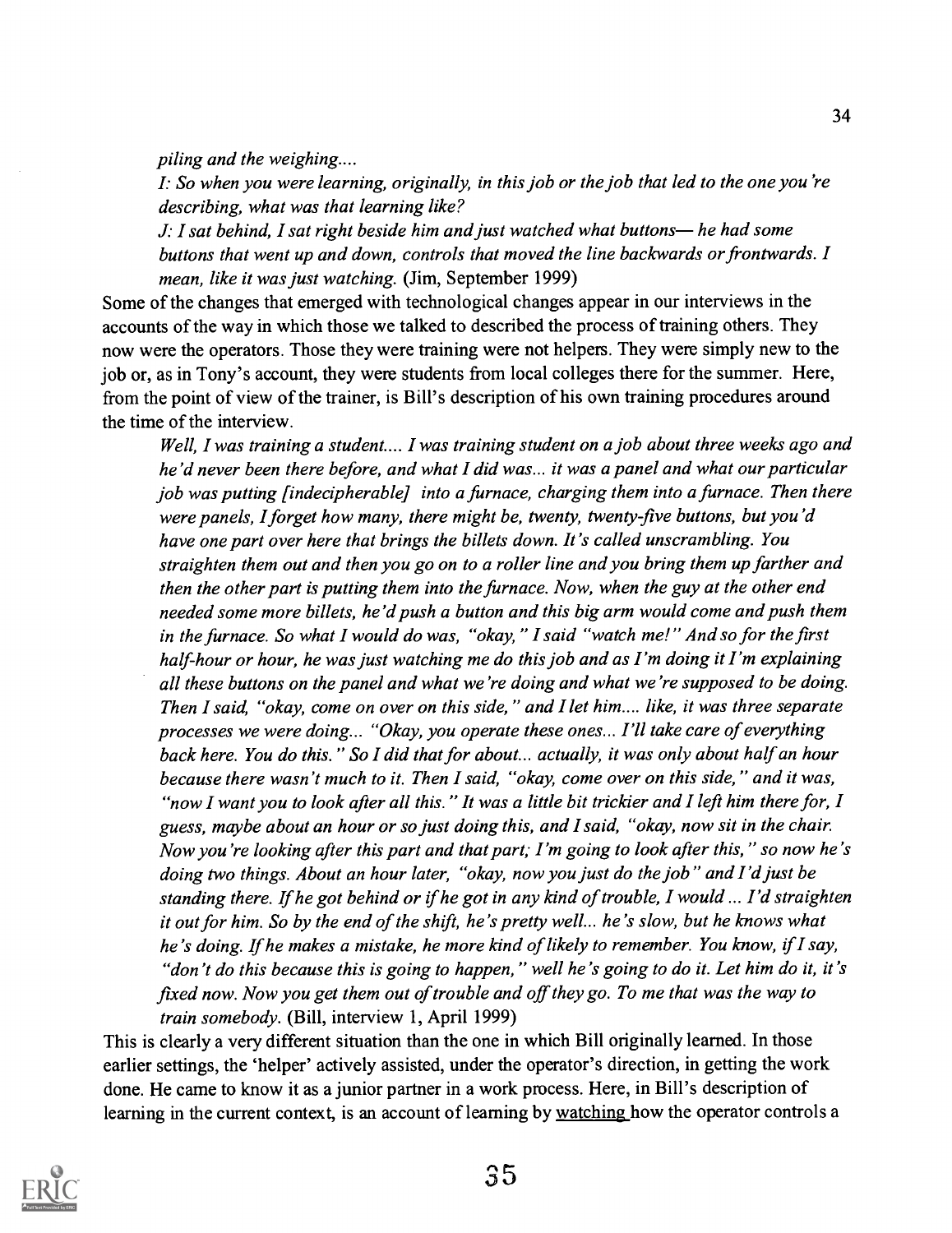process through pressing 'buttons' and then trying them out himself. Of course, as we shall see in the next part of the paper, there was considerably more to be learned but this did not form part of the operator's responsibilities in training the person new to the job. On this job, at least, the trainee can be allowed to make mistakes and to build experience in that way. But it's a very different situation of learning than the earlier relationship between operator and helper.

The specialized crane crew who oversaw training and inspected the cranes disappeared in the 1970s according to George—the period when, according to others we interviewed, foremen were ceasing to be promoted from within a given department but were hired in externally. Training facilities for technicians disappeared in the mid-1980s when Stelco, encouraged by the (then) Ontario Ministry of Colleges and Training and with the financial help of the Ontario government, came to rely increasingly on courses designed to their specifications by community colleges. While earlier the in-house formalized and non-formal training by steel plants created skills for the steel industry in general as well as for the provincial and national labour market for skilled labour. Progressively the costs of training for the general labour market has shifted from industry to the provincial government. The kind of training that Steve reported for the earlier period has gone.

I: Do they still have programs of that kind?

Steve: Pretty well all the in-plant apprenticeship programmes, all the equipment, has all disappeared. Now the training room where we had instruments and we had sample processes that you could tune controllers and train people on, is all gone. There is no inplant training.... now their goal seems to be... [to] try and hire somebody out of Mohawk College or somewhere.... (Steve, January 2000)

In Steve's account we can see the move described earlier, the shifts training from the plant to the community college, from at least a degree of control over the reproduction and transmission of skills among workers to control by state and capital.

We do not know precisely what kinds of changes in managerial technologies were being introduced into Stelco at this period. We can guess at some of the changes in how the steel industry was organized internationally, not only in terms of its participation in a global marketplace, but also in such indications as its participation in the International Organization for Standardization. The ISO is an association of a hundred and forty member countries that is aimed at the establishment of globally consistent agreements on the technical specifications and criteria for "materials, products and processes." Subscription to standards of this kind require the establishment of systematic and documented procedures for production processes. Alison describes her own involvement in documenting the procedures that she herself used in her job:

Alison: Like I'm involved a lot now with trying to write procedures up [D: Oh yes.] and have it written down.... And like when I'm involved in doing these procedures I'm wondering why are we locking it out? Are we locking it out for the mechanical to work on it or are we locking it out because the whole system is down? You know, like what's the whole process in locking it out? You know? Do we want to put the whole thing in it or do we just want to say "Okay, we're just taking it out of service to be worked on." That type of thing. And our procedures, like the format of them is basically we do a scope, exactly

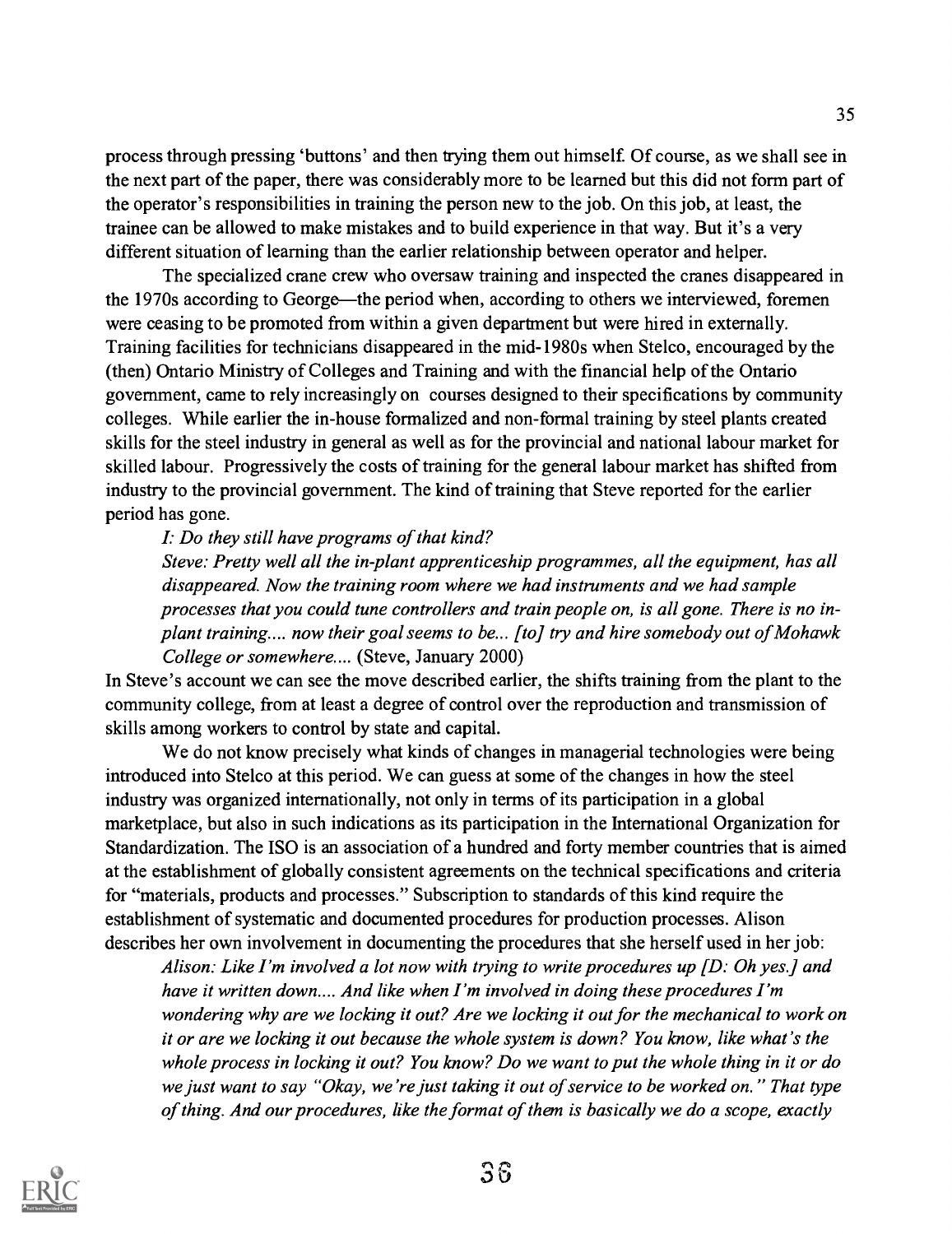what you're trying to write down. And then you would do Safety Precautions, so anything involving like a process, whether it be gas hazard or, if you're pulling electrical disconnects, the proper procedure in how to do that, right. Then you also say like any reference material, right? So there might be a reference material on how the process works, how to change from one pump to the other without disrupting the flow, you know, this type of thing, right. So you have to write that all down. And then, finally, you get down to "the procedure." I mean, it's just a step by step type thing. And the way they're written down is actually pretty good because you do Step 1, "shut valve off over here," and then in the comments section, we'll say why you're shutting it all off. Step 2, you do something else and then you'd say, again, why you're doing it. (Alison, interview 2, June 1999)

Bill is cynical about the procedural manuals created to meet ISO requirements:

Bill: There is no standard training process.... I can get trained by four different people and four different people are going to tell me four different ways of doing something. I: So there aren't procedure manuals that are associated with each stand or...? Bill: There is now— but it wasn't Stelco generated. The ISO 9000 whatever else, they demand that you have manuals, more or less training manuals for each job whatever else. There are manuals there now... but I've never seen somebody take one out and read it. I've read a couple of them but I've never seen somebody use them. That's as close as they come to a standardized procedure on each job....

I: Did you find that these manuals reflected what you knew... what you were doing? Bill: Well I know the guy that did them and the guy that did them— there was one guy they assigned but this was, like I said, it didn't come from inside Stelco. They thought, hey, you know, this would probably be a good idea if we standardize.... It was ISO demanded. They had to do it. That's the only reason. But I can take you down there and I can show you, you know, piles of dust on them or they're hidden under here or whatever else. It's the only reason they're there....

I: Do those manuals come out when there's an audit?

Bill: They'll dust them off.

I: They'll dust them off!

Bill: I'm serious, they'll dust them off. They'll go along and just.... you know, they might be in a drawer or underneath a desk or sometimes it's right on the floor in the corner. The guy'll take them, dust them off, put them somewhere where they can be seen. I'm not kidding you. (Bill, interview 2, June 1999)

Even though the procedural manuals are not used to standardize training or routines, their availability becomes important when there are questions about whether proper procedures have been followed. In addition to ISO requirements, the documentation of procedures was required by the Health and Safety Committee (a joint union-company committee). Alison, who is a Health and Safety rep, describes how written procedures are used in case of an accident.

Alison: That's one of the things, whenever  $I$  go to an accident investigation. Because a lot of these accidents that I do attend are not in my department, the first thing I ask is "Where is the job procedure?" And that way the company has themselves covered. If there's no

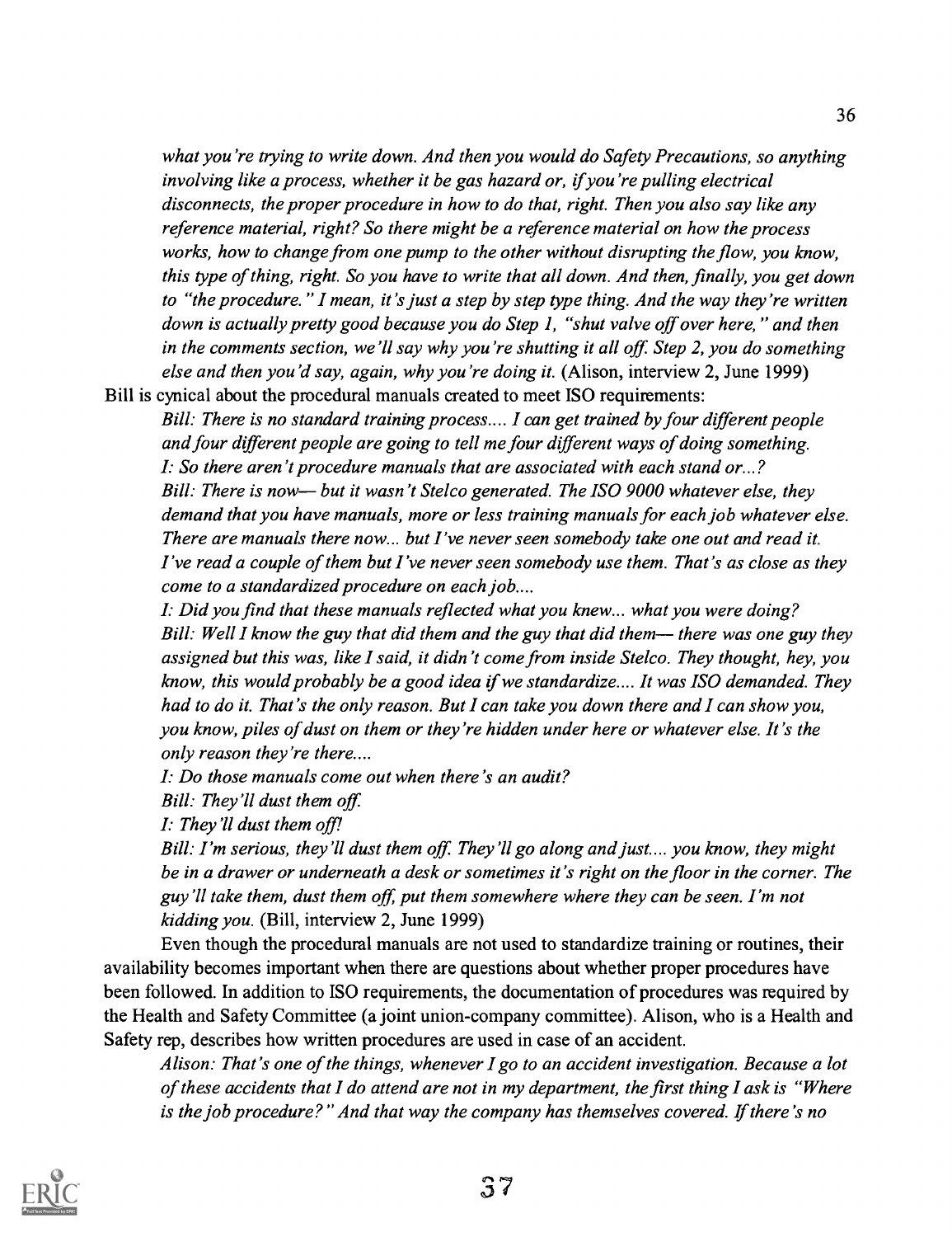job procedure, it's like "Well, who instructed this person to do it?" (Alison, interview 1, April 1999)

The extension of these types of managerial organization into the daily life of the plant has also been associated with a marked shift from the type of organization that characterized the Compton Company described at the beginning of this section. The Compton Company provided us with a model of industrial organization in which there was no disjuncture between the knowledge and skills of the shopfloor and that of the supervisory and even managerial staff. As the managerial organization of Stelco became increasingly hooked into the ruling relations, nationally and internationally, whatever the technological requirements, there were also requirements of skills of a type that could only by learned in formal educational settings. Hence increasingly the supervisory staff are no longer recruited from the shopfloor but are hired externally and, in the contemporary setting, may even have university degrees. The disjuncture between the experiential knowledge of people gained in the course of their everyday work, both out of their experience and as they themselves improved on what they had learned, and the knowledge of the supervisory staff became marked:

Bill: In the seventies it changed, where they hired outside, unrelated to the shop. Prior to that, it was always foremen, like foremen were made from within. After, in the seventies, they changed. They put an ad in the paper somewhere and they hired people to be supervisors. It was education and management skills that they were looking for instead of work skills... it's not a positive thing. See I would rather, you know, when you think about it, you have to have some knowledge of the basic job that's going on there to understand what those guys are doing. If you look at a written word, "well, what has he done?" Not just take it at face value. (Bill, interview 1, April 1999)

George's account points to another dimension of the disjuncture between the foreman's and the shop floor knowledge of work processes. He identifies a relationship in which shopfloor knowledge is consciously withheld from the outsider:

George: Okay. In our service shop, that's where our foremen came from, the basic foremen. In the seventies it changed, where they hired outside, unrelated to the shop. Prior to that, it was always foremen, like foremen were made from within. After, in the seventies, they changed. They put an ad in the paper somewhere and they hired people to be supervisors. It was education and management skills that they were looking for instead of work skills. To be quite honest with you, I don't think it was the way to go. Only because— These were good people, some of them were good people but they didn't know anything. And I mean, we're like children down there, we're children down in that plant and—

#### I: You mean you're treated like children?

George: Well, we're treated like children but we're also children back. Like if you don't treat us nice, we're not going to tell you anything... You know? And a supervisor can come out and if you don't know the job, if you don't know the basic skills of the job, I always call us a brotherhood, but the brothers, they can make you or break you or they can.... No, it's not a positive thing. See I would rather, you know, when you think about it, you have

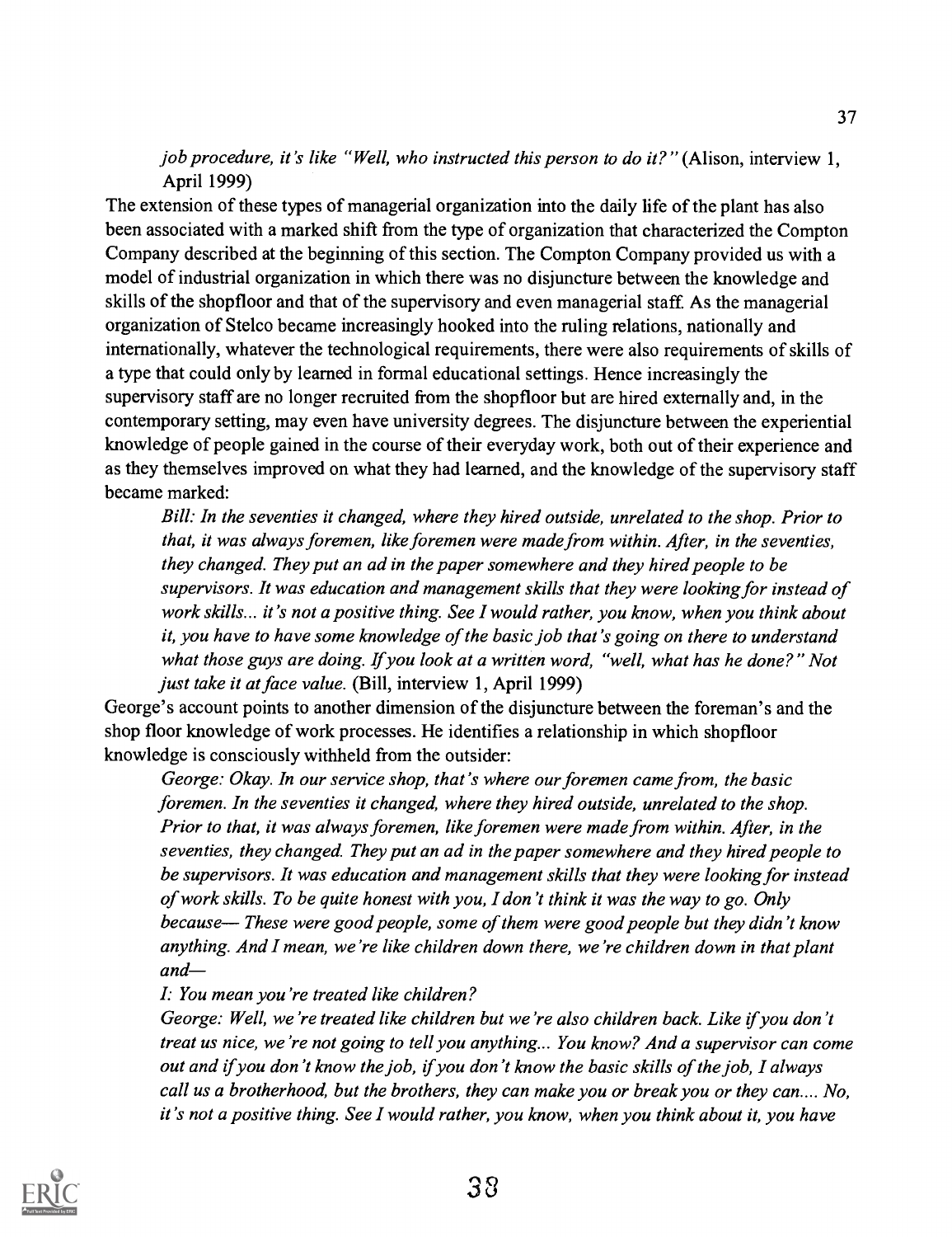to have some knowledge of the basic job that's going on there,... to understand what those guys are doing. If you look at a written word, a type sheet, well what has he done here? Not just take it for face value.... (George, September 1999)

#### Part IV: Experiential Learning

Our focus in the previous section of the monograph has been the ways in which restructuring in the steel industry undermines the traditional ways in which non-formal skills in the use of tools and manual skills in general are reproduced. But, of course, experiential learning still goes on. What is disrupted or displaced is its *integration* into the industrial process on more than an individual basis. By the term 'experiential learning' we mean learning that takes place in ways that are not mediated by the text-based systems characteristic of schooling and college. It is a historical process. This is a kind of human capital stored in the individual's own history in the company and available to it only as such an individual continues to work there or as he or she passes it on to others. There is no formal recognition of such knowledge.

Everyday work settings are the contexts of experiential learning. An individual builds up a knowledge of how to do particular jobs, of the layout of the region of the plant that he or she has worked in, of the idiosyncrasies of particular machines, of how to solve particular problems, and so on. By contrast, formalized skills are stored in texts of various kinds and transmitted in formalized settings of education and training. The transmission of experientially acquired knowledge and skill is from individual to individual in work situations which they share. The plant itself, its physical layout, its organization, its technologies, are essential settings in which experiential skills are developed; they are stored by individuals who have, as we have seen, actively built on their experience to transform it into skills and knowledge; the latter is used in their own work but, apart from those skills that have become bodily responses below the level of consciousness, can also be taught to others. Yet, unless it is incorporated into institutionalized training processes such as apprenticeship, experiential learning has no institutionalized form of transmission.

The experiential knowledge and skills acquired by workers in the course of their everyday work activities is not well defined nor does it appear to be valued by the company. Dan formulated this problem for us. In the passage from our interview with him, Dan is arguing against the company policy during the period of multi-tasking and multi-crafting of taking those already trained in a craft and introducing them to production work so that they could apply their knowledge in a trade to the production process. He points out that this procedure is one that essentially wastes the experiential knowledge that the production worker has built up over time. He asks: rather than introducing people in trades to production work, why not introduce production workers to the skills of a trade?

What does it matter what pipe he fits? Or he's a millwright, what does it matter what pump he works on? Or an electrician, the same thing and so on and so on. But a production worker, that's the guy that says "See that waviness in that strip going down that line? That tells me it's on a gauge." "Well how do you know that? " Well, twenty years of watching it and relating it back to a gauge problem." Or "See that furnace? I've

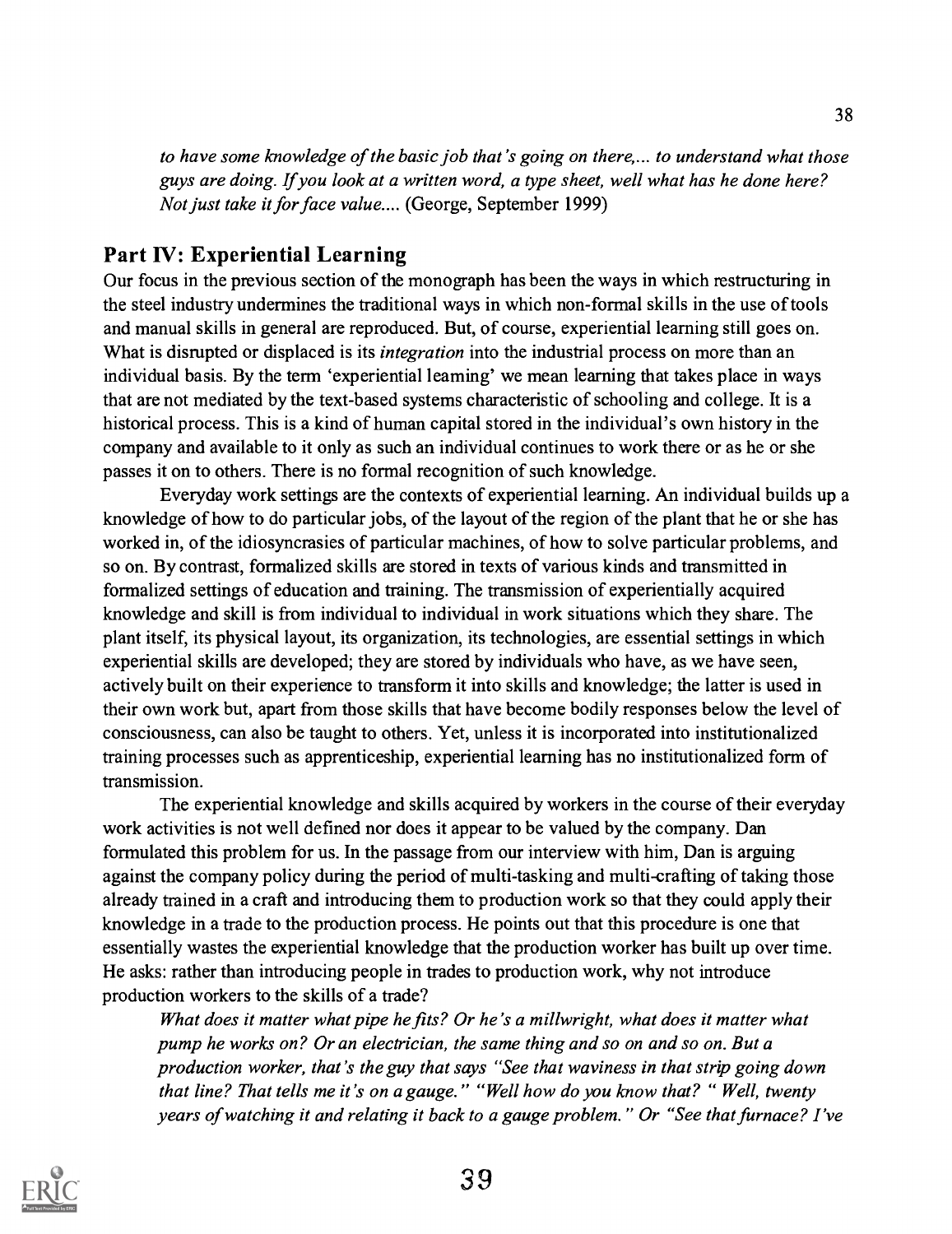opened up the door and I looked in there. See the colour of that steel? That steel is about 2500 degrees, it's ready to roll." "Well how do you know that? " "Because I know that sheen that forms on there because for twenty years, I've watched that happen." And the guy beside me said, "See when you see that sheen? Roll it." And it's worked. That's where companies screw up. A perfect example of that down at Stelco was our combining of a production job with a trade job, all right, in our basic end. We said "Let's take trades and let's put them on equipment, and let's put them on jobs so that if the equipment breaks down, the tradesman can fix it." Well, when you start going down that road what you're doing is you're minimizing or belittling the quality of the people you have on the production side. It would have been far better to say, "You know what? Let's take that production guy that we know is going to take twenty years to be proficient on his job, and let's give him a few years of, you know, every so often, training on the mechanical side to supplement our mechanical work for us. That's the way it should be going. But we don't look at it that way. (Don, November 1999)

Extending Dan's reasoning suggests that we think of experiential learning and its transmission as distinctive in this way: that it is built up biographically in an individual's everyday world of working. In contrast to formalized learning that is standardized and text-mediated, experiential learning secretes the historical specifics of a local situation, the way in which the particularities of a work setting come to be identified in an individual's consciousness as a historical pattern, repeated in a particular location, a particular configuration of a local setting, a machine process with a particular history. Since what counts as experiential learning is defined by the work or job it relates to, it's hardly surprising that it appears in many forms in our conversations with respondents.

There is some experiential learning that becomes through repetition built into an individual's bodily processes. It becomes automatic:

Jim: ...you had to make sure that area was cleaned up to put some stuff - You didn't want to put the new stuff on top of the old stuff, okay. Because usually the old stuff would be going out first, and then usually we used to hook it up with chains, you get the lifts over there, you can only pile them up so high. You used to have a tape measure. Used to be you could only go about 6 inches high, because of chains, you know, you don't want to do more than that. So for a while, I used to go with a measuring tape, but after a while, you can call [I: Eyeball.] yeah, eyeball, you knew it would be six plates you got half an inch there, you had a quarter inch. You knew exactly how many plates you could do. (Jim, September 1999)

What has first to be carefully observed, watched for, done slowly to make sure it's done right, becomes built into a bodily 'habitus' (Bourdieu 1990), a practice of coordinating hand and eye that is a fundamental feature of acquiring bodily skills.

Tony works on the caster. A dangerous job. He describes how, though he is a Health and Safety rep, he goes into certain situations without protective gear. He can count on responses to potential danger that he has built up over time to protect himself:

Tony: A lot of times I see myself, and even as a rep I shouldn't, but I see myself standing

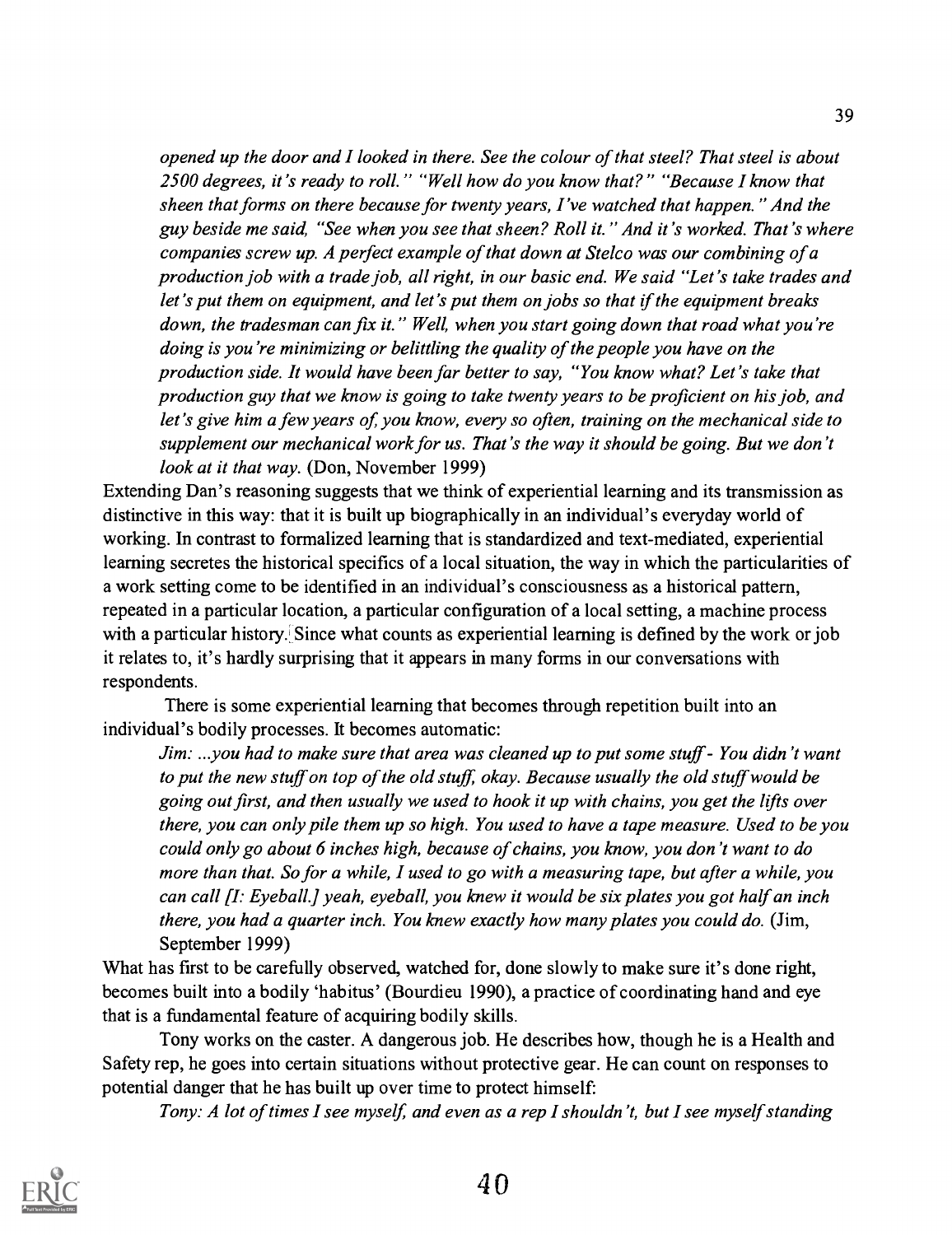in front of the steel without my safety equipment on. Because it's predictable to me, I know if it's going to splash, you know? I've done it so many times that "Okay, I don't need to put my coat on because we're dealing with this." But ninety percent of the time, it's a law that you need to wear your safety equipment but a lot of time I go in without it because I've seen the operation enough that I know I'm safe now. And all I've got to do is step back if anything happens. (Tony, September 1999)

What would be true for him, however, is not true for students on site during the summer months. But the students that come in, you don't want to see them get burned. And "just because  $I$ don't wear my gear doesn't mean that you can't. You put your gear on." And if I have to set an example for the person, I'll do the same thing [put my gear on].... I don't want them coming back to me saying, "Well, Tony trained me but he didn't have his gear on either."... So, yeah, we bring them in and we try and teach them the right way. (Tony, September 1999)

We don't want to suggest by the term 'experiential learning' that learning is passive, that individuals are somehow impacted by an environment which goes to work on them without their conscious participation. This is not at all what we learned from those we interviewed. They were actively interested in learning. "I love to learn," Bill told us (Bill, interview 2, June 1999) and his account of how he goes out of his way to observe and learn from others is typical:

I think eighty percent of what I learn, I learn by watching, but if I see a particular guy that I think's good at a job, I'll go and talk to him about it. The other guys I just watch because, you know, for the most part people do things differently like little different shortcuts they've [worked out] and I'll just watch them all, eventually figure the one I feel that makes the most sense. (Bill, interview 2, June 1999)

Bill is attentive and selective; he learns by watching and mulling over what he sees in terms of how it makes sense for his own practice.

Another type experiential learning involves the synthesis of multiple cues in an explicit formulation of a problem or state of affairs. However technologically standardized,, a plant is a particular location. It has a history. Machines have histories. Histories are sedimented in actual performance or interconnections that are not recognized in or anticipated by what is formalized in management or in formal learning processes. They are, however, recurrent features, events, or problems in the local setting:

Steve: But the biggest thing is most things re-occur and most things that I fix, it's not because I was really smart, it's that I have a good memory and I would think back three years ago, on afternoon shift, I know it's up there, so Igo and it might take me five minutes to refresh myself but sure enough it's the same problem as happened three years previous.

I: So you know what you're looking for.

Steve: You know what you're looking for. And three years previous it might have taken four hours to find the problem, now it's taking me ten minutes. And it's something that I don't think the company appreciates. (Steve January 2000)

The standardization of formalized procedures, however refined, cannot escape the particularizing

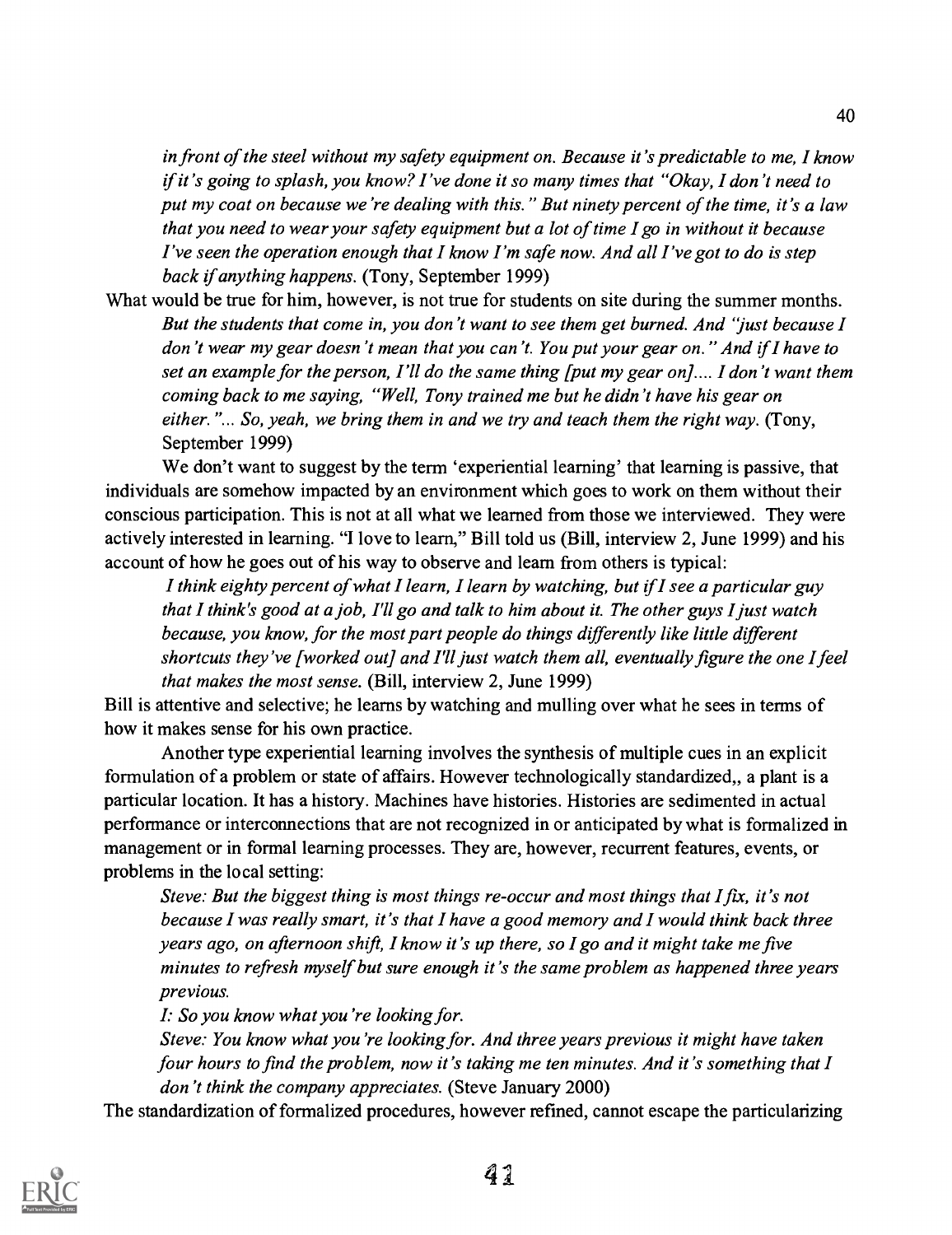history of their everyday operation in the particular relations of a given setting . It is this that experiential knowledge and experiential learning distinctively taps. We do not mean, of course, to suggest that experiential knowledge cannot be transmitted. On the contrary. But it belongs in the particular setting in which it is acquired and the particular configuration of relations it articulates. An example here will help. Here is Steve (at the time of which he speaks he was an instrument technician):

Steve: You're a lot more proficient when you've worked in an area for a long time, because you look at the charts, you look at the flow. Quite often the problem that you're experiencing isn't the instrument at all, it's something to do with the process. And you can look at the process and say "Well, you're doing this wrong and this is happening."A good example of that is one of the controls that we work on is where they wind up coils of steel, coils that are galvanized. We have a control that keeps the edge nice and straight. It's like a roll of toilet paper, the control follows where the strip is, so that you have a nice even edge on it. We've had a problem for years where when the [inaudible] really digs six foot diameter coils you know, maybe 20-ton coils, that they'd end up a little bit like a dish. And our controls were working perfect. But what we found is, the inner steel was slipping on the steel mantle where it was being wound, and when it would slip, it would always seem to move to the same direction very slightly. So that by the time they finished this 20-ton coil, there would be a 4-inch dish to it. But our controls were working perfectly. So what we actually, how we demonstrated it, is we got them to take some peel and stick tape, put it on the manual where it wouldn't slip—the coil would come out perfect, the next one. So then they would take the trouble to wash the mantle off and make sure it was nice and clean. And everything would be fine for about six months. But after you've experienced the problem a few times, you'd go and show the supervisor that mill, "Look, it's not our problem, look at these scratch marks in the coil, you see how they're curved? That's what's happening." And it's experience on the job. (Steve, January 2000)

Of course, as we can see from Steve's story, experiential learning is an active process. The tendency of the coil to develop a dish-shape is first observed, puzzled about; a procedure is devised to test possible solutions, and a definite interpretation is arrived at: "look at these scratch marks in the coil, you see how they're curved? That's what's happening." Experiential learning operates within the framework of the productive process. This orientation defines what is relevant to be learned. It is an active process in which what is observed, looked for, practised and conceptually assembled is made relevant to the job at hand. It complements the technology:

Alison: As Utilities Gas Tester, you're going to meet dangers of carbon monoxide, because I'm doing the gas test for everybody else, okay. As a Water Re-circulation Operator, because I carry this monitor around with me, I have learned just from walking around, where to expect gas. It has, the carbon monoxide has no odour but what I find in the blast furnace area is that where you have a certain odor, the chances of you having a high carbon monoxide level are great. [D: Yes.] It's just this smell that you get. And so you can sort of tell, like sometimes it's so loud down there, you can't even hear your monitor but I'll smell this thing, right, and then I'll look down and I'll see, like has the

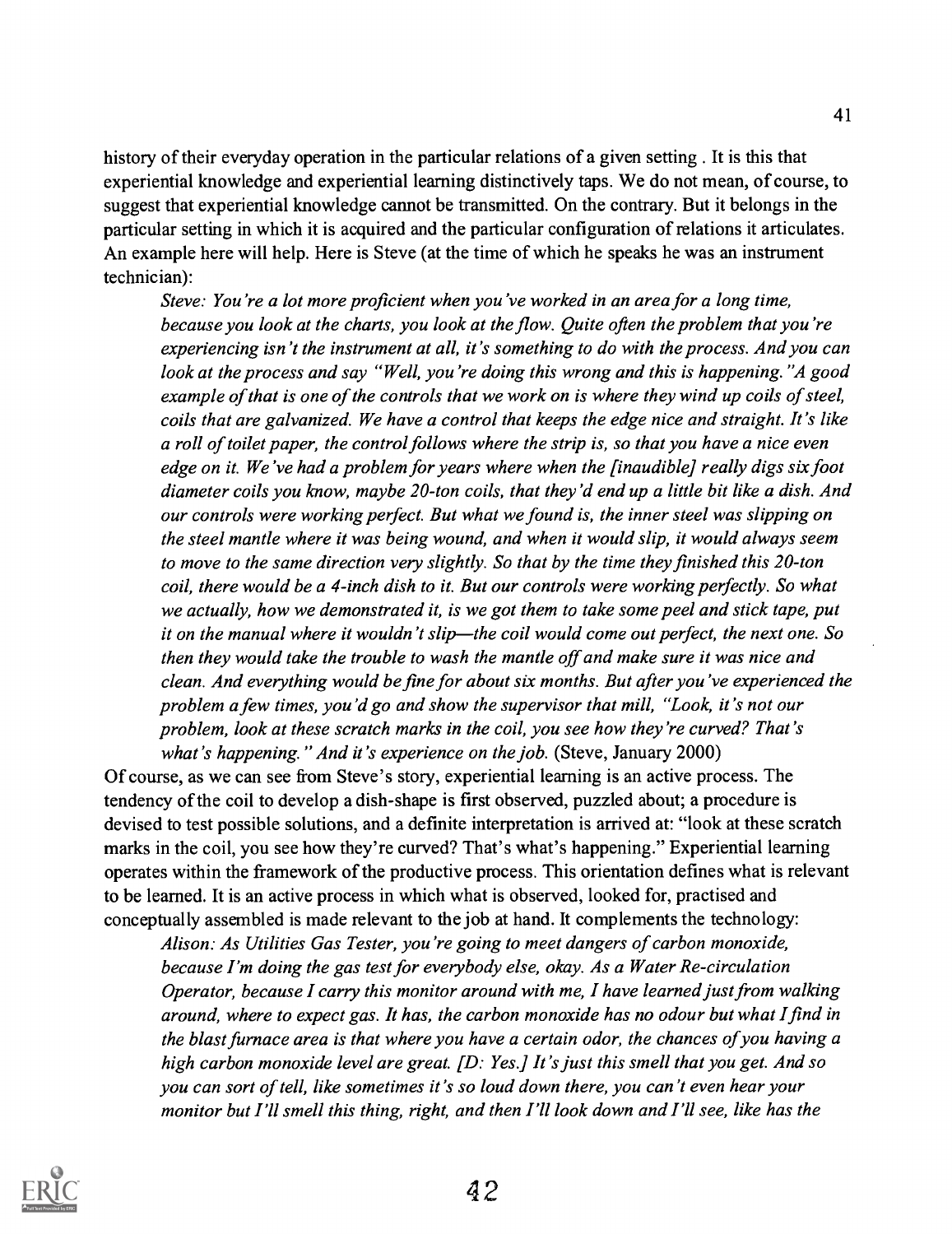little red light flashes when it has like a beep-beep, I mean, you might have ear muffs on and so on. So if I smell this odour- And then I would tell that to anybody coming in, like that's the odour. Like "Smell that?," like I might take them to a place where I know you get that smell, "Do you smell that? It sort of stings your nose a bit? Well, usually that means there is a lot of carbon monoxide associated with that." Not always but— You know it's just some of the things. (Alison, interview 2, June 1999)

This process of learning goes from the experiential to the conceptual level. What becomes knowledge cannot be observed but has to be assembled conceptually to be given relevance. An individual's own local history in his or her work is a resource which can be drawn upon to assemble a picture of what's going on or to find solutions to problems. Alison described a situation arising from an unanticipated interaction between two systems. She has built up over time a conceptual 'model' of the relations among what is going on in different settings. Presumably plant operations in these units are not directly coordinated with one another so workers in each setting do not experience the relations between what is going on where they work with what is going on in other units. Alison, however, works in Utilities and moves around among different settings. Over time, she has come to assemble events occurring in one setting with those in others so that an event occurring in one setting can be linked to events in another, as we see in this account:

Alison: Yes. It's quite interesting where I work now because I can relate, like I know how each individual thing affects the other. Right?... So these people have always worked that job and they don't understand how their system would relate to our system, and they're looking at them like— Well you know that water— they never knew where that water— They just knew they pumped it somewhere but they didn't understand that they pumped—  $\int I:$  That it went somewhere-- $\int$  That it went over there, that we reused it for something else, you know, and so on and so forth....

I: Yeah. So you presumably kind of build up a larger picture of what the processes are in the plant?....

Alison: Yes, it enters into your skills because, for instance, I had a problem a couple of weeks ago. I noticed that the water had turned a certain colour, I just noticed it while I was doing my samples. At the same time, I also had a problem, they had called me to the furnace because they were having a problem with the level control. We took care of that problem with the level control. And I never really gave it much thought. A couple of weeks later, we had the same problem with the level control and I noticed that the water was the same colour again. Hey! So then you're sort of there, thinking "Okay, now why is that?" And then you start delving in a little bit and you start thinking "Well, it's not the usual colour, what have they changed in their process? "... So then you talk to the Blower and you would say "Okay, what have you done?" He would tell me he did something or other and I would say "Oh, well maybe you should call me and tell me that you're doing this so I could shut a chemical off." Because this particular chemical, when he shut off his, he changed his process, then I should have changed my process, okay. Which we didn't, which in turn caused this level control to go screwy. So by noticing that the water colour

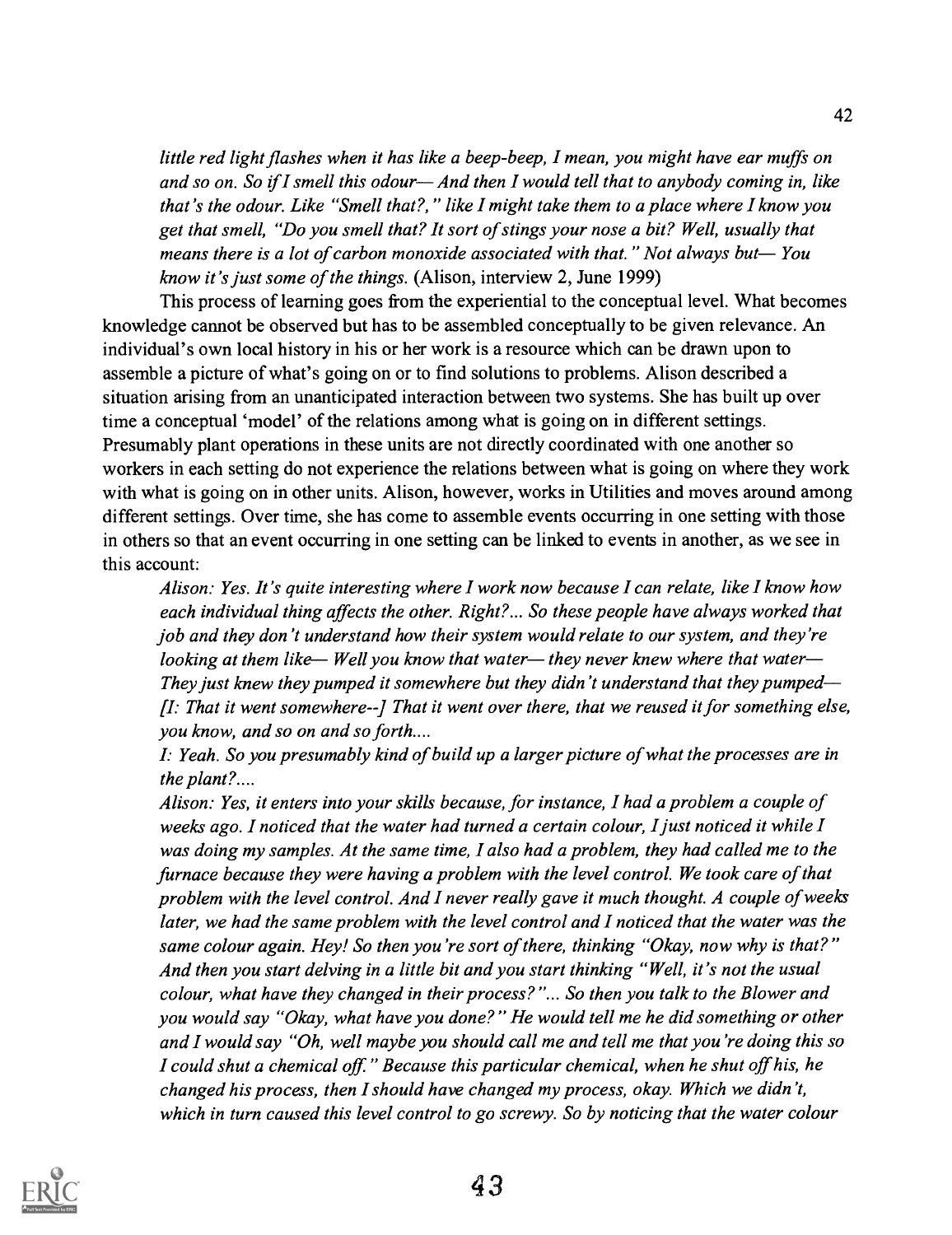had changed, I delved into a little bit of what he had done.... And so now I can say "Okay, well from now on when you do this, please notify me. I will turn off my chemical and this will not cause us all this problem on this level control."... So it helps to be observant, you know, that type of thing. (Alison, April 1999)

Yet another form of experiential knowledge that was described is in a sense learned from the machine process itself. I Again, I want to avoid suggesting that this is a passive process. We can see in the following passage from our interview with Tony a process of active reflection that is at work in how he learns.

Tony: This was a brand new machine—I don't know if they said it was [a] 300 million dollar casting machine. And actually from the very start (it was June of '87) they had us in the plant. It was still under construction actually, the machine was. And what they were doing was they were sending us to Lake Erie Works to learn their casting machine out there... so I shuttled—rented vans or whatever the heck they were called. They would take us up to Lake Erie.... We'd go up there and watch how their machine worked because ours wasn't ready yet. So in a way we were all learning together, back then. Now just from sitting there and watching the machine work and all, you look at it and think "Well, yeah, you can do this and you can do that." You learn things or pick up things on your own.... (Tony, April 1999)

Tony currently works as utility man on the caster that was installed at Stelco in Hamilton. Though it is a continuous process, it has to be watched and controlled.

Tony: It's just massive, it's humungous, for one thing. To get to our work site we have to go probably five stories up in the air. We're dealing with ladles of steel, liquid steel, 150 tons of liquid steel. And they get put on to this thing called a turret and then spun around into position.... The crane picks them up from one area and brings them up to us on the machine. And then from one aisle to the next [the turret] spins the ladle around into position; the ladle of liquid steel gets opened.... On top of this is a thing called a ton-dish. Basically it's just a giant bathtub. The ton-dish fills up from one end and on the other end, on the bottom, the steel comes out of these ceramic things called shrouds and it fills the mould. And then the steel runs through this machine that's shaped like a banana. The steel ends up going through the machine; it comes out horizontal. And in the end it's red hot but solid.... And there's a machine at the end of the line that cuts it up just like butter. For us back then, like for me in particular, it was—I'd never seen liquid steel before. From afar, yes. But to be standing right up close to it, you know, it's—I'd never seen it before. It's hot; it sparks; it 's very dangerous; it's unpredictable. There's things you need to learn around liquid steel—like that water and steel don't mix. But just being around it, I guess, you learn. And that's where I've been for the past, well, what is it now, twelve, thirteen years? (Tony, April 1999)

George describes his experience of training on the roll-grinders as an active process of observation of and reflection on the machine process itself.

I: And was it a difficult thing to sort of learn this job? George: You would maybe watch for maybe one or two rolls. It was a hands-on learning

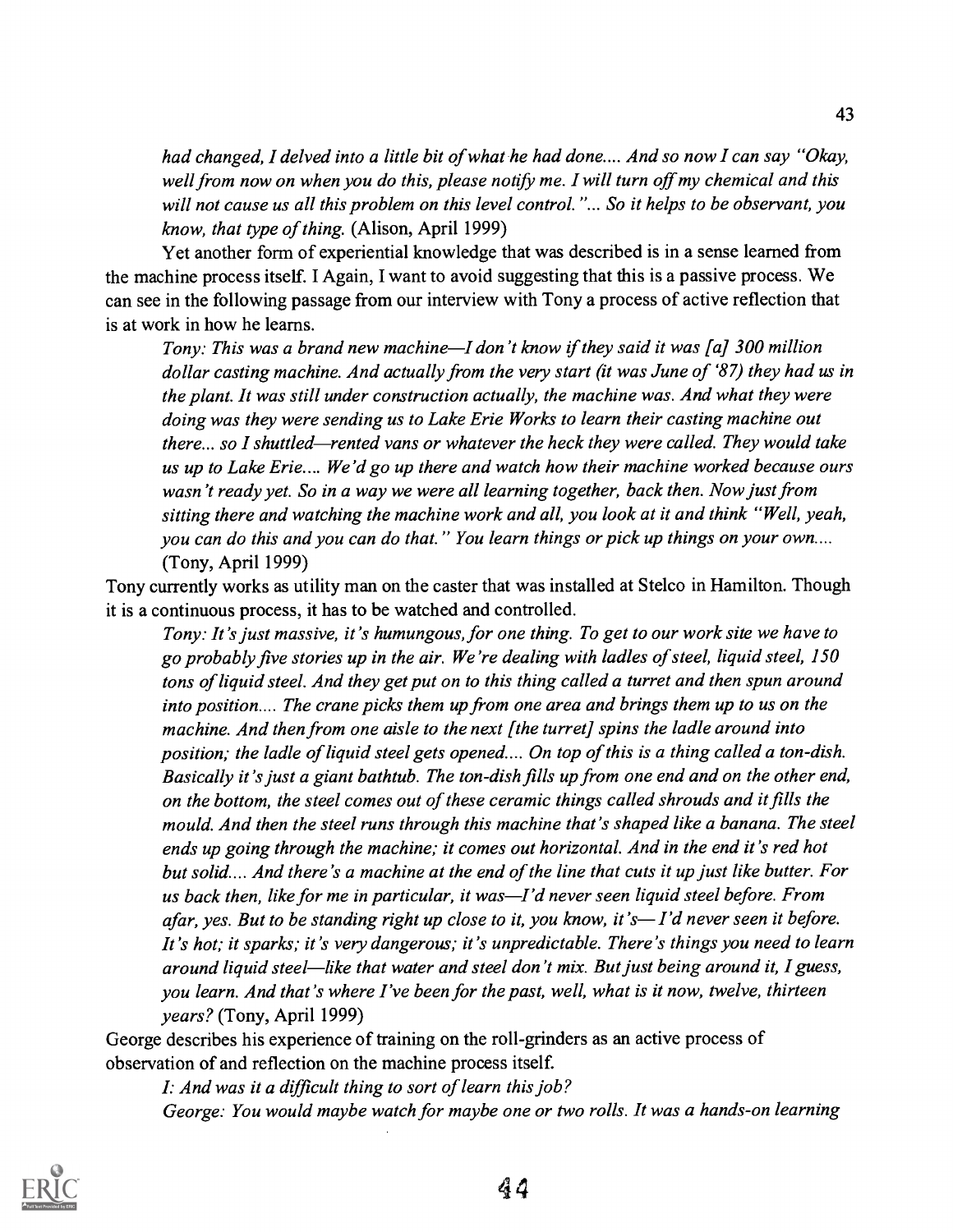experience, hands-on, strictly hands-on. So the more time you were allowed to actually do the work, the better you could absorb. Stuff that you had, because you were going from machine to machine, like I just took down notes, specifics like for the changeovers, I keep using that word, changeovers, but for setting up the machines, you know. I'd put that in a little book and you keep that book because when you started doing the relief, you didn't always want to be asking somebody, you wanted to feel you were a little bit confident doing your job, eh. So most of it was all hands-on, you learned hands-on.

And finally, there is another kind of learning altogether that is not defined by the job but arises from reflection on experiences in which the individual discovers aspects of his relationship to the company of which he had not been aware before. Tony learned from a potentially very serious accident:

Tony: There was a few times where I put myself into positions where I risked my life.... The last particular time was, I think, four or five years ago, I got splashed in the face with hot hydraulic fluid and I ended up getting second degree burns. And back then, like not so much myself but my family, like "Was it worth it? Like look at your face, look in the mirror. Your lips are burned, your nose, you know, you could have lost your eye." "Yeah, you're right, it's not worth it." So I'm at a point now where, if I see any danger at all, I just walk away. You know? The machine is the machine but my life is my life. I: So when you look back on that accident, there was something that you did then that you felt....

Tony: I had to do it to keep the machine.... I would never do it again, no. I: You were trying to keep the machine going?

Tony: That's right. Now I would say, "If you want that machine to go," to the supervisor, "Do it yourself." Like, back then I thought "Well, we got to keep the machine going." Well, it's more important to keep me going. Because I have to go home to my kids at the end of the day, I have to go home to my wife. You know.

Tony: So you were under some pressure from the supervisor at that time? Tony: Sure. I was thinking yeah, that's part of my job, I need to change that hose. And even though it's under pressure, well it still needs to be done. Well, you know what? I don't think that's safe. And being a Safety and Health rep, I know that the government's always been on my side with the Occupational Safety and Health Act, to say if I refuse to do that job, it's not going to affect my position here. I'm doing it because I don't feel it is safe and I'm not here to get hurt or get killed. I don't want to do that job because it's unsafe. So I can refuse to do it under the Act, say "That's under pressure there. I'm not touching that." You know? You cool it down and make it proper for me and then I'll go in there because that's my job. But to go in there and risk getting burned? It happened to me before, it's not going to happen again. And then you look at the liquid steel. If a breakout occurs and I feel that I'm in danger of getting my legs burned and my arms burned, I'm going to run like hell. It's not worth it to me to go home maimed or burned or  $-$  To save what, to save a machine that they can rebuild in three days? No.

I: So there are other kinds of things that you learned that such a mixture of experience of

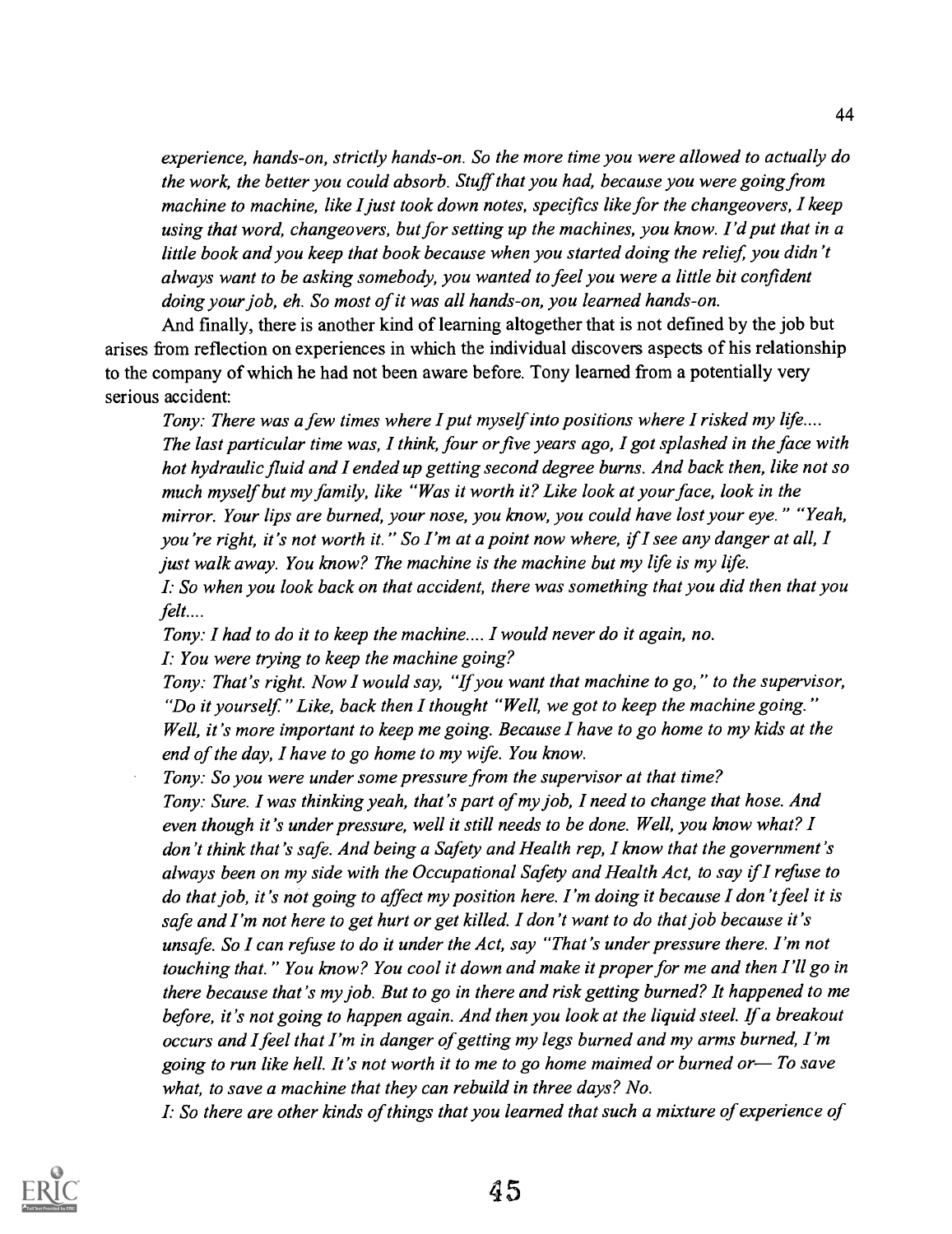working teaches you things.

Tony: Sure. It's more important for you to come out of there every day in one piece than to risk your life. In the position we're in, we're dealing with an extreme situation. Liquid steel going into this hole. I mean, it works, everything happens the way it's supposed to happen but at any time, something could occur and it's up to you. Like I called myself a babysitter when I do the Operator's job because essentially you're sitting there watching this machine work. If I feel at any time that my life is in danger, I know I can push the stop button that stops the flow of steel

I: And you've got to get out of there.

Tony: And then get out of there. And then if there's any damage to the machine, well "Stelco, I'm sorry that that happened but I felt that my life was in danger, I needed to run. "

Tony passes on the awareness of danger to students who train with him:

Tony: That's the first thing I tell any student coming in....

I: You do tell them.

Tony: If ever you feel for your life, a gut feeling even, you turn around and walk back in the lunch room and then we'll talk about it in the lunch room, not on the job. (Tony, April 1999)

Like Tony, George has learned something about himself, his life and his relationship to Stelco. Not something easily communicable. It is a deep disillusion:

George: Stelco is a job, period. A job. You do enough to save your posterior, that's the end of it. Because you learn— I'm going to be honest here, like you learn within, if you don't learn within a year, you're going to be very frustrated. And I didn't learn within a year, you know. [I: You didn't learn?] The way things are done down there, they're--Nobody wants to improve things. And I'm talking about supervision. And when you're there and you say "Well, why don't we do this" or "Why don't we do that?" "Well, we've done it like this for that many years, it stays that way." It's not a progressive thing, you know, it's not. And for anybody that cares, like you just get browbeaten and browbeaten and browbeaten. So you're better off just getting in that whole mould in there and stay in there. And like take pride in your ability to do your work well. And if they would ever question you on something, that you've got the right answers. That's where I come from at work. But as far as the pride at work, no. Like you just do the work well. I'm proud of my work in the sense that, at work, that it's done well. But I don't worry about it in the sense that this is contributing to Stelco, or this is contributing to Stelco.... No. That's taken out of you a long, long time ago. That's taken out of you. (George, September 1999)

#### Part V: Conclusion

The introductory section of this paper expanded on Harry Braverman's theme of the expropriation of working class skills by the new forms of managerial technology he identified with Frederick Winslow Taylor's school of scientific management. His original conception was relocated here in an account of a more general reorganization of society, starting in the late nineteenth century, that

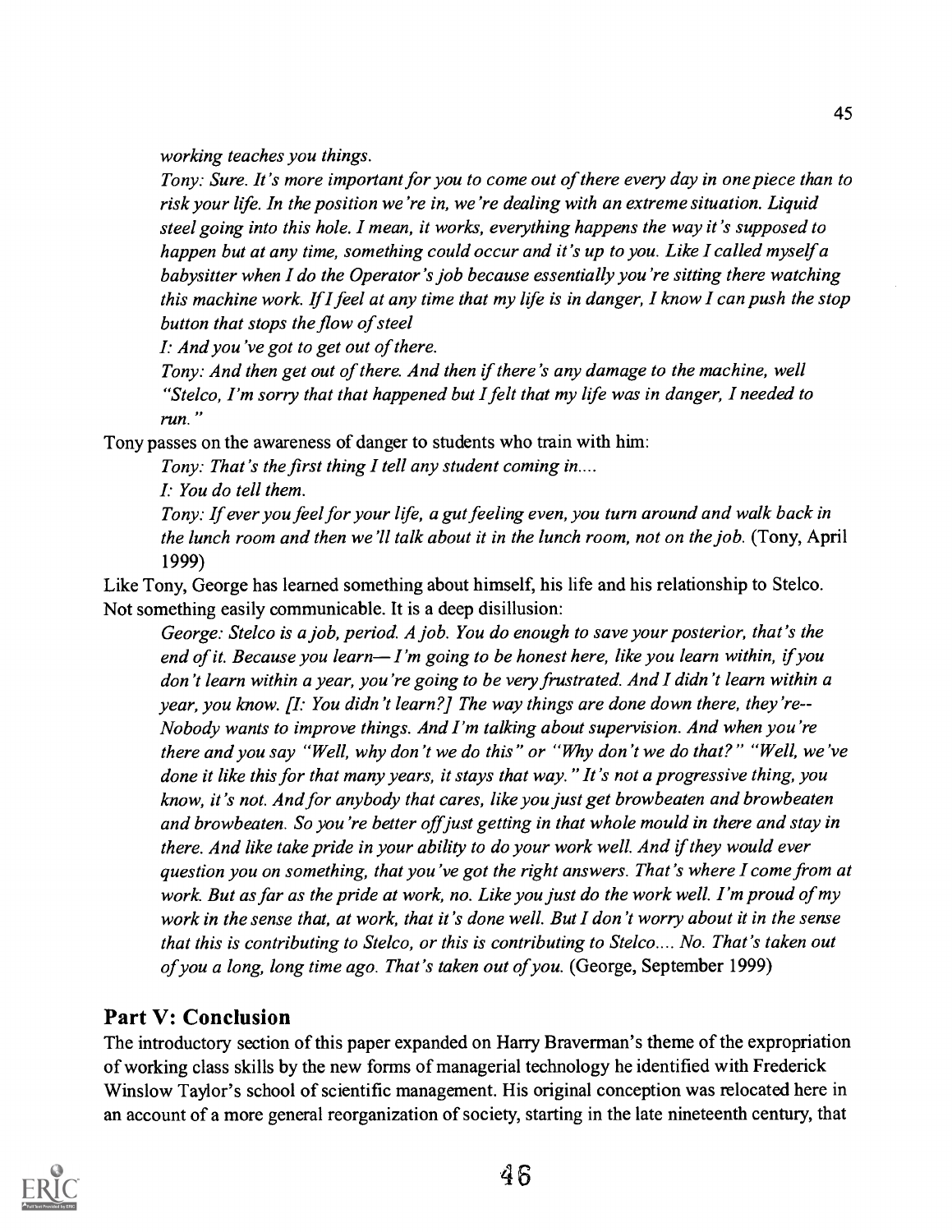went beyond the internal relations of the industrial enterprise to an expanding expropriation of localized forms of organization and agency. Some of these were introduced by new forms of the organization of capitalist enterprise and others by the development of complementary forms of organizing government and the production and applications of knowledge in universities and professions. The term 'the ruling relations' is used to identify this increasingly interconnected, dense and expansive complex of objectified forms of organization and relations, expanded beyond Taylor's dreams by the increasing use of electronic forms of control and guidance (Zuboff 1984; Vallas and Beck 1996).

The primary research resource on which this study is based is a series of interviews with people working at Stelco whose worklife experience spans the period before restructuring, starting in the late 1960s or early 1970s, to 2000 when our interviewing concluded. This research was complemented by other sources in the ethnographic literature, an earlier study of the plastic industry by George Smith and myself, and relevant government documents. Our interviews were focussed on how people learned the kinds of skills they used in the plant and on the skills they had acquired in the context of the everyday relationships of family, neighbours and friends. The latter enabled a picture to be drawn of the ways in which a working class community stored and transmitted manual/mechanical skills across generations and among peers. Working class communities associated with the major industries of the previous era were sustained economically by the industries with which they were associated, but they also brought to those industries the human capital that was regenerated invisibly in the community. The exchange of skills among community members in renovating homes, doing repairs, fixing cars and so on also contributed to its general wealth. Restructuring undermines this social organization because it has radically reduced the numbers of high-paying industrial positions on which it was built. We do not know what the effects of this may be, in part because presumably these skills resources have become a resource for the smaller enterprises to which some at least of the original functions of the larger companies have been contracted out. Nonetheless, clearly the conditions that created this important reservoir of human capital have gone.

The third part of the study is its centrepiece. Its interest is in the transfer of skills training from among workers in the industrial setting to the formalized textually-mediated forms of the ruling relations. An example of a plastics company in which the supervisory staff and even management have come from the shopfloor is used to highlight the kinds of changes that have taken place in industry in general and in Stelco's Hamilton plant in particular. Drawing on the interview material, the kinds of training characteristic of the plant prior to restructuring is described, showing the extent to which in the earlier period training was almost entirely from worker to worker, and foremen were drawn from the shop floor and shared the knowledge of operations with other workers. Restructuring, an uneven but continuous process from the late 1970s on, progressively eliminates these forms of learning which is increasingly transferred to formalized bases outside the plant. Formerly almost all the training at Stelco was internal, supplemented for technicians by some community college or high school classes. Over the period explored, more and more those hired into the company into supervisory positions have formal educational qualifications and no experience of the job they supervise. Increasingly also those few

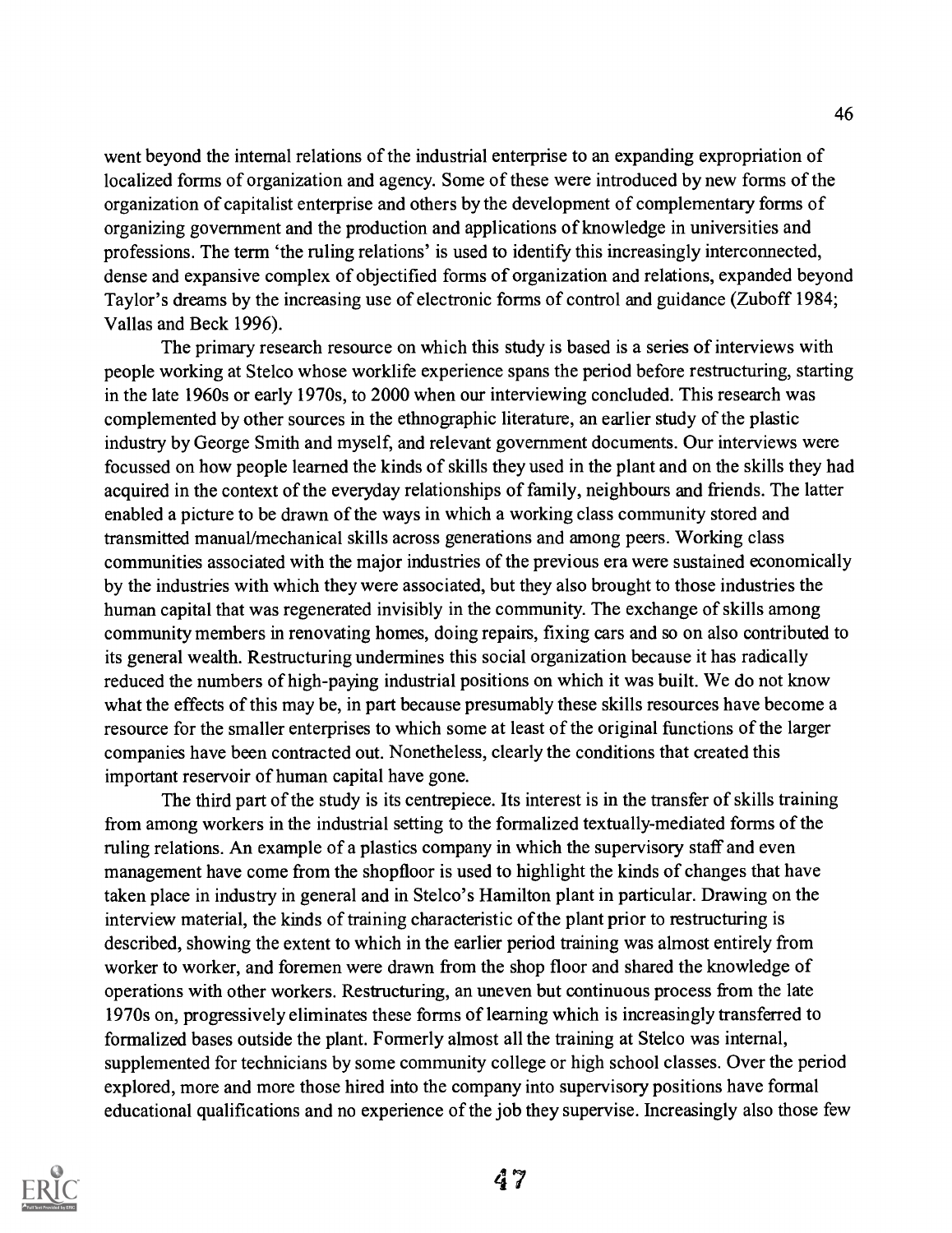recently hired into the company also have formal educational qualifications beyond high school. The interests of government in reshaping the labour force to meet the demands of the new forms of management as well as of technology conjoin with those of industry. The community college has been reorganized to respond directly to the specific needs of industry. The complex of relations that displace the earlier forms of training controlled at the shopfloor level now integrates industrial management with the educational system, at least at the community college level.

In Part IV, the final section before this conclusion, we bring into view aspects of learning experientially that are relied on yet remain largely invisible and transmitted to others only uncertainly. In contrast with formalized skills that are built up in formalized settings of training, experiential skills and knowledge are built up by the individual in the course of his or her work. It is argued that, regardless of the technical niceties of technology, any machine or electronic process has a history, develops idiosyncrasies, is located in a particular setting, and so on. Experiential learning is responsive to these particularities. It is an active, reflective process in which observations or events become lessons through the thoughtful way in which their relevance to the job are derived. This kind of learning goes on, will go on, is essential, yet lacks recognition and institutional forms in which it is transmitted from individual to individual. It could be said that it is perhaps only in the Health and Safety Committee, a joint committee of Stelco's Hamilton plant and Local 1005 of the United Steelworkers that there is some determinate form in which what is learned under conditions of injury or illness is transformed into learning for the plant and in particular for safety at the shopfloor level. Of course, the Health and Safety Committee is also informed by advances in scientific and technical knowledge in this area, but it clearly also draws on what people know about their working lives and what can be discovered about the everyday working conditions that lead to accidents. Our research did not go extend into this area, but it would be a fruitful area to research in the future and a possible model for how experiential knowledge can be recognized, respected and incorporated into the working knowledge of industry.

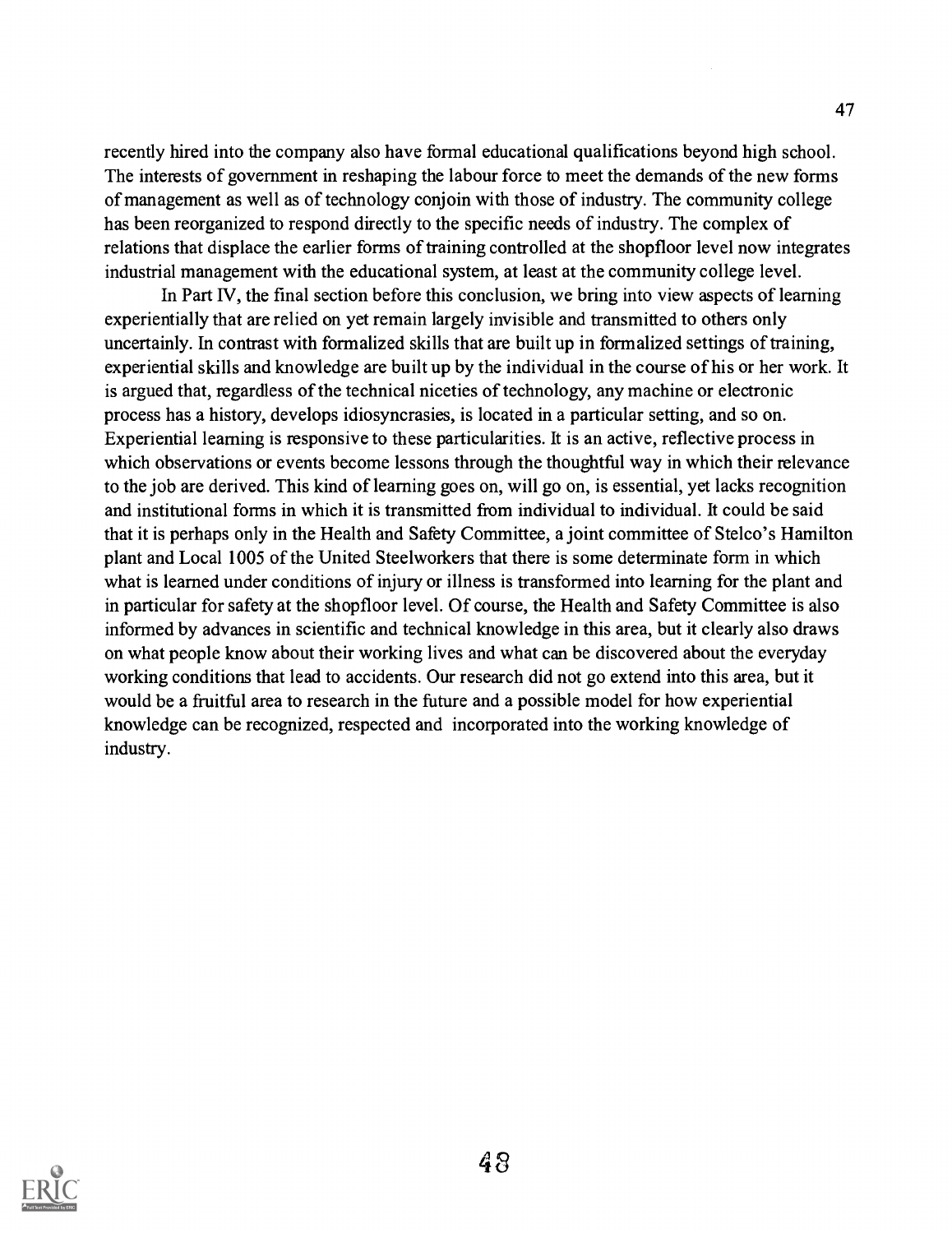#### References

- Beniger, J. R. 1986. The control revolution : technological and economic origins of the information society. Cambridge, MA: Harvard University Press.
- Blauner, Bob. 1964. Alienation and Freedom: The Factory Worker and His Industry. Chicago: University of Chicago Press.
- Bourdieu, Pierre. 1990. The Logic of Practice. Stanford, CA: Stanford University Press.
- Braverman, Harry. 1974. Labor and Monopoly Capital: The Degradation of Work in the Twentieth Century. New York: Monthly Review Press.
- Michael Burawoy, 1979. Manufacturing Consent: Changes in the labor process under monopoly capitalism, Chicago: University of Chicago Press.
- Clement, Wallace. 1981. Hardrock Mining: Industrial Relations and Technological Changes at Inco. Toronto: McClelland and Stewart.
- Chandler, Alfred Jr. 1977. The Visible Hand: The Managerial Revolution in American Business. Cambridge, MA: Harvard University Press.
- Collins, Randall. 1979 The Credential Society: An Historical Sociology of Education and Stratification. New York: Academic Press.
- Corman, June, Meg Luxton, D.W. Livingstone, Wally Seccombe. 1993. Recasting Steel Labour: The Stelco Story. Halifax: Fernwood.
- Dennison, John D. and Paul Gallagher. 1986. Canada's Community Colleges: A Critical Analysis. Vancouver, BC: University of British Columbia Press.
- Dunk, Thomas. 1991. It's a Working Man's Town: Male Working-Class Culture. Montreal: McGill/Queen's University Press
- Halle, David. 1984. America's Working Man: Work, Home, and Politics among Blue-Collar Property Owners. Chicago: University of Chicago Press.
- Kusterer, Kenneth C. 1978. Know-How on the Job: The Important Working Knowledge of "Unskilled" Workers. Boulder, CO: Westview Press.

Larson, Magali Sarfatti 1977. The rise of professionalism : a sociological analysis Berkeley,

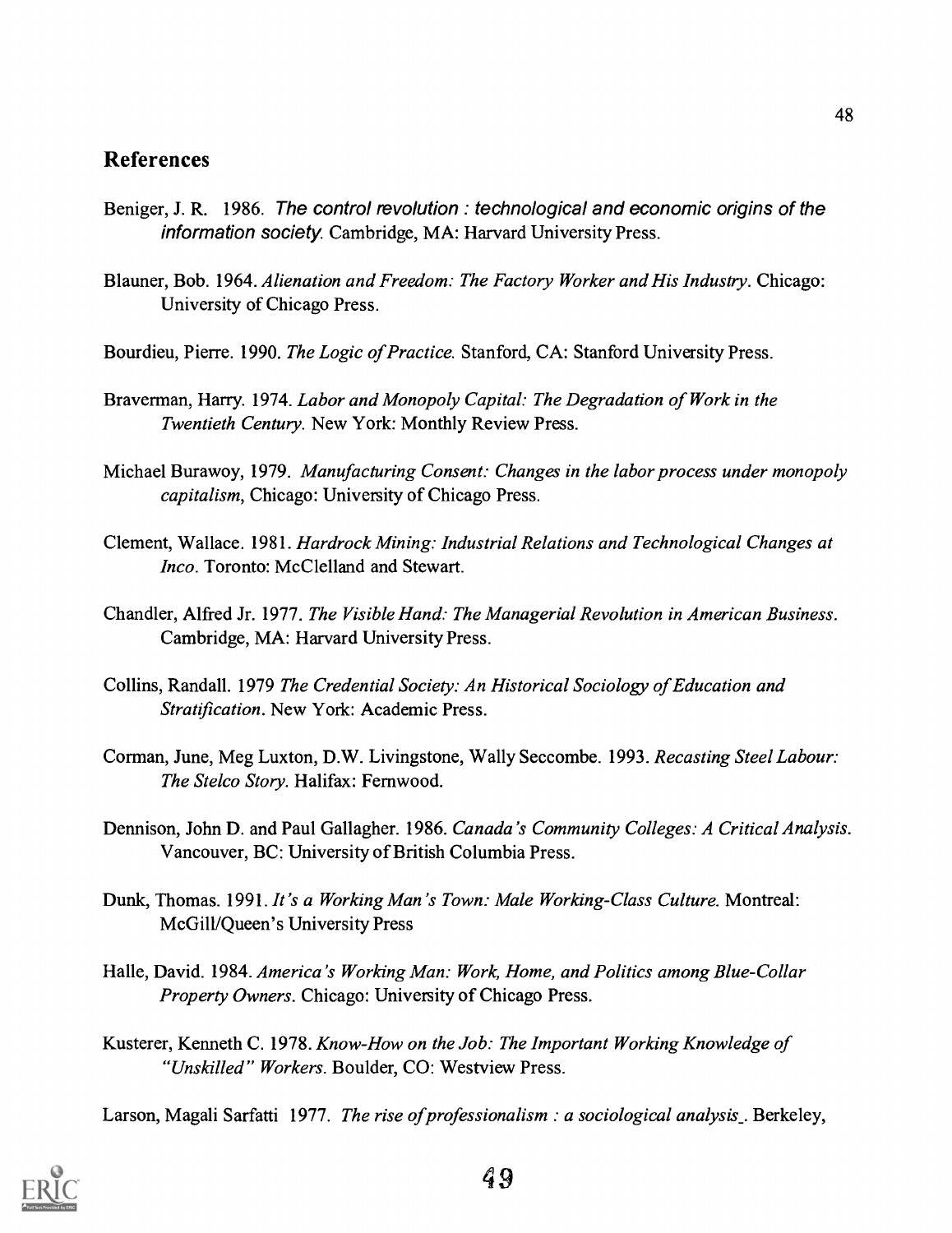CA: University of California Press.

- Le Masters, E. E. 1975. Blue-Collar Aristocrats: Life-Styles at a Working-Class Tavern, Madison, WI: University of Wisconsin Press
- Livingstone, David W. 1993. "Working at Stelco: 'Re-Tayloring' Production Relations in the Eighties." In June Corman, Meg Luxton, D.W. Livingstone, Wally Seccombe, Recasting Steel Labour: The Stelco Story, 13-53. Halifax: Fernwood.
- Matza, David. 1961. "Subterranean Traditions of Youth." The Annals. November.
- McCoy, Liza. 1999. Accounting Discourse and Textual Practices of Ruling: A Study of Institutional Transformation and Restructuring in Higher Education. PhD Dissertation, University of Toronto.
- Montgomery, David. 1987. The Fall of the House of Labor: The Workplace, the State, and American Labor Activism, 1865-1925, Cambridge: Cambridge University Press.
- Noble, David F. 1977. America by Design: Science, Technology, and the Rise of Corporate Capitalism. New York: Knopf.
- Noble, David F. 1984. Forces of Production: A Social History of Industrial Automation. New York: Oxford University Press.
- Ontario, Government of. 1963. Report of the Select Committee on Manpower Training, Hon. J. R. Simonett, Chairman. Toronto: Government of Ontario, February.
- Ontario, Ministry of Colleges and Universities (Manpower Training Branch). 1974. Training for Ontario's future: Report of the Task Force on Industrial Training, Toronto: Government of Ontario.
- Parr, Joy. 1990. The Gender of Breadwinners: Women, Men, and Change in Two Industrial Towns 1880-1950. Toronto: University of Toronto Press.
- Roy, William G. 1997. Socializing Capital: The Rise of the Large Industrial Corporation in America. Princeton, NJ: Princeton University Press.

Shostak, Arthur B. 1969. Blue Collar Life. New York: Random.

Sil, Endre. 1988. "Reciprocal Exchange of Labour in Hungary." In R.E. Pahl, On Work: Historical, Comparative and Theoretical Approaches, 527-47. Oxford: Basil Blackwell.

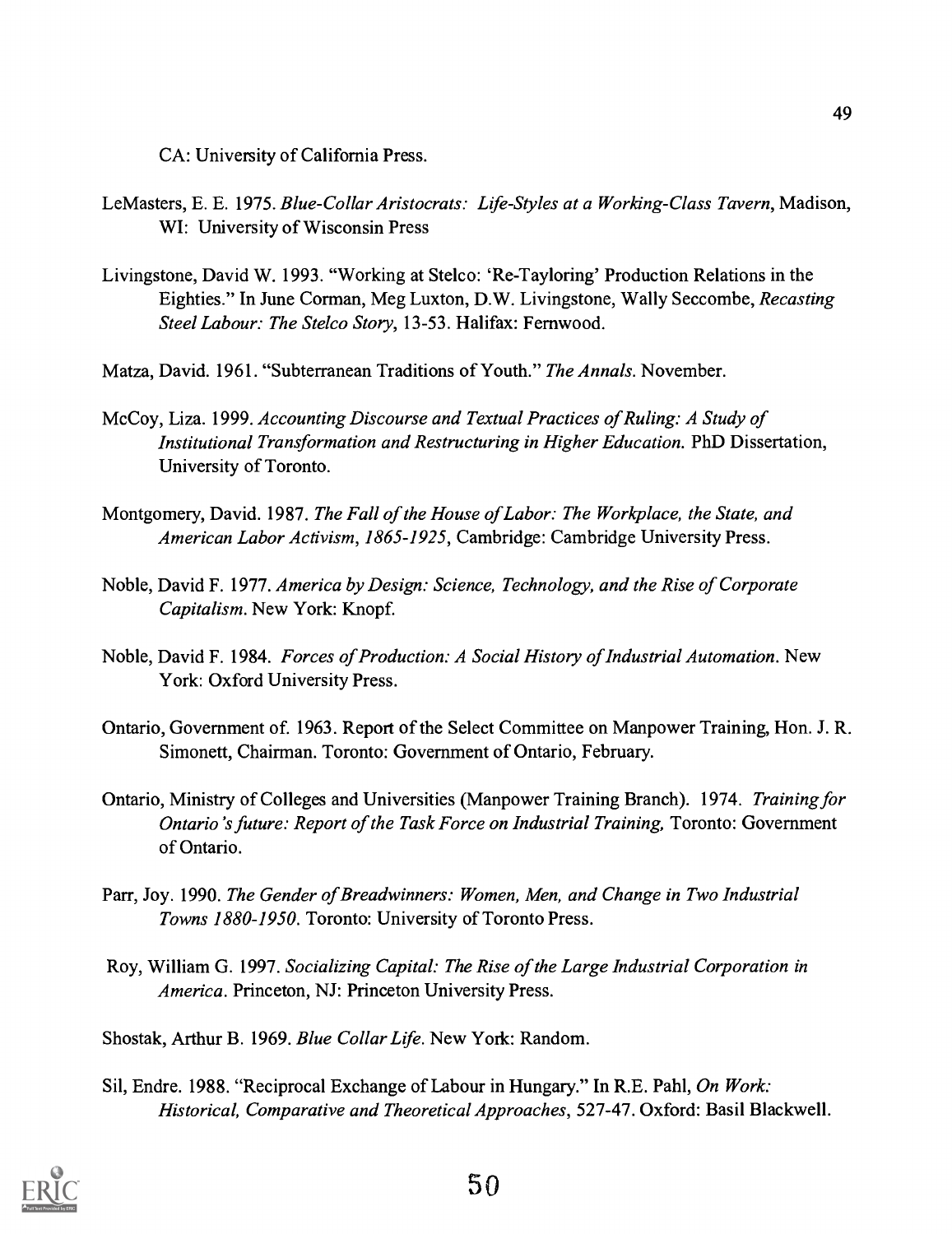Sloan, Albert (1964). My Years with General Motors. New York: Doubleday.

- Smith, D. E. "Determining training needs in the plastics processing industry", The Nexus Project, Occasional paper no. 5, Department of Sociology in Education, Ontario Institute for Studies in Education.
- Smith, D.E. 1990. Texts, Facts and Femininity: Exploring the Relations of Ruling. London: Routledge.
- Smith, D.E. 1999. "The Ruling Relations." In D.E. Smith, Writing the Social: Critique, Theory, and Investigations. Toronto: University of Toronto Press.
- Smith, D.E. and Smith, G. A. 1990. The job-skills training nexus: changing context and managerial practice. In Jacob Muller, ed. The Political Economy of the Community College, Toronto: Garamond,
- Thompson, Paul. 1989. The Nature of Work: An Introduction to Debates on the Labour Process. Basingstoke: Macmillan.
- Vallas, Steven P. and John P. Beck. 1996. 'The Transformation of Work Revisited: The Limits of Flexibility in American Manufacturing.' Social Problems 43(3): 339-36.
- Veblen, T. 1954. Absentee Ownership and Business Enterprise in Recent Times. New York: Viking.
- Weber, Max 1978. Economy and society, Roth, Guenther, and Wittich, Claus, eds.; Fischoff, E. et al. Trans, New York: Bedminster Press, 1968; reissued at Berkeley: University of California Press,
- Willis, Paul. 1979. "Shop-Floor Culture, Masculinity and the Wage Form. " In J. Clarke et al., Working Class Culture: Studies in History and Theory. London: Hutcheson.
- Wood, Stephen. 1989. The Transformation of Work? Skill, Flexibility, and the Labour Process. London: Routledge.
- Zuboff, Shoshana. 1984. In the Age of the Smart Machine: The Future of Work and Power. New York: Basic Books.